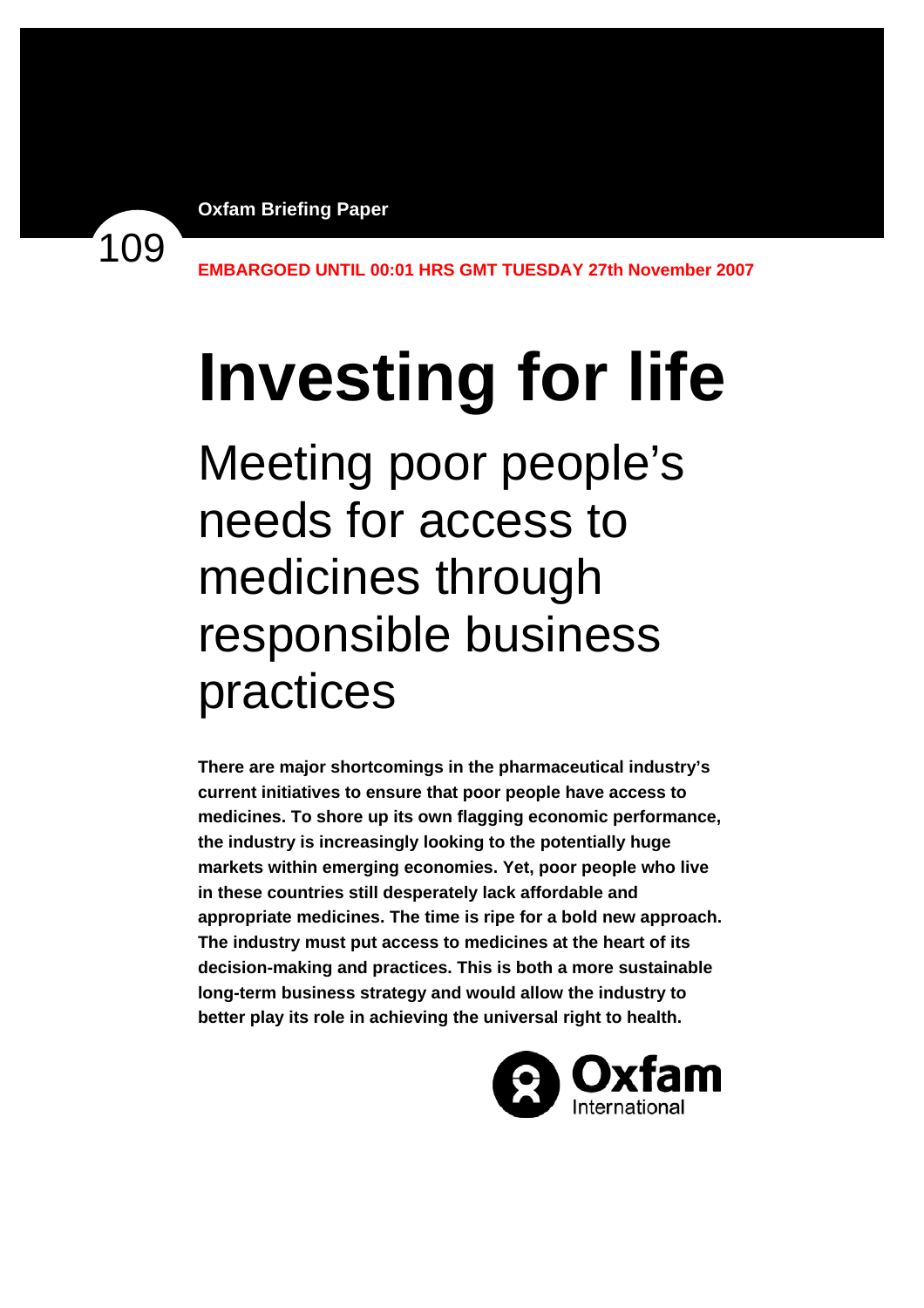# **Executive summary**

Access to medicines is fundamental for people to achieve their right to health. While governments have the primary responsibility for ensuring access to health care for all their citizens, the role of the pharmaceutical industry in providing a vital element – medicines – carries its own responsibilities.

In 2002, Save the Children, VSO (Voluntary Service Overseas), and Oxfam published 'Beyond Philanthropy',  $1$  a report that called for the pharmaceutical industry to contribute to addressing the health crisis in developing countries. The report challenged the industry to adopt policies in five areas: pricing, patents, joint public–private initiatives, research and development, and the appropriate use of medicines. Since the publication of the report, the industry has made halting progress in some of these areas, mainly by adopting limited policies to promote access to medicines for high-profile diseases such as HIV and AIDS, TB, and malaria.

However, the challenge to ensure that millions of poor people can get the medicines they need remains huge, given the appearance of new diseases; the re-emergence of 'old' diseases; the threat of pandemics; and the growing burden of non-communicable diseases in developing countries. Malaria claims the lives of one million people every year – mostly children and pregnant women.<sup>[2](#page-55-1)</sup> Two million people die annually from TB. Half of the global cancer deaths are in developing countries. The World Health Organisation (WHO) estimates that the occurrence of asthma is increasing on average by 50 per cent every ten years in cities in the developing world.<sup>[3](#page-55-1)</sup> Currently 85 per cent of the world's population is being priced out of the industry's market.<sup>[4](#page-55-1)</sup>

Current industry approaches do not address the problem sufficiently. Major shortcomings include:

- a failure to implement systematic and transparent tiered-pricing mechanisms for medicines of therapeutic value to poor people in developing countries, where prices are set according to a standard formula which reflects ability to pay and the price of generic versions where they exist;
- the lack of research and development (R&D) to address the dearth of dedicated products for diseases that predominantly affect poor people in developing countries. This includes drug formulations that are applicable and usable in the developing world. Between 1999 and 2004, there were only three new drugs for neglected diseases out of 163 new chemical entities (NCEs);<sup>[5](#page-55-1)</sup>
- persistent inflexibility on intellectual property protection, and in some cases, active lobbying for stricter patent rules and legal challenges to governments' use of TRIPS public-health safeguards, thereby preventing poor people from accessing inexpensive generic versions of essential medicines; and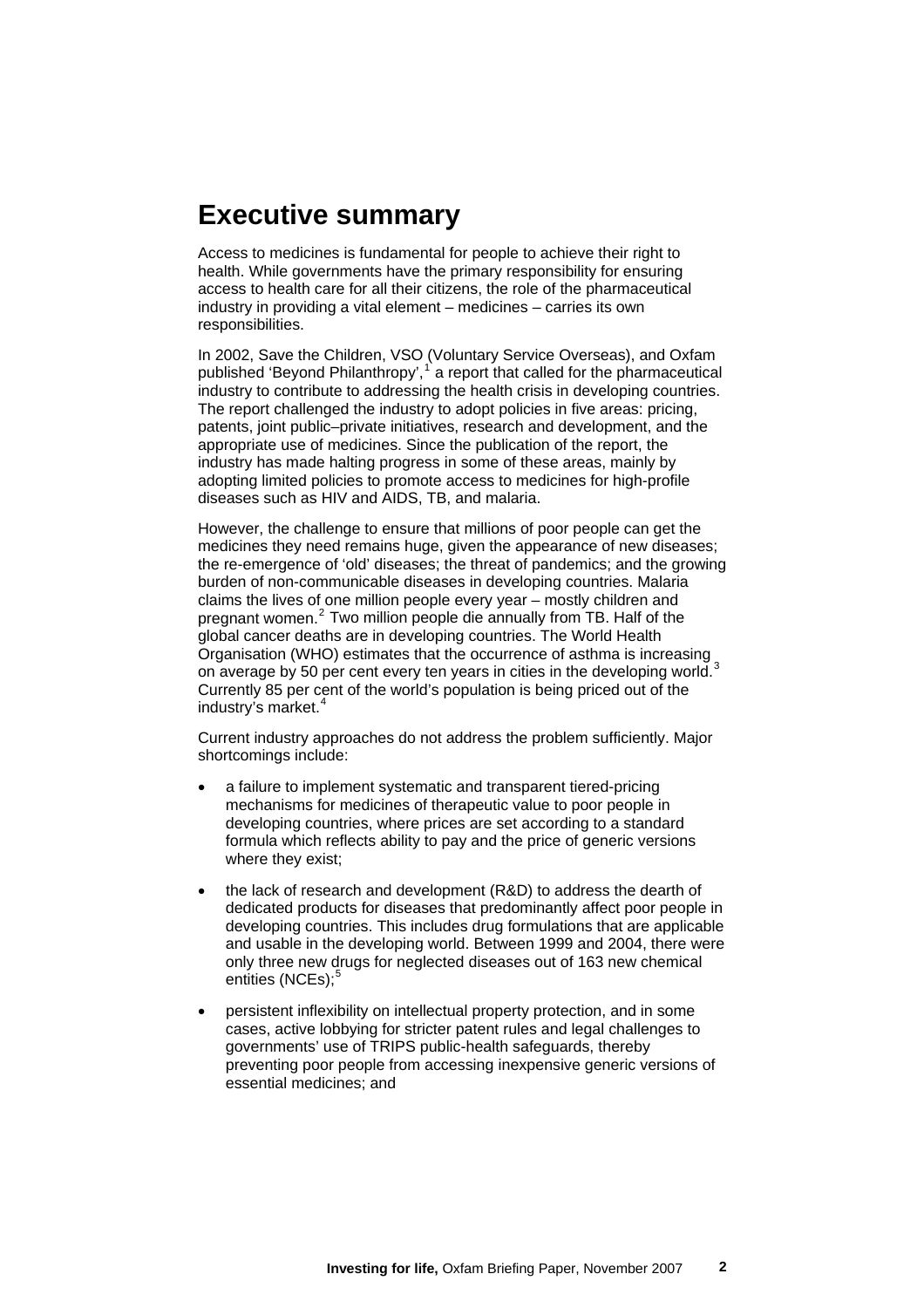• too heavy a focus on donations, which by their nature are unpredictable and have been found to cause chaos in the market for low-cost medicines as well as undermining generic competition.

Oxfam believes that the potential for pharmaceutical companies to contribute more substantially and effectively towards increasing access to medicines for poor people in developing countries is not being met, and that there are three factors that have prevented companies from moving forward.

First, companies' pursuit of strategies that address access to medicines merely as a reputational problem has resulted in patchy, ad-hoc approaches which have failed to deliver sustainable solutions.

Second, the industry's responses to flagging financial performance – hiking up prices, aggressively defending patents and prolonging existing ones through 'ever-greening' rather than investing in research and development of new medicines – have undermined needs for lower prices, flexible approaches to patenting, and R&D investment into diseases relevant to the developing world.

Third, the industry's failure to comprehend access to medicines as a fundamental human right enshrined in international law, and to recognise that pharmaceutical companies have responsibilities in this context, has prevented the adoption of appropriate strategies.

It is clear that there are pressures on the pharmaceutical industry to change course. Increased financial burdens on health systems due to ageing populations and changing disease burdens are stimulating calls for lower prices from both North and South. The industry is now challenged to be more transparent about its price rationale so that governments and publichealth advocates can request greater alignment between the prices set and purchasing power. The intellectual property regime and the market-driven model of drug development are criticised for not delivering real innovation required to relieve the global public-health crisis.

At the same time, investors are clearly concerned that this industry is not delivering the profits that it used to. Emerging market economies are being identified as the possible panacea to this flagging growth. There are enormous opportunities in these markets, including lower costs to conduct R&D and clinical trials, and low-cost manufacturing. These economies also offer substantial market potential. However, for this to be realised, the industry will have to recognise that serving these markets requires a vastly different approach: one which reflects the significance of massive income disparities, the impacts of high prices on increasing vulnerability and insecurity, and the need for medicines that are relevant and adaptable to poor settings.

Pressures on the industry to meet society's expectations of access to medicines will continue for a number of reasons:

First, a growing number of developing-country governments are making serious commitments towards achieving viable health services and equity of access. Without a solution to the problem of access to medicines, they cannot meet their goals and obligations to their populations. In the developing world, where the majority of people live in poverty and are highly sensitive to price rises, companies will have to respond by implementing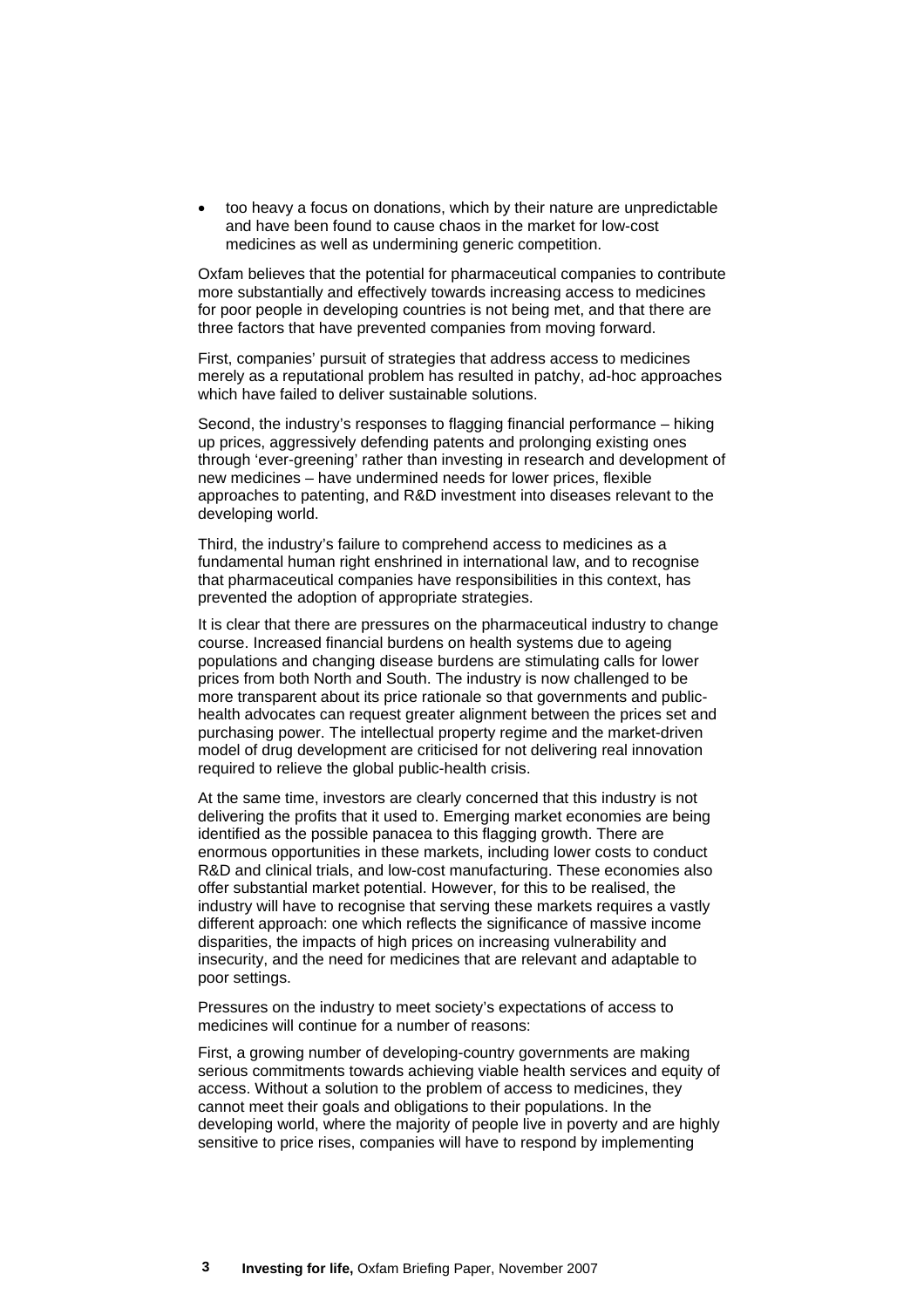sophisticated differential pricing policies correlated to different income levels or by instituting flexible patent policies to ensure the desirable low price is achieved.

Second, the epidemiology of public health is changing, with a more diverse range of diseases that require appropriate products. For developing countries particularly, their specific contextual realities need to be taken seriously: new products are needed, formulations need to be usable, and drug information and labelling should be comprehensible. R&D will have to be tailored to end-use realities.

Third, demands from civil society for the industry to deliver their end of the social contract are likely to grow and become more exacting. As the current models and incentives for delivering medicines that are suitable, usable, and affordable for poor people come under increasing scrutiny, this will add to the growing pressure upon the pharmaceutical industry to adopt different strategies that better meet global health needs.

If companies continue a slow evolution of the existing approach without addressing society's expectations, they are likely to fall seriously short of meeting the challenges of access to medicines.

Now is the time for companies to take a bold look at new ways of doing business, incorporating a social equity bottom line into their thinking, working more flexibly, transparently, and practically with a wide range of stakeholders. The current inertia on access to medicines can be overcome by placing concerns about affordability and availability at the core of business decision-making processes and operations. To do so will require strong leadership and long-term vision.

Oxfam also believes that integrating access to medicines into the core business model will institutionalise a framework for the industry to predict, respond to, and satisfy the needs of people in developing-country markets. Investors who are encouraging pharmaceutical companies to enter emerging market economies identify the need to adapt prices, to have more flexible distribution systems, and to make products that are relevant to the markets being served, as necessary elements of a business strategy.

Oxfam recognises that the fact that a social good is being provided through the market is always going to pose challenges and is susceptible to the problems of market failure. Collective action to overcome this is an imperative.

In this context, society expects pharmaceutical companies – with their privileged access to a global market – to develop necessary products at prices that are affordable, in presentations that are usable, and to market them ethically. The pharmaceutical industry is expected to fulfil these requirements reliably and sustainably, and by so doing, play its part in the wider responsibilities to improve the health of all.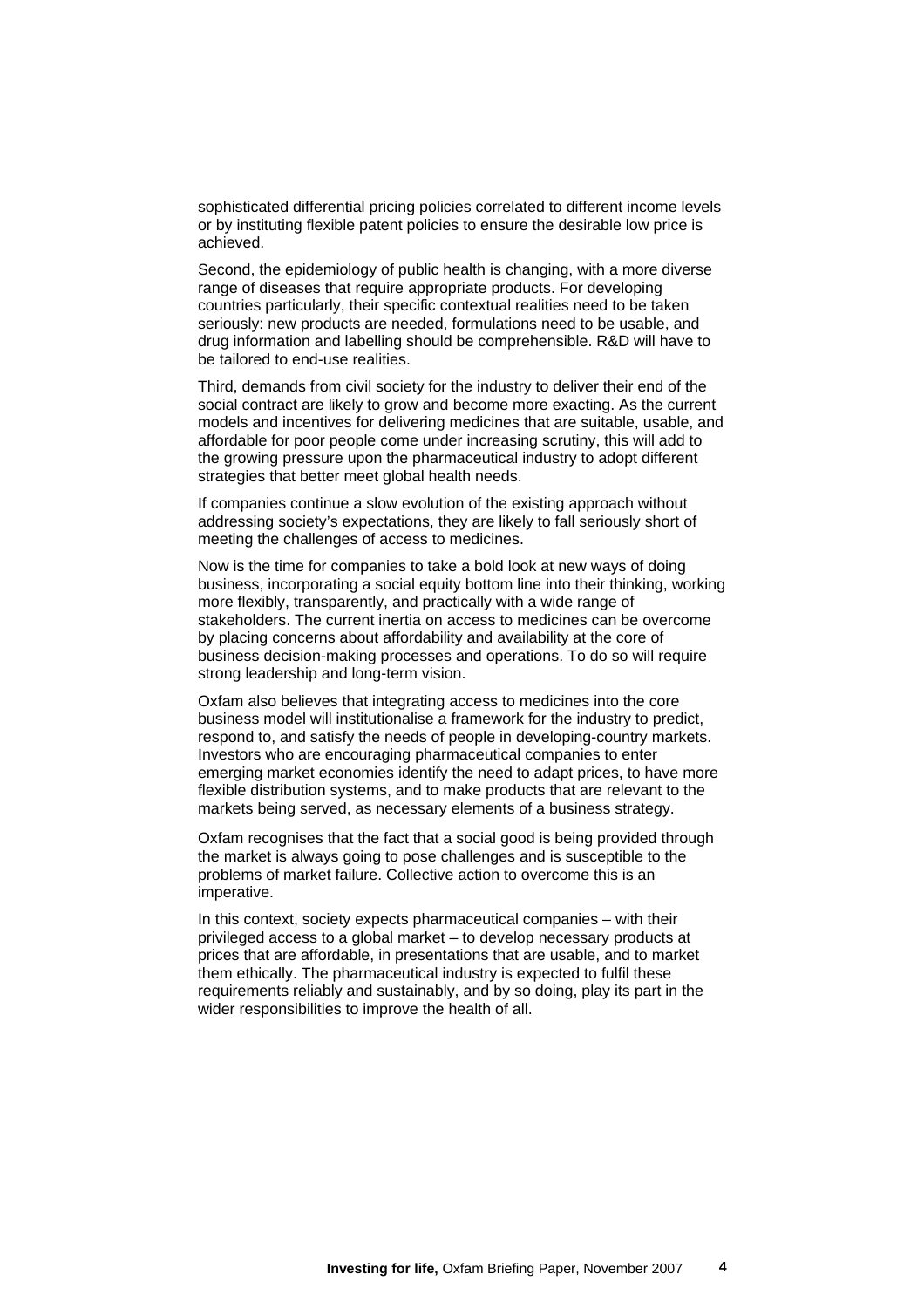# **1 Introduction**

In 2001, Oxfam launched the 'Cut the Cost' campaign in response to the drastic impacts on poor peoples' access to medicines due to the global intellectual property regime created by the TRIPS Agreement. As part of that campaign, Oxfam considered the role played by the pharmaceutical industry in pushing through the agreement, and looked at how companies' use of 20-year monopolies to set high prices was putting medicines out of reach for poor people. A subsequent report, 'Beyond Philanthropy'[6](#page-55-1) (published by Oxfam in collaboration with VSO and Save the Children UK), reviewed companies' responses to the challenge of access to medicines and set a number of benchmarks to measure progress.

This paper seeks to establish how far companies have gone in demonstrating their commitments in the five years since that report. It also attempts to advance some ideas as to why companies may be resisting the challenge to meet their responsibilities more effectively. Finally, it considers factors that could encourage companies towards a more progressive approach and outlines the key areas that they need to focus on.

In the last year, there have been a number of initiatives<sup>[7](#page-55-1)</sup> that have analysed the industry's response to the access to medicines challenge.[8](#page-55-1) We hope to have contributed to the agenda by providing a development perspective on the issues and by maintaining the momentum on progressing change.

Information for this paper was gathered through interviews with the top 12 pharmaceutical companies<sup>[9](#page-55-1)</sup> in terms of market capitalisation, as well as one biotechnology company, Gilead (because of its portfolio of HIV and AIDS medicines). We also made use of publicly available materials relating to the companies as well as countryspecific information gathered by Oxfam programme staff.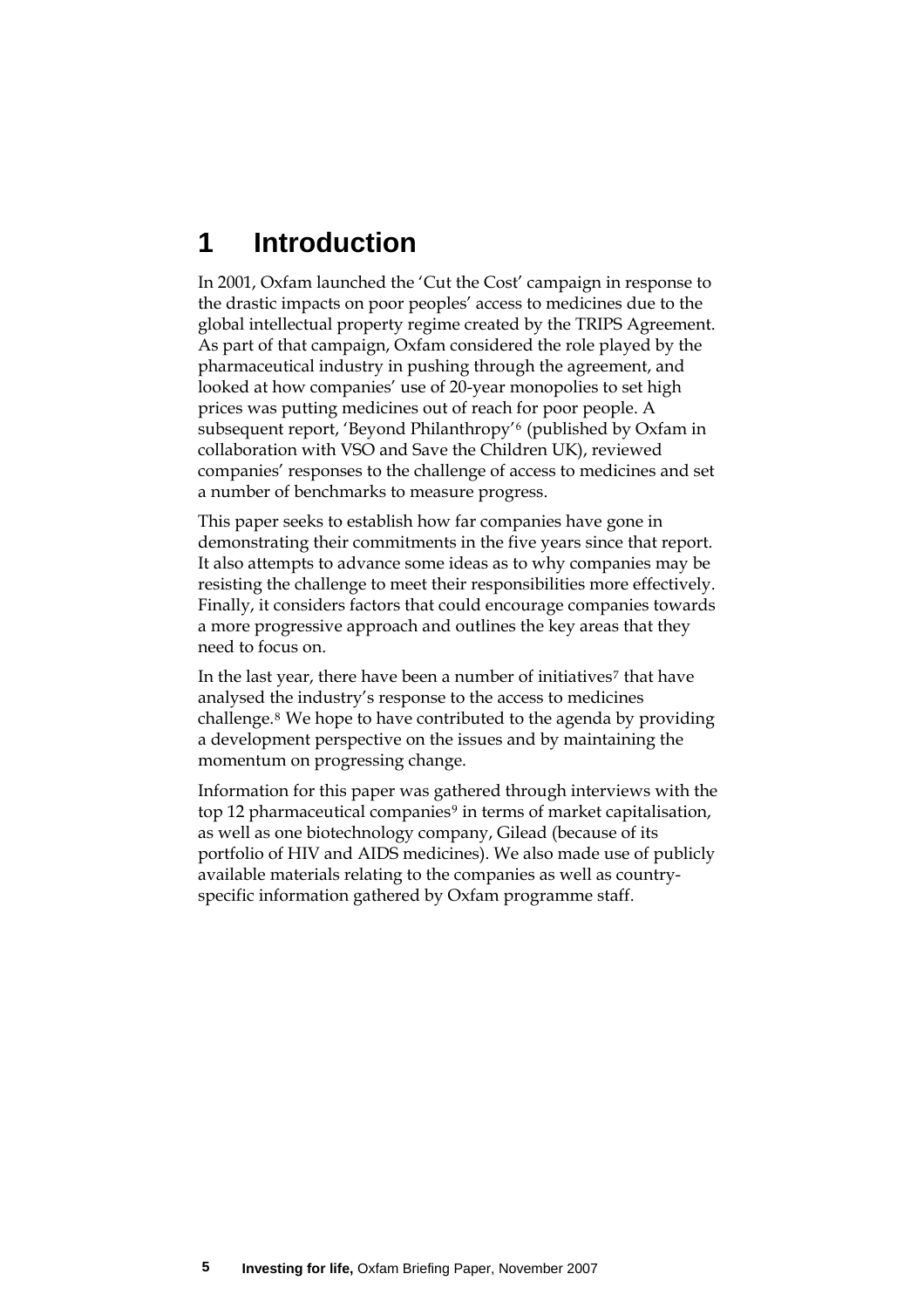# **2 Access to medicines: the challenge continues**

The first part of this century witnessed major strides forward in meeting the health needs of poor people. While HIV and AIDS, malaria, and TB have posed some of the biggest challenges to global health, their levels of seriousness have attracted the political will and some financial commitments. New health threats such as severe acute respiratory syndrome (SARS) and Avian flu have also stimulated collective action and continue to keep health officials on high alert, given their ability to spread rapidly, kill quickly, and potentially cause global economic meltdown.

The disproportionate impact of these diseases on poor people in developing countries has gained critical attention. Overseas development aid for health from countries in the Organisation for Economic Co-operation and Development (OECD) has risen. Some developing countries have increased their health spend. Donor funding and aid for high-profile diseases, as well as private giving, have boosted national health budgets. Multi-stakeholder initiatives have made major contributions. For example, The Global Fund to fight AIDS, TB and Malaria estimates that it provides 20 per cent of all global support for HIV and AIDS programmes and 66 per cent of funding for efforts to combat TB and malaria.[10](#page-55-1)

Activists' campaigns have highlighted the responsibilities of pharmaceutical companies to promote public health in developing countries. Under public pressure, companies have responded through some price cuts, donations, and other initiatives to increase access to medicines for poor people in developing countries.

## The 'triple disease burden'

Against this backdrop of initiatives however, serious challenges exist. The changing disease pattern is resulting in a 'triple disease burden': new and re-emerging infectious diseases, 'old' diseases like respiratory-tract infections and diarrhoea, and non-communicable diseases (NCDs).

Infectious diseases remain the main cause of death in Africa. Malaria claims the lives of one million people every year globally – mostly children and pregnant women.[11](#page-55-1) Two million people die annually from TB. Half a million cases of multi-drug resistant TB (MDR-TB) occurred in 2004.[12](#page-55-1) Treatment for MDR-TB is a hundred times more expensive than standard treatment.[13](#page-55-1) A 2006 survey found anti-TB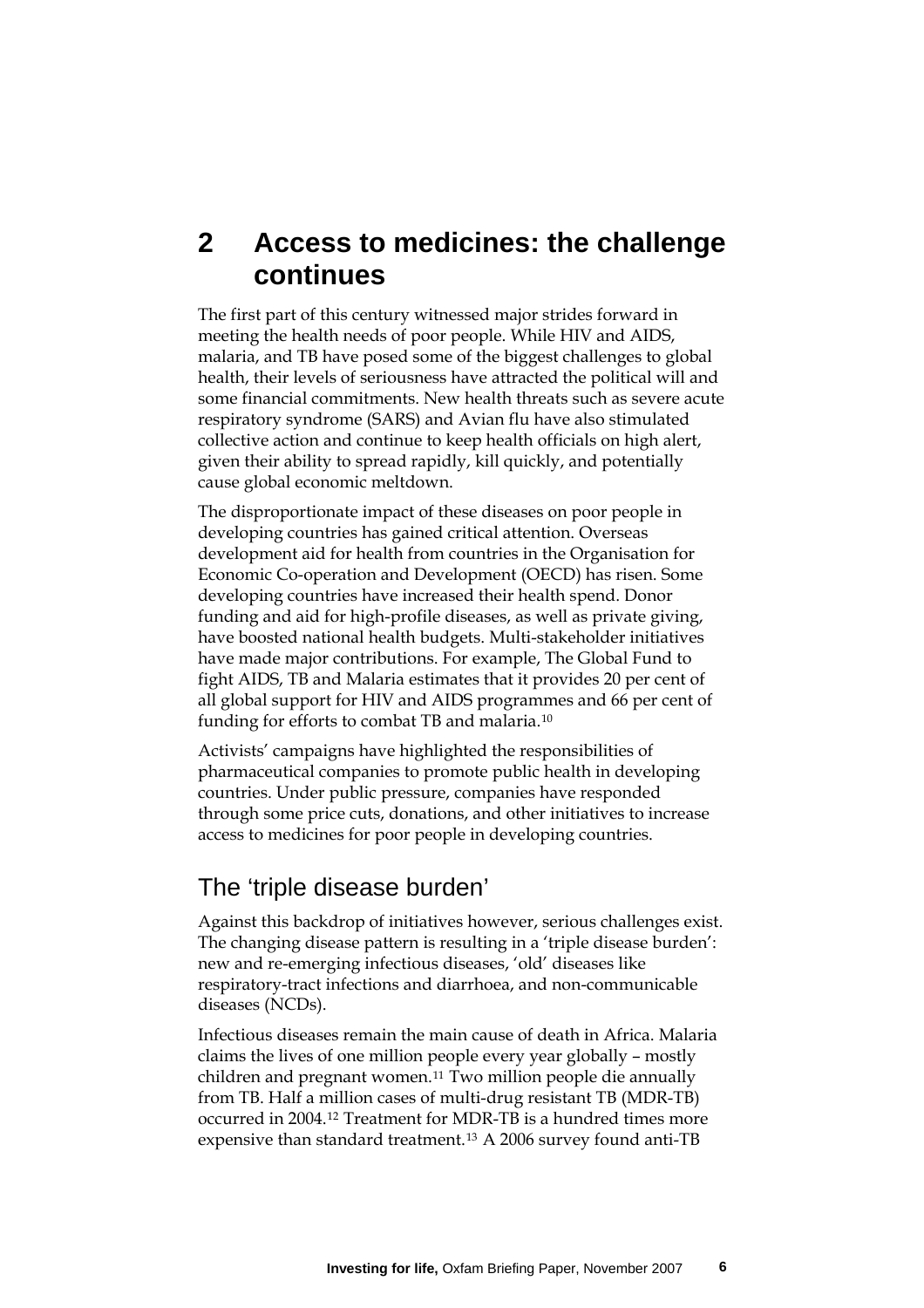drug resistance in all of the 79 countries surveyed, with China, India, and the Russian Federation accounting for more than half of all MDR-TB cases worldwide.[14](#page-55-1) Rising drug resistance is a problem for other infections too, including pneumonia (still the main cause of infant mortality[15](#page-55-1)) and gonorrhoea (an important co-factor in the transmission and spread of HIV[16](#page-55-1)). There is not enough research and development (R&D) into new antibiotics for these diseases, because R&D-based pharmaceutical companies do not see them as lucrative.[17](#page-55-1)

There are still 39.5 million people living with HIV – 2.6 million more than in 2004. Two-thirds of all adults and children living with HIV live in sub-Saharan Africa. As the virus becomes resistant to first-line and second-line therapies, new therapies are needed.

The growing incidence in developing countries of  $NCDs^{18}$  $NCDs^{18}$  $NCDs^{18}$  – such as cancer, diabetes, asthma, hypertension, and cardiovascular-related illnesses – puts a severe strain on health systems and economic growth. NCDs account for at least 40 per cent of all deaths in developing countries.[19](#page-55-1) Half of all global cancer deaths are in developing countries. The World Health Organisation (WHO) estimates that the occurrence of asthma is increasing on average by 50 per cent every ten years in cities in the developing world.[20](#page-55-1) Cardiovascular diseases account for 25 per cent of all deaths in developing countries.[21](#page-55-1) Changing diets, pollution in urban slums, growing consumption of tobacco by the young, and exposure to pesticides are some of the causes of rising rates of NCDs among poor people in developing countries. Yet little funding goes towards prevention and treatment.

## Affordability and availability of essential medicines

According to the UN Special Rapporteur on the Right to Health, 'Almost 2 billion people lack access to essential medicines. Improving access to existing medicines could save 10 million lives each year, 4 million of them in Africa and South-East Asia. Access to medicines is characterised by profound global inequity. 15% of the world's population consumes over 90% of the world's pharmaceuticals.'[22](#page-55-1) Though public spending in poor countries has increased, it is still not enough.[23](#page-55-1) Budgets are under enormous strain and medicine purchases can make up a significant proportion of total public spending.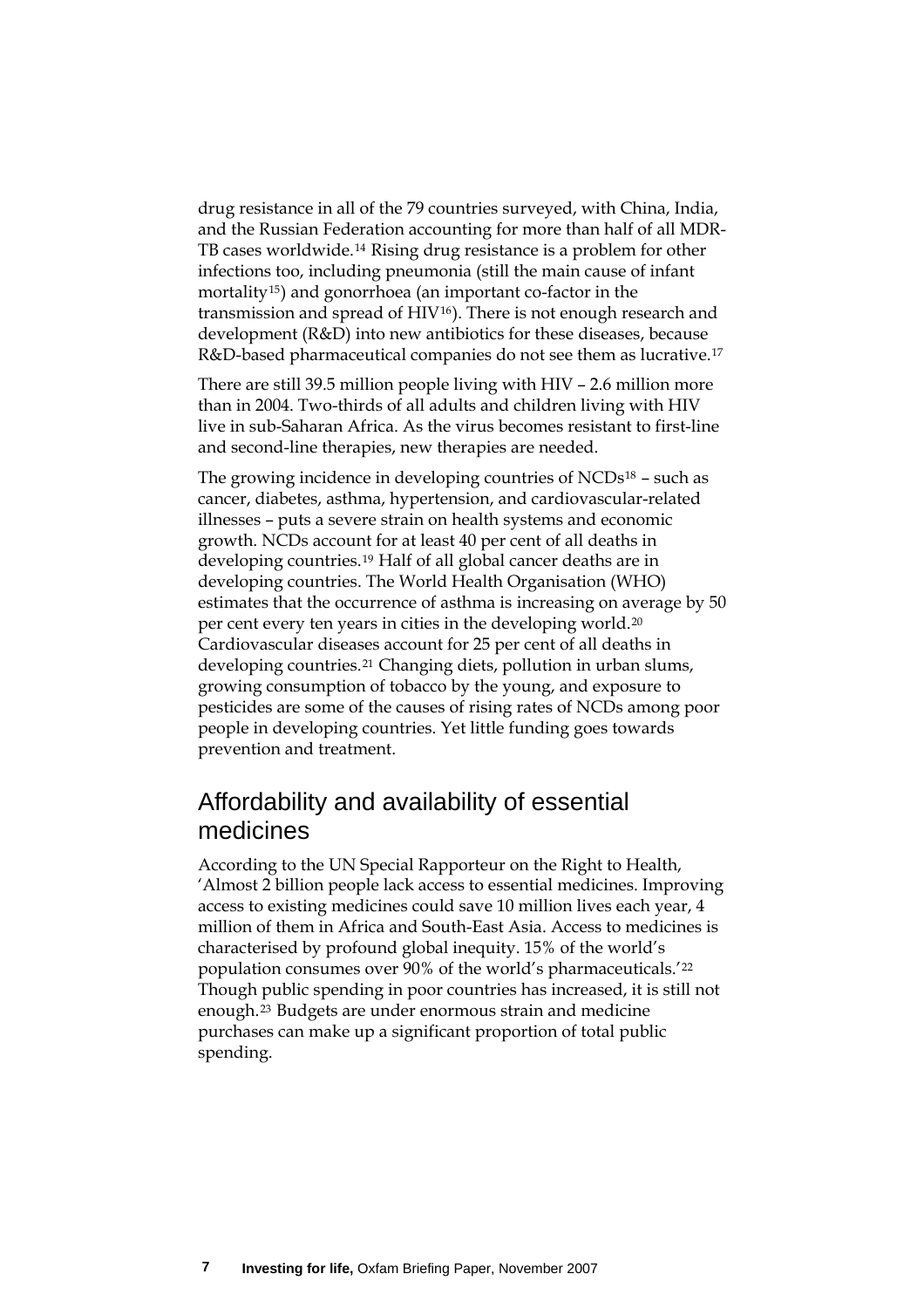#### **Figure 1: Out-of-pocket payments as a percentage of total national health expenditures, 2002**

Figure 1.2. Out-of-Pocket Payments as a Percentage of Total National Health Expenditures, 2002



Source: WHO 2002b (Statistical Annex).

The cost of financing health care is still largely out-of-pocket (see Figure 1). For most individuals in developing countries, healthinsurance coverage is non-existent, and spending on food and other basic needs is reduced in order to pay for essential medicines. The poorer people are, the greater the percentage of income absorbed by payments for medicines. In Brazil, the cost of medicines absorbs up to 82.5 per cent of out-of-pocket expenses for the poorest people.[24](#page-55-1) The life-long financial commitment towards treatment of chronic diseases can drive families into a downward spiral of debt and poverty. Estimates for full income losses due to heart disease, stroke, and diabetes in Brazil, India, China, and the Russian Federation were more than \$750bn in 2005, rising up to over a trillion for 2015.[25](#page-55-1)

Additionally, poor people often choose not to get treatment or do not complete the necessary treatment when they cannot afford the cost of the medicines, and this leads to problems such as drug resistance.

For the vast majority of people in the developing world, the high prices of medicines contribute to their vulnerability. They depend in large part upon generic competition to bring prices down. A generic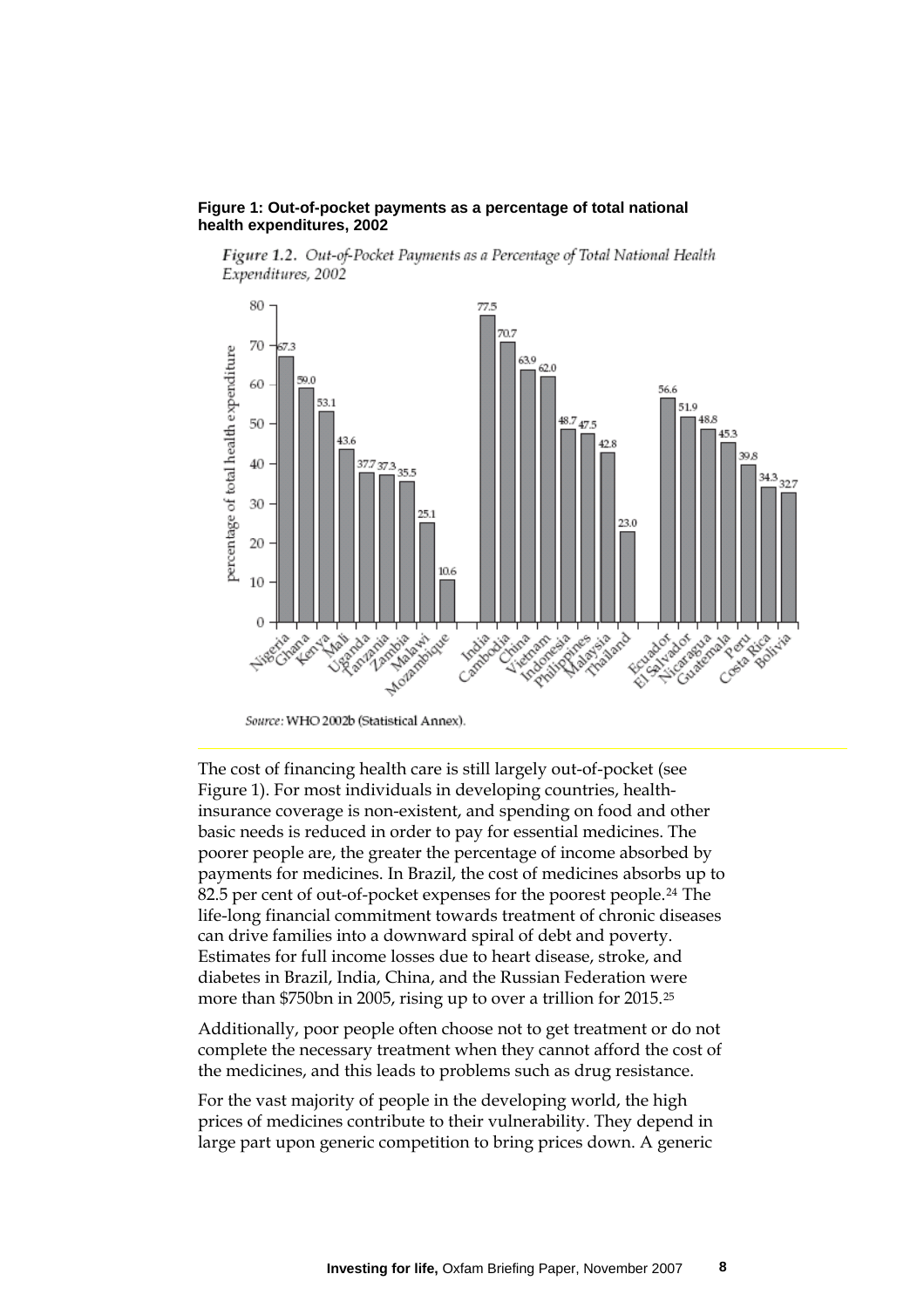medicine is typically between 20 per cent to 90 per cent cheaper than originator drugs.[26](#page-55-1) The availability of lower-priced generics also reduces the price of originator versions through market competition.[27](#page-55-1) Aid agencies are heavily dependent on access to inexpensive generics to meet the needs of those living below the poverty line. For example, 40 per cent of Médecins Sans Frontières' (MSF) budget for oral medicines is for generics, and up to 70 per cent of the anti-retrovirals used by PEPFAR (The United States President's Emergency Plan for AIDS Relief) are generics from India.[28](#page-55-1) Hence the WHO affirmation that 'generic competition is the key, and governments should do all they can to increase the use of quality assured, low priced generics'.[29](#page-55-1)

The global intellectual property regime, as established by the TRIPS Agreement, presents major obstacles to access to affordable new drugs. Twenty-year patent protection granted to 'new and inventive' products of R&D-based pharmaceutical companies results in monopolies which keep prices high. For example:

- The price of a course of pegylated-interferon, manufactured by Roche, and used to treat hepatitis C in Egypt is \$6,800, or one and a half times the salary of the Minister of Health in 2004.[30](#page-55-1)
- In Kenya, frusemide, a medication for congestive heart failure, costs 40 times the generic equivalent.[31](#page-55-1)
- Novarsc, a drug that treats cardiovascular diseases, was seven to eight times more costly in the Philippines than in other parts of Asia, until patent expiration in 2007 brought prices down.[32](#page-55-1)

MSF predicts another price crisis for anti-retrovirals, particularly as WHO revises its treatment guidelines to replace older first-line medicines with patented counterparts that are less toxic.[33](#page-55-1) Although some companies dropped prices and showed some flexibility on patents for anti-retrovirals in the wake of the HIV and AIDS pandemic, they are less amenable in the case of improved first-line and second-line anti-retrovirals where generics have yet to enter the market.[34](#page-55-1) Second-line anti-retrovirals can be up to ten times more expensive than first-line treatments.[35](#page-55-1)

The Doha Declaration and the Paragraph 6 solution<sup>[36](#page-55-1)</sup> reaffirmed the right of developing countries to apply the safeguards to protect public health which are built into the TRIPS Agreement. In a few cases, developing-country governments have had the tenacity to use them to reduce the prices of medicines but this has been at the expense of attracting massive pressure from the USA, the EU, and the drug companies.[37](#page-55-1) To date, examples of successful use of compulsory licensing<sup>[38](#page-55-1)</sup> and parallel importing<sup>[39](#page-55-1)</sup> are few and far between.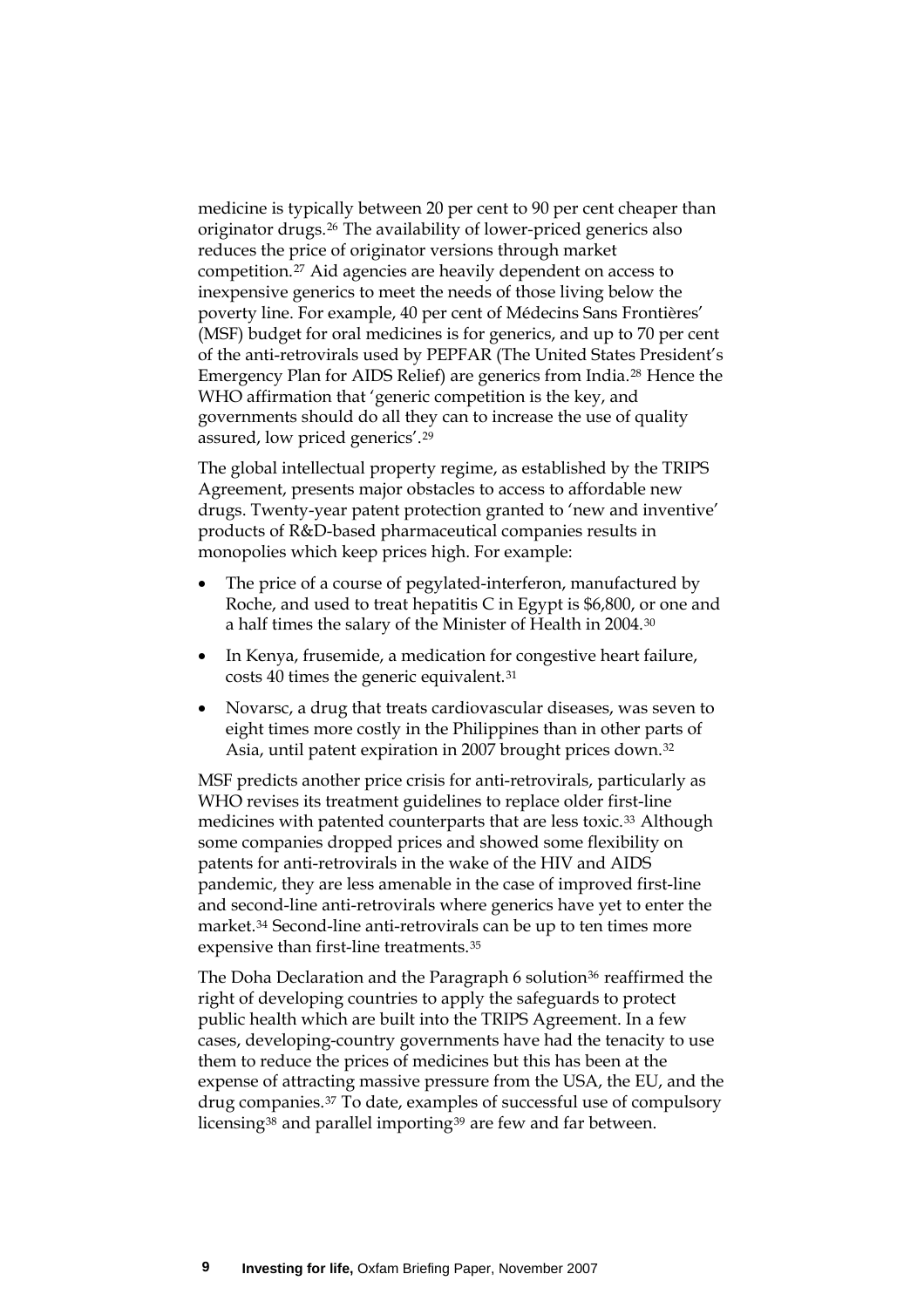Although least-developed countries (LDCs) have an exemption on introducing TRIPs requirements into national legislation until 2016, their high dependency on the availability of cheaper generic medicines, most of which originate from India, whose laws are already TRIPS-compliant, could significantly increase their vulnerability.

There are other reasons why medicines are unaffordable to poor people in developing countries. A recent survey found that medicines – both branded versions as well as generics – can be prohibitively expensive due to taxes, add-on costs in the supply chain, and markup by pharmacists and dispensing doctors. Furthermore, some public-health authorities buy expensive originator brands (even though inexpensive generics are available) and charge far above the international reference price for these medicines.[40](#page-55-1)

High prices are not the only constraint on access to medicines. The lack of medicines relevant to diseases of the developing world also continues to hamper advances in improving poor people's health. There is a pressing need to produce new drugs that treat diseases that affect predominantly developing countries<sup>[41](#page-55-1)</sup> like dengue and sleeping sickness; that are specially designed for use in resource-poor settings; that are adapted for use in adverse environmental conditions; and that address the specific needs of particular groups, for example pregnant or breast-feeding women. There is also a need for medicines for NCDs that are formulated so as to be effective in poor countries.

However, these are the needs of people who lack purchasing power. This, coupled with severely constrained public-health systems, means the return on investment is not sufficient to incentivise pharmaceutical companies to conduct R&D in these therapeutic areas (see Box 1). Between 1975 and 1999 only one per cent of a total 1,393 new chemical entities (NCEs) marketed were for neglected diseases. Between 1999 and 2004, there were only three new drugs for neglected diseases out of 163 NCEs.[42](#page-55-1)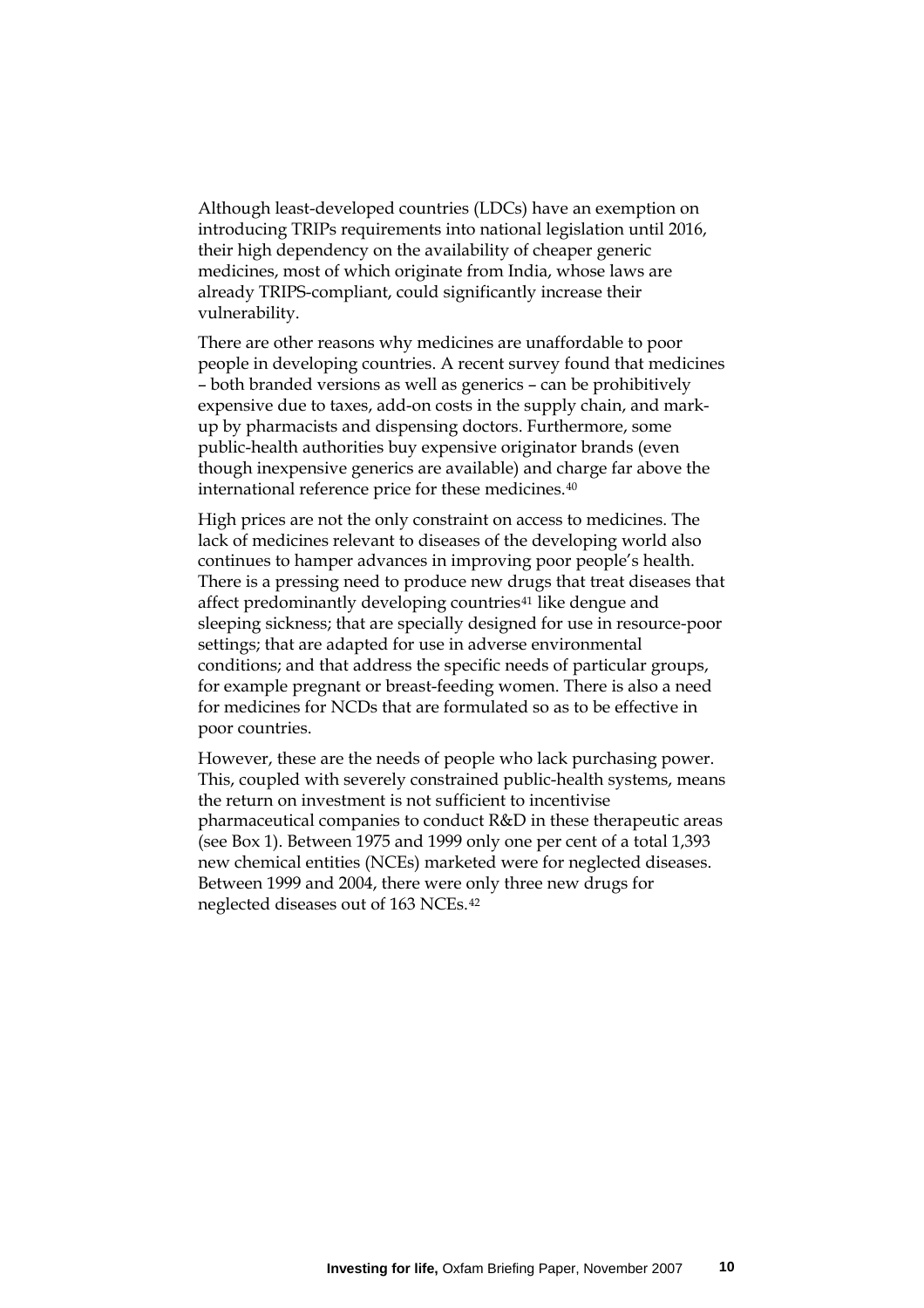#### **Box 1: Research and development into neglected diseases**

Examples of the lack of safe, appropriate, and affordable diagnostics, drugs, and vaccines for neglected diseases include:

- 60 million people are at risk of contracting sleeping sickness. Treatment is based on a highly toxic arsenic derivative in use since 1940s and a former cancer drug from the 1980s.
- TB is responsible for nearly two million deaths each year but treatment takes six months and is difficult to implement. The most recent medicine is 30 years old.
- 340 million sexually transmitted infections occur every year. Simple, effective treatment exists but many are not getting it because of lack of simple, reliable tests.

*Source: MSF Addressing the Crisis in R&D into neglected diseases, 26 January 2006*

The R&D-based pharmaceutical industry has argued that without the current intellectual property regime there would be no innovation, and thus no medical advances. This argument is being heavily challenged (see Section 5). For example, in the context of developing countries, the findings of the independent Commission for Intellectual Property Rights, Innovation and Health (CIPIH) established by the World Health Assembly, show that higher levels of intellectual property protection have not resulted in increased R&D for the health needs of poor people.[43](#page-55-1)

Oxfam believes that governments are primarily responsible for sustaining effective public-health systems that are both accessible and affordable.[44](#page-55-1) A fundamental aspect of fulfilling these obligations is ensuring universal access to medicines. Governments should develop effective distribution channels which ensure that the appropriate medicines reach the right locations at the right time. Further key responsibilities include adopting national medicines policies, R&D portfolios, anti-counterfeiting measures, and regulatory standards that are consistent with promoting and respecting the human right to health.

However, as pointed out by the UN Special Rapporteur on the Right to Health, many states emphasise the profound impact – positive and negative – of pharmaceutical companies on the ability of governments to realise the right to the highest attainable standard of health for individuals within their jurisdictions.[45](#page-55-1)

Oxfam acknowledges that there is a fundamental difficulty stemming from the fact that a product – medicines – upon which all of us depend for our welfare, and often our lives, is left to the vagaries of the market to distribute equitably. It is only through the collective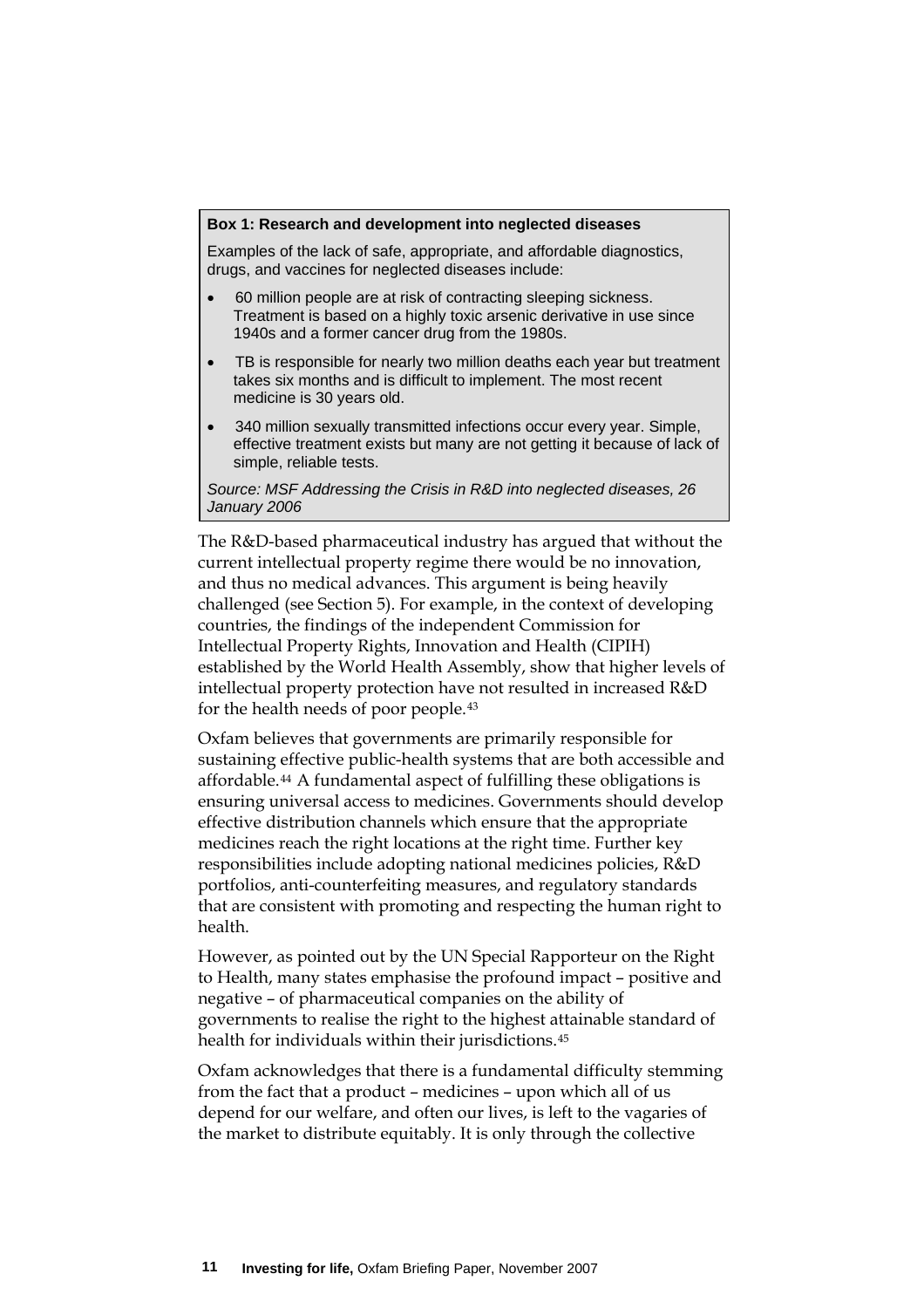action of all the stakeholders that we will overcome the challenges that this poses.

In the next section, we evaluate how far one of these stakeholders – the R&D-based pharmaceutical industry – has moved in the last five years, to overcome these problems.

# **3 Has the pharmaceutical industry moved beyond philanthropy ?**

The 2002 report 'Beyond Philanthropy'[46](#page-55-1) analysed how far the top 12 research-based pharmaceutical companies were prepared to embed concerns about access to medicines in their policies and practices. The aim of the report was to reflect the shift in the terms of debate on the responsibilities of the pharmaceutical companies driven by the growing global health crisis and immense public pressure on the industry. The report stated that although companies had responded to the challenges of access to medicines, the tendency was for companies to implement mainly philanthropic programmes. It argued that a *responsible* company's policies would include the five priorities of pricing, patents, joint public–private initiatives (JPPIs), R&D, and the appropriate or rational use of drugs, all of which relate to the core business operations of an R&D-based pharmaceutical company. The report broadly concluded that while positive movement from the industry especially in the area of infectious diseases was welcome, there was still a long way to go in terms of affordability and availability of essential medicines.

This section reviews progress since 'Beyond Philanthropy' (i.e. between 2002 and 2007) in three of the five areas: pricing, R&D, and patents, in order to identify where there have been sufficient advancements and where gaps remain. Our review against only three areas reflects the focus of this paper. It does not discount the relevance of JPPIs or appropriate use of medicines.

The findings of the review are captured in Appendix 1. Three tables summarise the initiatives companies have taken with respect to pricing, R&D, and intellectual property. These are accompanied by three charts that give Oxfam's perspective on how companies' actions reflect their level of strategic commitment towards meeting access to medicines challenges.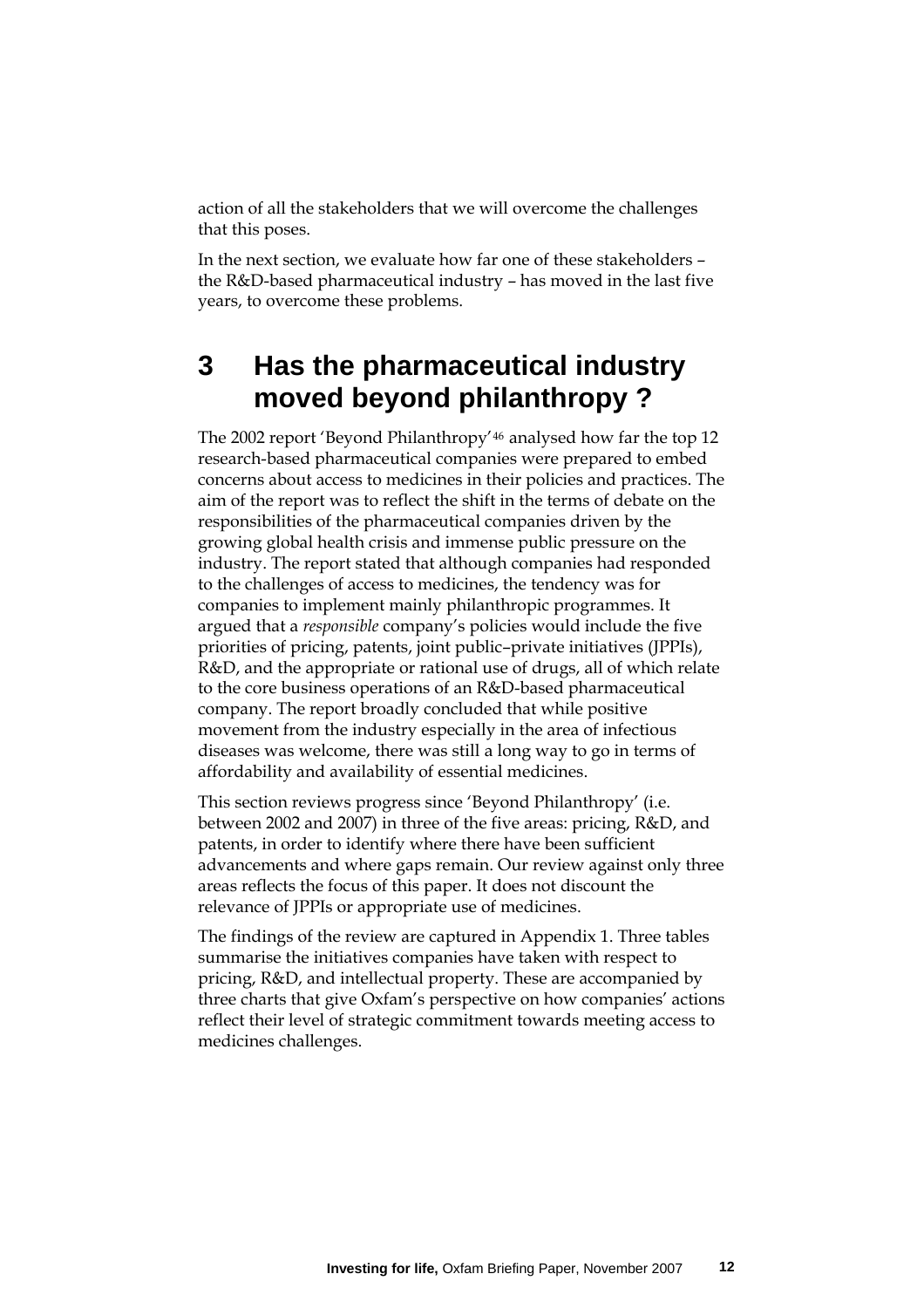## Benchmark on pricing

'Beyond Philanthropy' called for companies to adopt policies that would substantially lower the prices of medicines in developing countries, and for price reductions to apply to a range of products that are relevant to health in developing countries, rather than coverage being limited to one or two 'flagship' drugs. Transparency in pricing offers was deemed necessary to enable low-capacity health authorities to make appropriate purchasing decisions. The report identified the need for a systematic global approach to pricing, overseen by an international public-health body.

The report concluded that although pricing was the one area where companies could do most to address the health crisis, it was the area in which they were doing least. Although a number of companies were offering selected drugs at lower prices or were dropping the prices of medicines for specific high-profile diseases, not one was prepared to support a global tiered-pricing system nor systematically offer lower prices in developing countries. A few companies were prepared to be transparent about their pricing as a means of providing the public with a rationale as to value.

#### **Developments since 2002**

A number of companies now offer differentiated prices, but primarily for high-profile diseases like HIV and AIDS and malaria. Oxfam's interviews for this paper revealed that some companies have reduced prices in LDCs for certain diseases. Some companies are introducing tiered pricing for other treatments (e.g. GlaxoSmithKline for some antibiotics and diabetes treatments and Sanofi-Aventis for epilepsy).[47](#page-55-1) Merck has expressed a willingness to adopt similar policies for its cervical cancer vaccine.[48](#page-55-1)

A few companies have included middle-income countries in their differential pricing policies, again primarily for HIV and AIDS, malaria, and TB drugs. Even so, the discounted prices are often well above people's means. About 60 per cent of the world's population live on less than \$2000 a year, and many discounted prices still fall out of this range (see Figure 2). For instance, Abbott's anti-retroviral Kaletra was sold at \$2,200 in Guatemala, where the gross national income per capita is \$2,400.[49](#page-55-1) In 2007, Thailand issued a compulsory licence for Kaletra. Subsequently, in April of that year, the company brought prices down to \$1000 per patient per annum in all middleincome countries.

Overall, the usual approach for pharmaceutical companies is still to adopt specific policies on a case-by-case basis, largely reflecting the degree of publicity surrounding the disease or the country. A global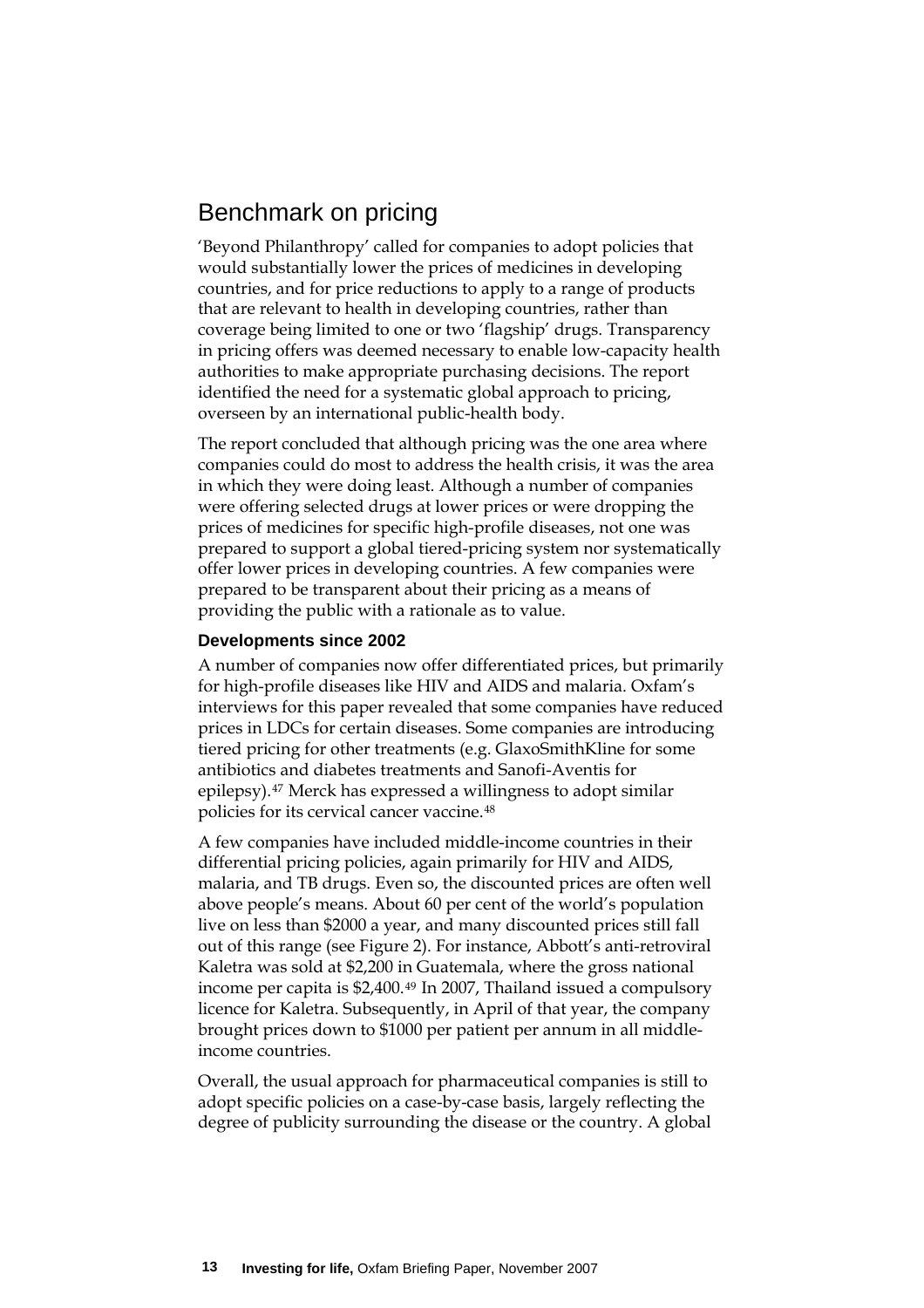systematic approach towards tiered pricing still appears to be far off, and those companies that have introduced forms of tiered pricing still lack a clear policy of price-setting and implementation.

#### **Figure 2: World population deciles and income levels in 1999 purchasing power parity (PPP) dollars**



*Source: Y. Dikhanov (2005) 'Trends in Global Income Distribution 1970– 2015', from UNDP Human Development Report* 

'Beyond Philanthropy' considered market segmentation as a means of addressing vast disparities in wealth in developing countries. Currently, a number of companies – somewhat simplistically – segment the market into two in some developing countries: rich and middle-income people for whom medicines are priced at a level similar to those in the developed world, and poor people, who are provided with drugs at allegedly non-profit prices through philanthropic programmes and partnerships or via patient-access programmes. Novartis, Eli Lilly, and Johnson & Johnson have taken this route. GlaxoSmithKline is working on a more nuanced approach, which it calls the 'Tearing Down the Barriers' strategy. It comprises various pilot projects, including tiered-pricing models within as well as between countries; gauging the relationship between price and volume for selected products in targeted middle-income countries; and differential branding strategies in targeted middle-income countries.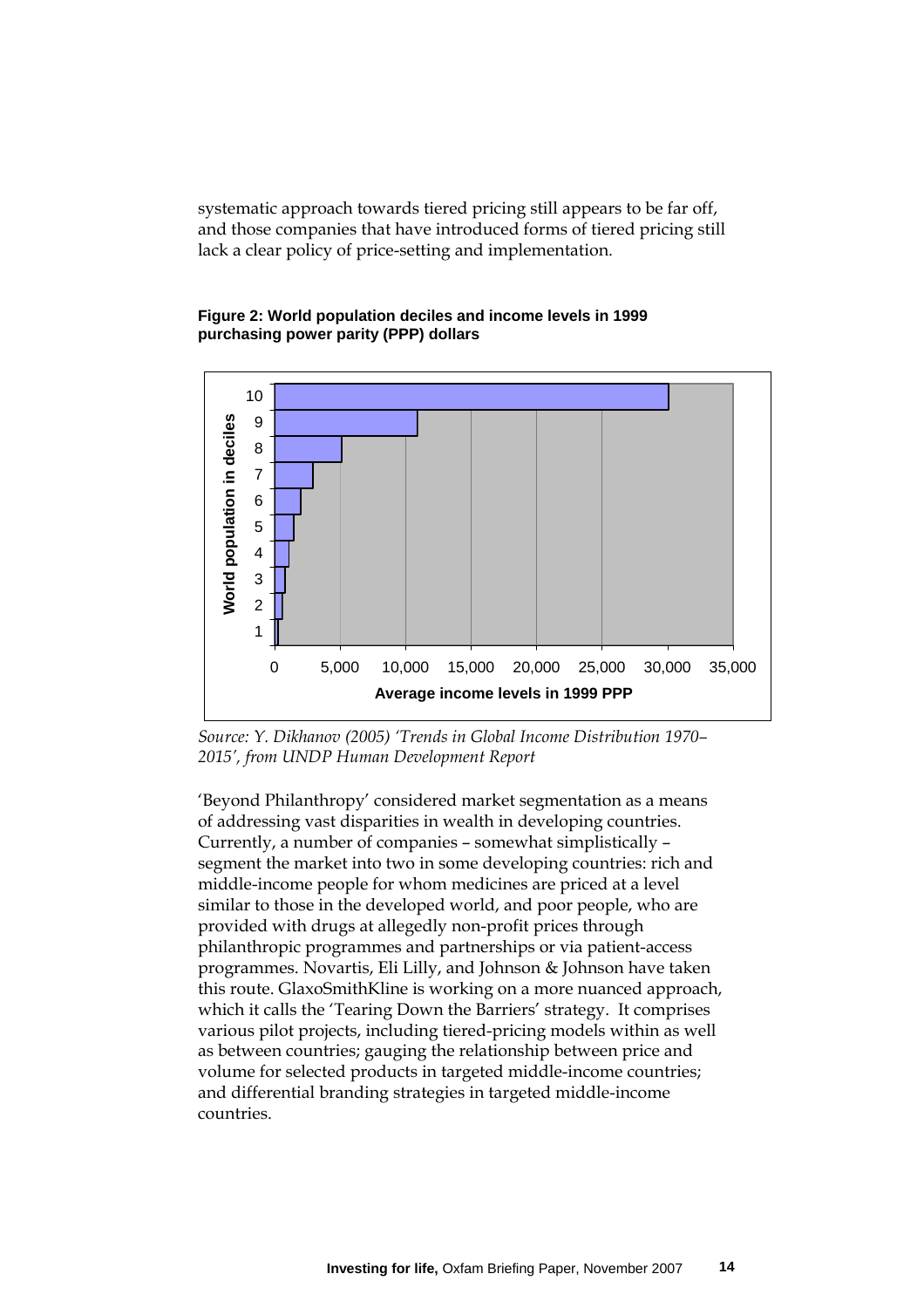Finally, with regards to transparency, most companies now publicise the prices for anti-retroviral medicines and malaria medicines, but price offers or tenders to various sectors (e.g. private, dispensing doctors) are still not transparent, making it difficult to verify 'not-forprofit' or 'at-cost' prices. If tiered pricing is to deliver sustainable low prices, it needs to be applied in a consistent and transparent manner<sup>[50](#page-55-1)</sup> with prices set according to a standard formula with the price rationale reflecting the purchasing power and health needs of the population.

Some companies expressed an opinion that there are other factors that are as much to blame for unaffordable medicines such as abusive mark-ups and taxes, as well as inefficiencies in the procurement system and distribution chain. WHO recommends that 'Governments should remove any tariffs and taxes on health care products, where appropriate, in the context of policies to enhance access to medicines.'[51](#page-55-1) However, factors other than tariffs – such as manufacturers' prices and mark-ups – can and do form a significant percentage of the final price,[52](#page-55-1) and greater transparency on the part of manufacturers would allow civil society and governments to improve monitoring of price components which could result in reducing the end-price paid by patients.

### Benchmark on research and development

Between 1975 and 1999 only one per cent of a total 1,393 new chemical entities (NCEs) marketed were for neglected diseases. Between 1999 and 2004, out of 163 NCEs, there were only three new drugs for neglected diseases.[53](#page-55-1) 'Beyond Philanthropy' called for companies to support initiatives that address this gap, to forgo patent rights for drugs developed within JPPIs, and for these drugs to be made affordable to developing countries. It also asked that companies publish target expenditure for their R&D on infectious diseases.

At the time of the 2002 review, no company was prepared to disclose the value or proportion of their R&D expenditure on infectious diseases, either on an individual or aggregate disease basis, thus giving no indication as to how much companies prioritised this health need. The report welcomed the fact that several companies had announced programmes for research facilities for R&D into infectious diseases, and welcomed their participation in JPPIs, but found that no companies were able to quantify the impacts of the former nor the contributions to the latter.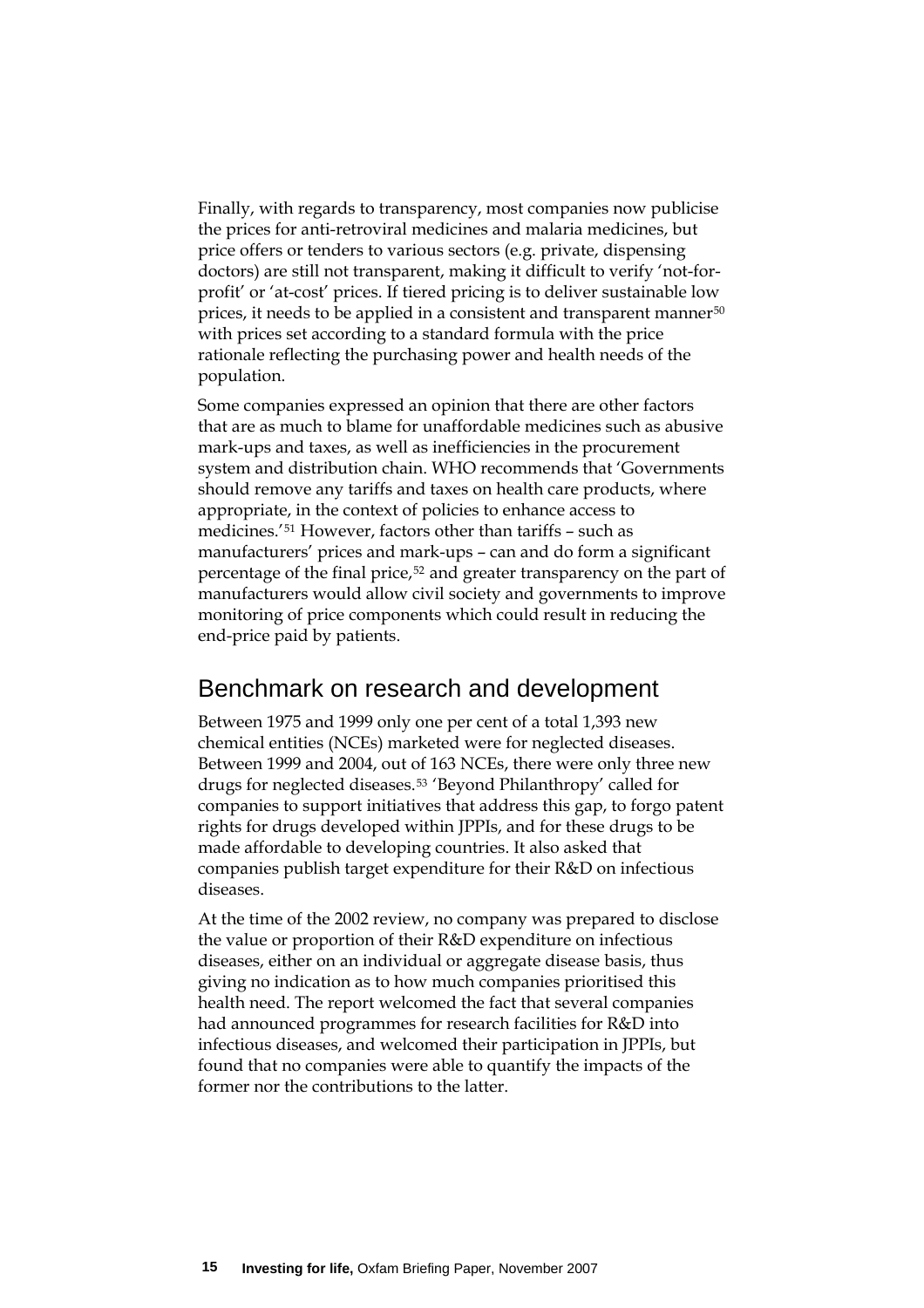#### **Developments since 2002**

In the intervening years, many companies have increased their involvement in R&D for infectious diseases prevalent in developing countries (mostly HIV and AIDS, TB, and malaria), especially through global public-private initiatives (GPPIs).<sup>[54](#page-55-1)</sup> Companies interviewed in 2007 believe that the lack of commercial incentives to act unilaterally mean that GPPIs are the way forward to conduct R&D into diseases that predominantly affect developing countries and to bring medicines developed 'in-house' to the market. Yet to Oxfam's knowledge only one product – a non-patented once-a-day fixed-dose combination for malaria – has made it to the market as a result of a GPPI.[55](#page-55-1) Another key issue is whether patents should be sought for medicines developed within GPPIs. In the case of the Sanofi-Aventis-DNDI anti-malarial medicine, the group decided 'not to file a patent for the formulation so that it would be more rapidly accessible to the affected populations'.[56](#page-55-1) However, Novartis takes a different view and has stated that the company should secure patents for any products it develops through these partnerships.<sup>[57](#page-55-1)</sup>

All the companies interviewed now publish their total R&D expenditure as a percentage of sales in their annual reports. However, companies' reported expenditure is still veiled in secrecy. Breakdowns of costs and which inputs are factored into calculations are unknown.[58](#page-55-1) Companies still do not publish the target expenditure for R&D into diseases prevalent in developing countries.

In reporting on their participation in GPPIs, most companies do not disclose their targets in terms of the product timelines or financial and technical contributions, thus making it difficult to monitor companies' achievements against specific set targets. This lack of indicators renders it difficult to assess companies' commitment to GPPIs. Finally, the companies do not appear to address separate pricing policies for those products developed via GPPIs. They are addressed together with their pricing policies for specific products for developing countries.

From the interviews, Oxfam gathered that some companies have enhanced their portfolio of in-house R&D into infectious diseases prevalent in developing countries. The primary focus however remains on a few infectious diseases, especially HIV and AIDS, TB, and malaria. This is not misplaced, since these diseases are still important causes of death and morbidity in developing countries, especially in Africa. Demand for new medicines to combat these diseases remains high, in part due to drug resistance.

Yet, as shown in Section 2, there is a critical need for companies to have a more diverse and strengthened R&D portfolio that better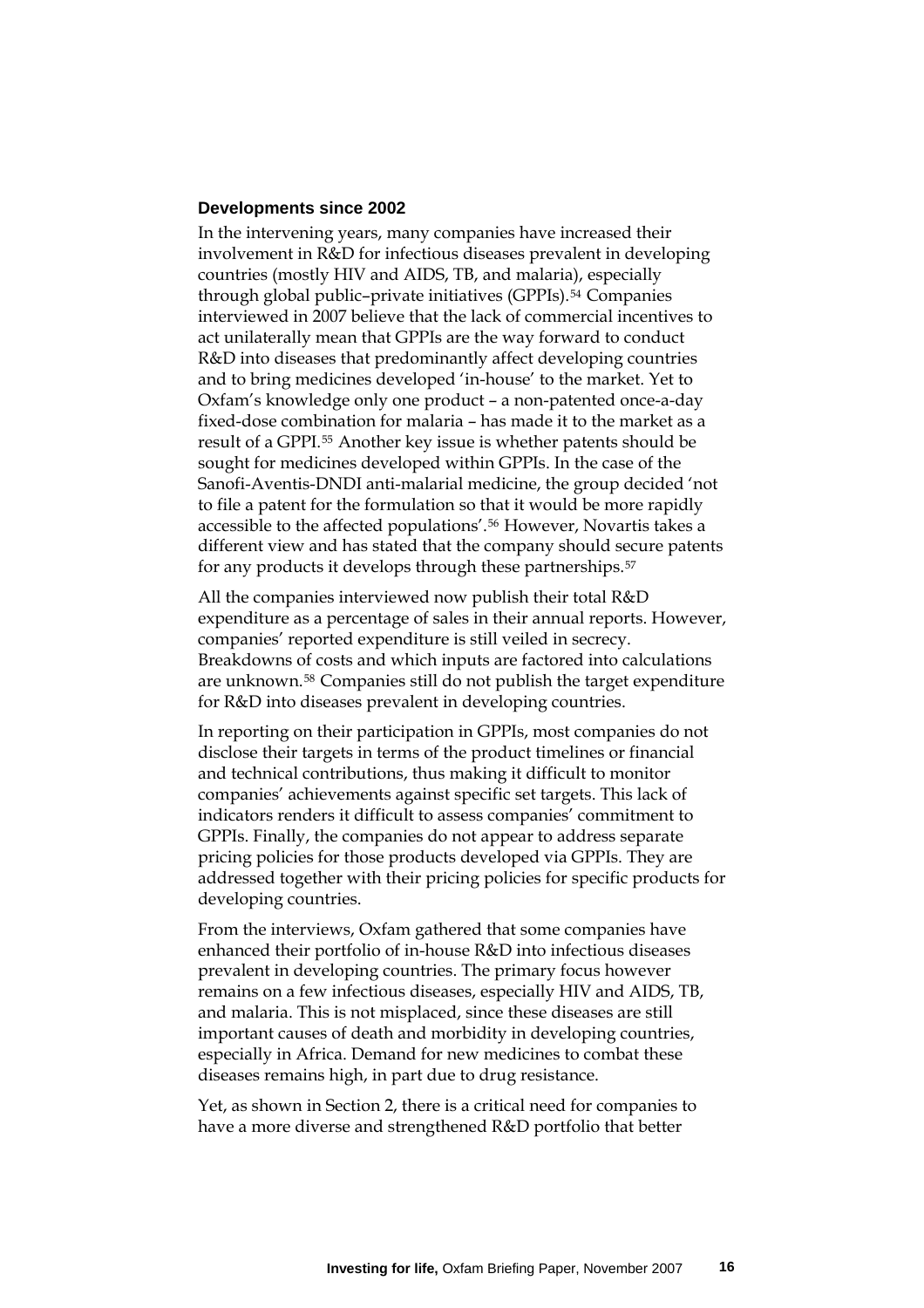reflects the chronic lack of innovation for diseases predominantly affecting poor people in the developing world. Formulations that are suitable for use in developing-country climates, as well as, for example, particular groups like children or pregnant or breastfeeding women are still not developed to the extent needed, even though the capabilities exist. Furthermore, R&D could go into formulations that can ensure treatment is affordable, particularly for chronic diseases – for example, expensive delivery systems should be simplified when feasible.

## Benchmark on intellectual property

In 'Beyond Philanthropy', the approach of drug companies to intellectual property rights in developing countries was a key indicator of a commitment to access to medicines. The report called for companies to refrain from enforcing patents where it would exacerbate health problems. It called on companies to support the safeguard mechanisms in TRIPS and to refrain from lobbying for more stringent applications of TRIPS (i.e.TRIPS-plus rules).

Little evidence was found of an increased commitment to a flexible approach to patent protection by the companies. None of the companies had a corporate policy that reflected this. Some companies indicated that they were involved in legal challenges on the right of developing countries to use existing flexibilities under the TRIPS Agreement, with cases having serious public-health implications for poor people in developing countries. None of the companies appeared to support waiving patents in generics-producing countries. Only three of the companies stated that they were not lobbying government to press for 'TRIPS-plus' commitments from developing-country governments. Others remained silent on the issue.

#### **Developments since 2002**

Despite demands from public authorities, inter-governmental organisations, civil society and patient groups, the pharmaceutical industry remains unyielding in its view that the current intellectual property regime does not constitute a serious barrier to ensuring access to medicines for poor people. The International Federation of Pharmaceutical Manufacturers Association (IFPMA) says 'Claims that patents are a barrier to access to medicines are unfounded and inaccurate'.[59](#page-55-1) Many companies within the industry still believe that stricter levels of intellectual property protection are necessary to stimulate R&D, even in developing countries. The opposite has been confirmed by WHO which states: 'Where the market has very limited purchasing power, as is the case for diseases affecting millions of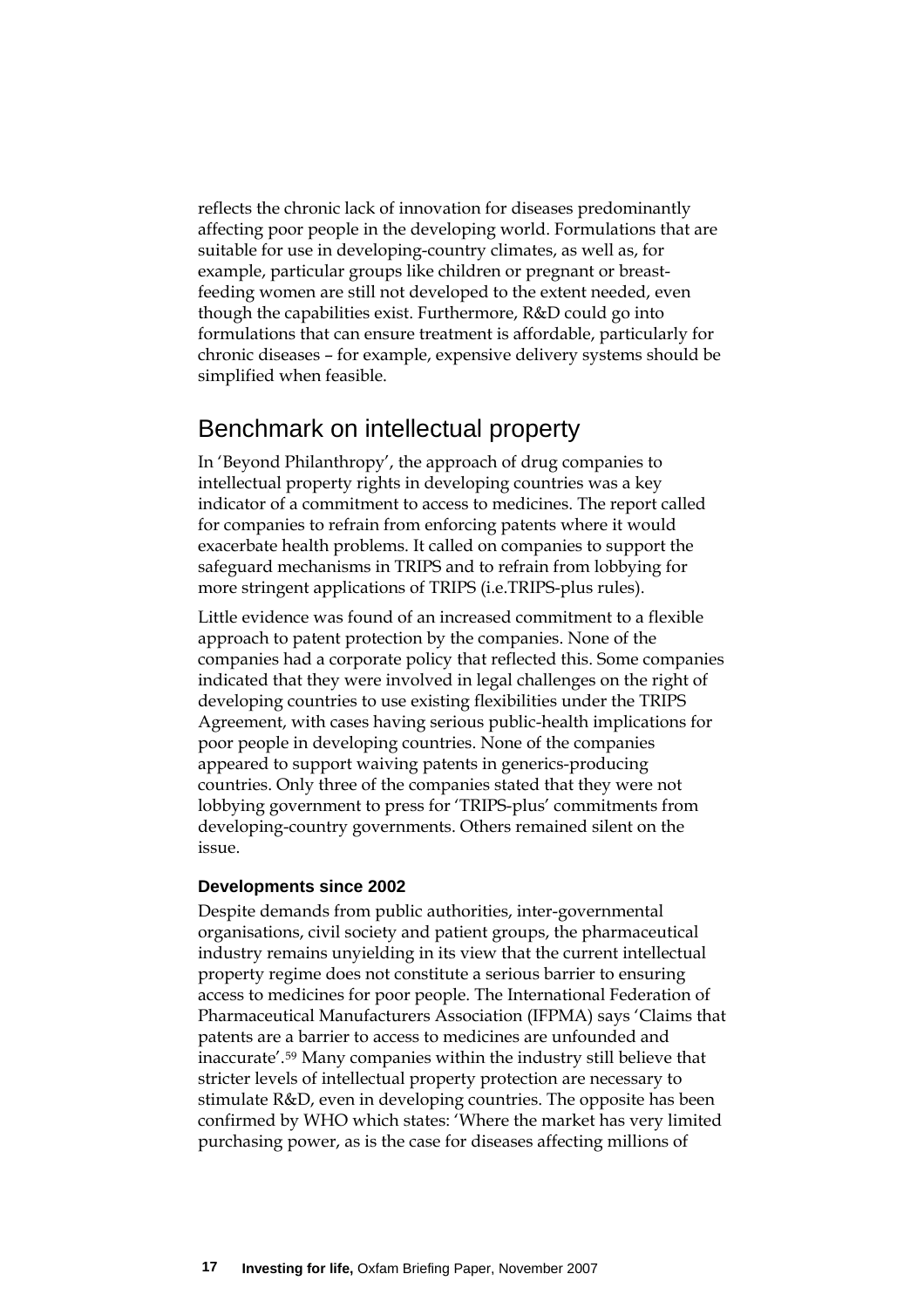poor people in developing countries, patents are not a relevant factor or effective in stimulating R&D and bringing new products to market'.[60](#page-55-1) The industry has also appeared to be narrow-minded on the needs of developing countries to have differing levels of intellectual property protection to compensate for their different levels of economic development and public-health needs.<sup>[61](#page-55-1)</sup>

#### **Box 2: Protecting patents: Novartis in India**

In 2007, Novartis challenged – and lost – a decision by the Indian Patent Office to reject its application for a patent on its drug, Glivec (used to treat chronic myeloid leukaemia and gastrointestinal stromal tumours). Novartis' application was rejected on the grounds that Glivec did not meet the 'enhanced efficacy' requirements in the Indian Patent Law. The Patent Office based its decision on a provision  $-$  section  $3(d)$  – of the Indian Patent Law that prohibits the patenting of new forms of known substances unless they are significantly more effective than the known substance. Section 3(d) has the effect of preventing pharmaceutical companies from taking out a patent on a product unless it contains a 'novel and inventive step'. This ensures that the entry of generic competition is not unnecessarily prevented.

Novartis also issued a writ petition on the constitutionality of section3(d) and challenged its compliance with the TRIPS Agreement. The Chennai High Court dismissed the constitutional challenge but ruled that the TRIPS compliance challenge needed to be considered by the WTO. Novartis did not appeal against this. In subsequent press coverage, Novartis CEO Dr. Daniel Vasella was quoted as saying: 'This ruling is not an invitation to investing in Indian R&D, which we would have done. We will invest more in countries where we have protection…Do you buy a house if you know people will break in and sleep in your bedroom?'( *Financial Times, 22 August 2007, 'Novartis set to switch India R&D plans after court ruling'.)*

Novartis has told Oxfam 'there is virtually no commercial market for Glivec in India'. Through its Glivec International Patient Assistance Program (GIPAP), Novartis donates the medicine to over 8000 patients in India for free. It does however sell Glivec at \$24,000 per patient per year. Indian generic manufacturers provide the medicine at one-tenth of that price.

Considering the absence of a market for Glivec in India and more importantly, the fact that poor people in India are dependent upon generic competition for affordable medicines, Novartis' decision to institute the legal challenges was a wrong one. The public outrage that it attracted – more than 200,000 people expressed their discontent with the company –cost the company its reputation dearly.

Some within the industry have gone further to argue the need for even stricter intellectual property protection. Merck, Johnson & Johnson, and Pfizer, for example, support the need for explicit provisions on data exclusivity and linkage<sup>[62](#page-55-1)</sup> to be included in national intellectual property regimes. In Oxfam's view these amount to TRIPS-plus rules.[63](#page-55-1) These two rules have the effect of preventing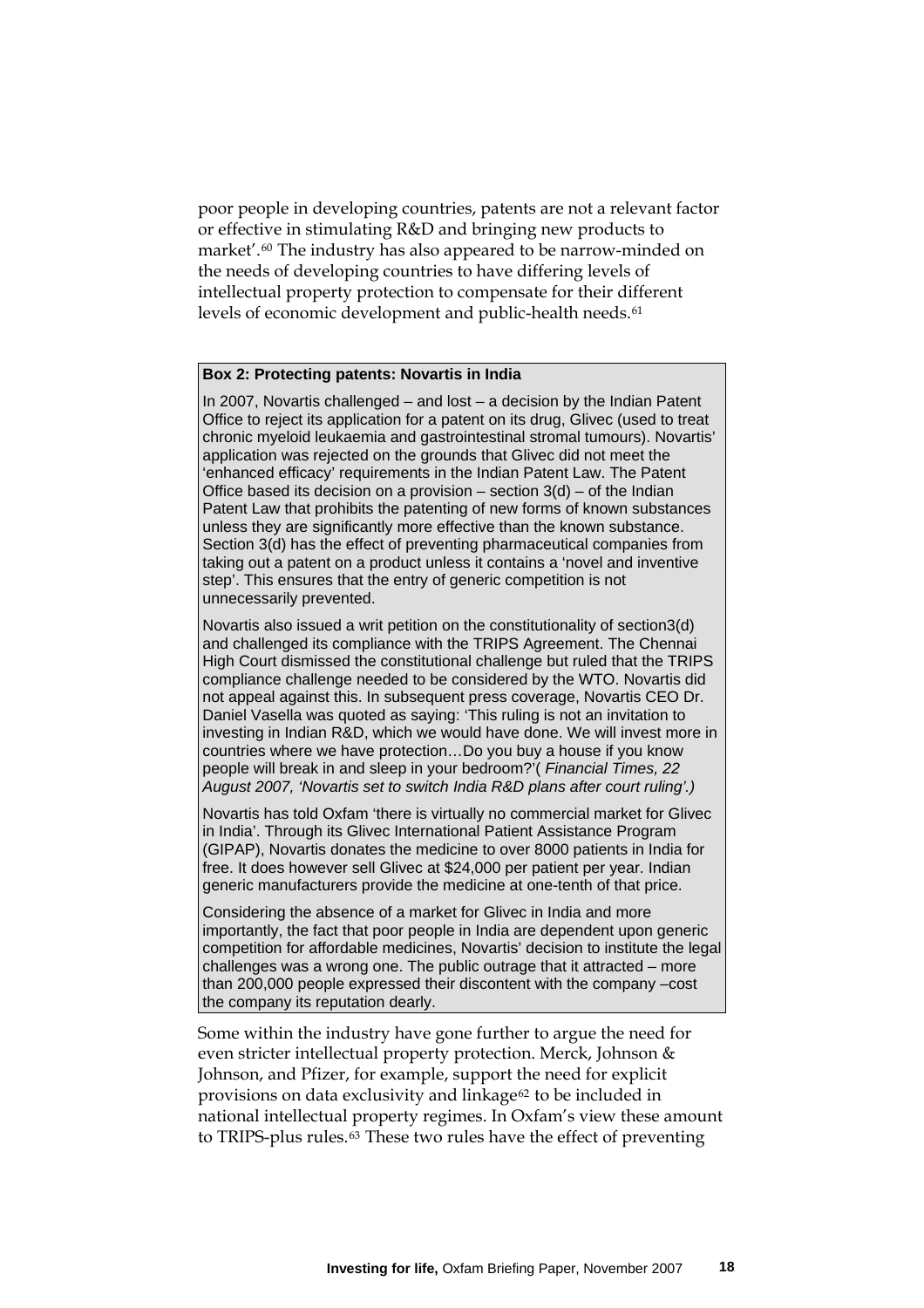developing countries from applying public-health safeguards to introduce generic versions of medicine during the patent term and delaying the introduction of generic medicines when the patent expires. Oxfam's research shows that the imposition of TRIPS-plus rules in Jordan through the US–Jordan Free Trade Agreement has contributed to higher medicine prices (20 per cent higher than in 2001), consequently threatening the sustainability of government public-health programmes, and delaying generic competition. In Jordan, medicines needed to treat many serious diseases, including cardiovascular diseases and diabetes, are two to six times more expensive due to these rules.<sup>[64](#page-55-1)</sup>

The industry also applies its lobbying clout to push the USA and EU to introduce TRIPS-plus rules into developing-country national laws through free-trade agreements, bilateral and multilateral negotiations, and trade sanctions, and to severely circumscribe the use of TRIPS safeguards and flexibilities to promote access to medicines.

WHO states that governments should try to procure the lowest price, quality generic available, and that to do so, they should employ all the policy tools available including the safeguards and flexibilities provided in the TRIPS Agreement.[65](#page-55-1)

Increasingly, developing-country governments are turning to these safeguards – compulsory licensing to reduce the prices of medicines during the patent term, and the Bolar provision to register and market a medicine immediately upon patent expiration. Other countries are narrowing the scope of patent protection to curb industry abuse of the patent system, whereby numerous frivolous patents are introduced by companies to extend the patent term of a medicine far beyond 20 years. Companies have viewed the use of these provisions as inimical to the industry's interests and have pressured governments not to use them (see Box 3). A recent example is playing out in the Philippines.<sup>[66](#page-55-1)</sup> The Philippines has the second highest medicine prices in Asia. It is estimated that half its population of 85 million lack access to affordable medicines. In February 2007, as a means to manage this situation, the Philippines House of Representatives passed the Medicines Bill in order to incorporate TRIPS public-health safeguards into its Intellectual Property Code. As the bill was being considered, evidence that the pharmaceutical industry was lobbying heavily against its passing came to light. In a press release, the Department of Health stated that it 'lauded the efforts of several lawmakers for slamming shameless lobbying of major international drug firms during the second reading'. This bill is currently being considered by Congress and similar allegations of lobbying are being made by the media.<sup>[67](#page-55-1)</sup>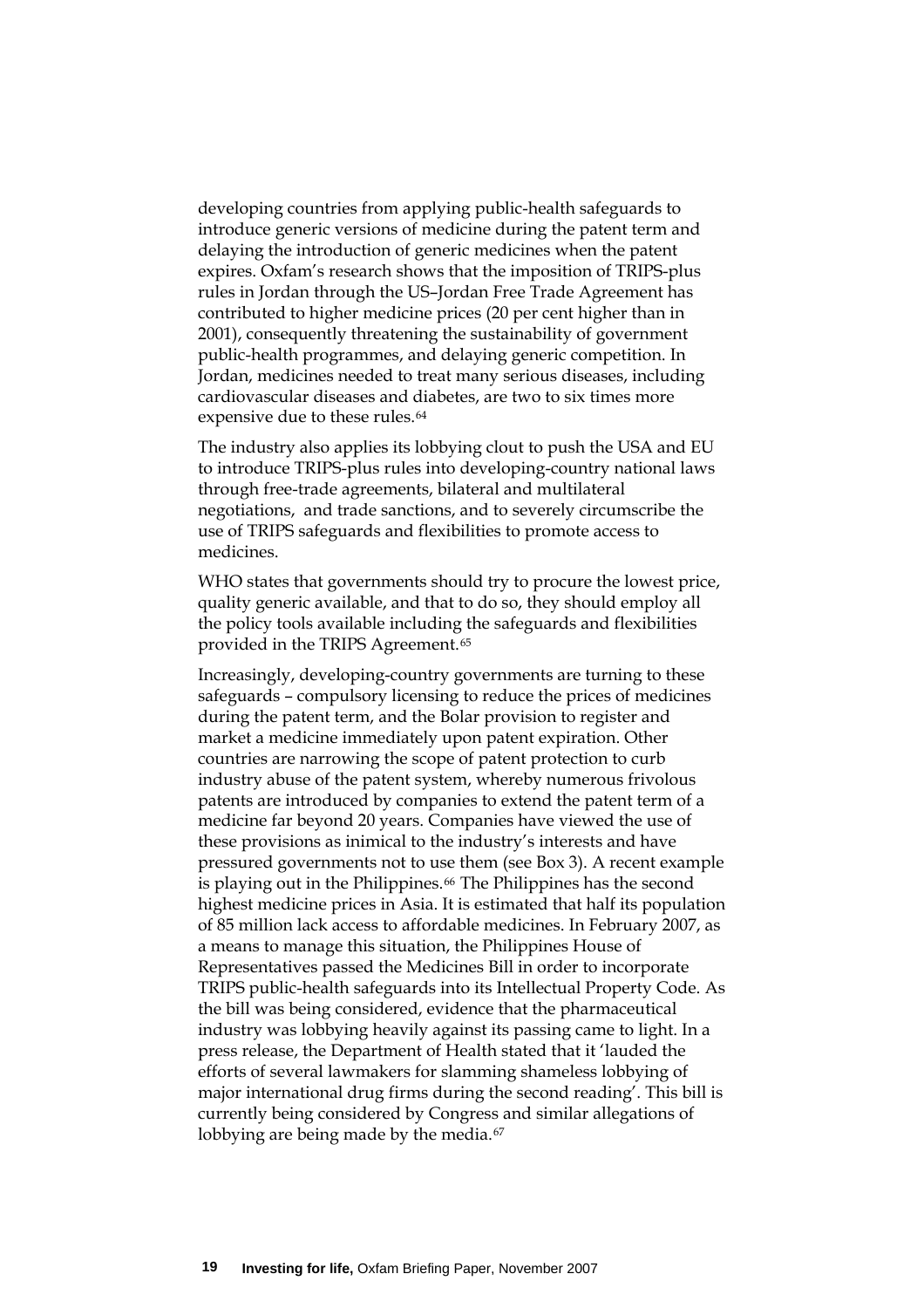#### **Box 3: Obstructing the use of TRIPS safeguards: Thailand case study**

Thailand has made serious efforts to ensure universal access to medicines through a robust public-health system, which charges at most 30 baht (94 cents) for a visit to a clinic or hospital. This includes free provision of medicines, insofar as medicines are available at an affordable price within the public-health system. In recent years, the high price of new, patented medicines has limited the free provision of medicines through the publichealth system. For example, the prices of two key anti-retroviral medicines, efavirenz, manufactured by Merck, and Kaletra, by Abbott, threatened Thailand's ability to ensure care of the existing 80,000 patients on HIV treatment, and to expand treatment to an additional 20,000 patients needing care.

Price negotiations between the Thai government and Abbott to either issue voluntary licences to generic manufacturers or reduce the price of its medicines ensued. Over a two-year period, negotiations failed to result in the company meeting Thailand's request, despite the fact that its antiretroviral medicines were ten times more expensive than first-line treatments, and in spite of warnings from institutions, including the World Bank, that high prices for these medicines would jeopardise Thailand's much-lauded HIV treatment programme. Negotiations also ensued between the Thai government and Merck for its anti-retroviral, efavirenz. Thailand eventually issued two compulsory licences on both medicines. In response, Merck reached an agreement with the Thai government to reduce the price of efavirenz to prices comparable to generic versions. Abbott however, responded by withdrawing the registration of seven new medicines in Thailand, including a heat-stable version of Kaletra (used where there is insufficient access to electricity). The US government also placed pressure on Thailand to rescind the compulsory licences, and to discourage Thailand and other developing countries from issuing additional compulsory licences.

Other pharmaceutical companies have also refused to reduce the price of their medicines or issue voluntary licences to ensure affordability. Sanofi-Aventis for example offered its medicine clopidogrel at a price that is 60 times more expensive than the generic equivalent and 250 times more expensive than the first-line counterpart, aspirin. Clopidogrel is an antiplatelet agent used in the treatment of cardiovascular disease. The price of the medicine meant that most patients requiring it could not get treatment through the public sector. Thailand announced its intention to issue a government-use licence to produce a generic version. Sanofi-Aventis responded to Thailand's announcement by offering a special access programme that would provide up to 3.4 million tablets of the medicine at no additional cost. Simultaneously however, the company apparently exerted pressure on Thailand through two mechanisms: first, it appears to have lobbied the European Commission to urge the Thai government and the Thai Ministry of Health to withdraw the compulsory licences, and second, the company sent a warning letter to the Indian generic manufacturer, Emcure, which offered to fulfil the Thai government's tender request.

Recently, the Thai government announced that it is in a position to seek compulsory licences for another 20 medicines on its national essential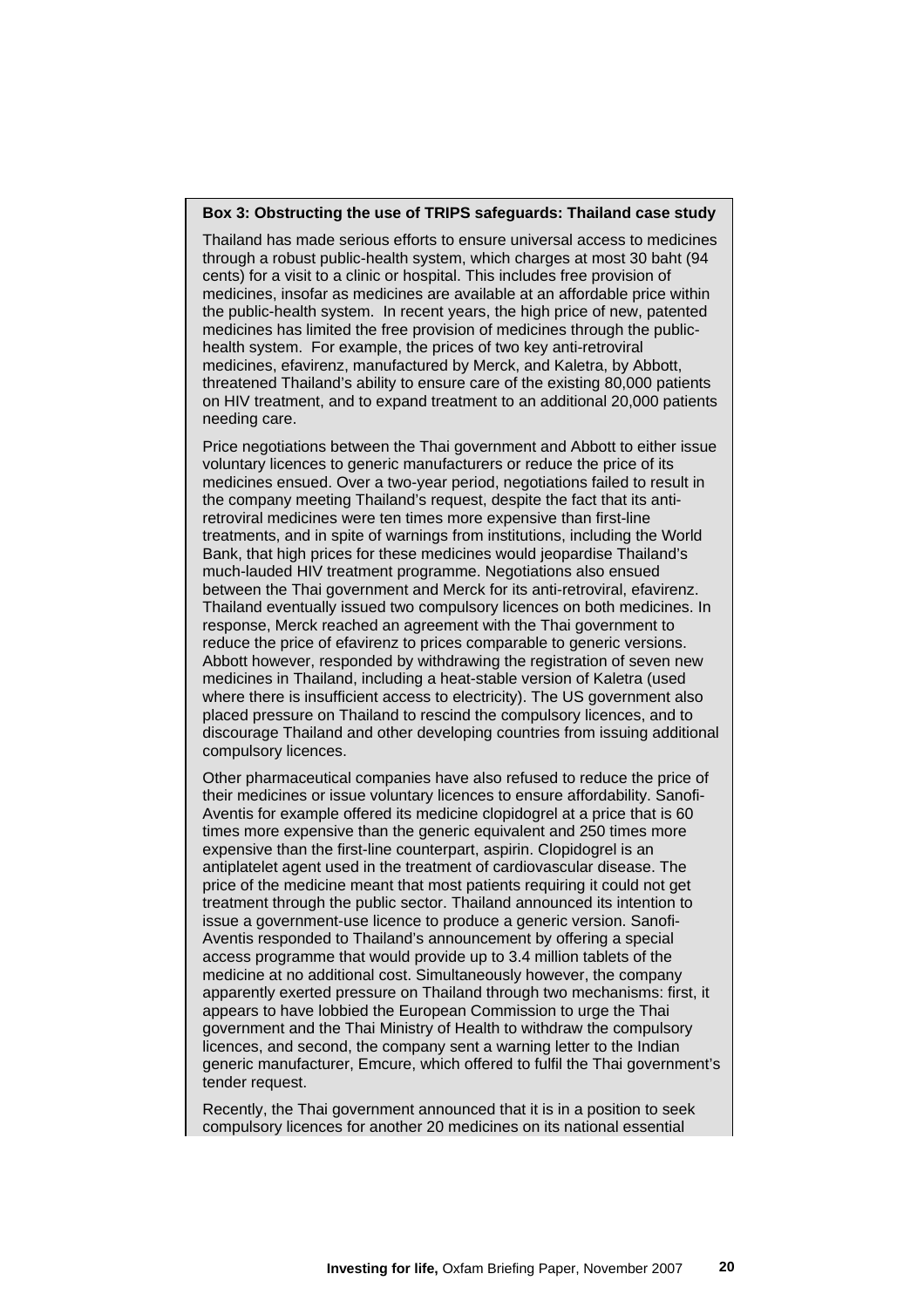medicines list, including drugs to treat diabetes, hypertension, and various cancers.

*Sources: Intellectual Property Watch, 'Twenty more drugs in pipeline for possible compulsory licenses', 2 November 2007; Ministry of Public Health and National Health Security Office Thailand, 'Facts and evicences on the 10 Burning Issues related to the Government use of patents on three patented essential drugs in Thailand', February 2007.*

When interviewed by Oxfam, most companies stated their support for TRIPS safeguards and flexibilities as reaffirmed by the Doha Declaration (insisting that they should only be used in the case of emergencies or urgent situations, and only in LDCs, or for treating HIV and AIDS). Only a few of the companies interviewed have acted on this belief (see Appendix 1). Flexibility in LDCs is less impressive than it sounds. First, the TRIPS Agreement exempts LDCs from applying TRIPS rules until 2016. Second, LDCs have little generic manufacturing capacity, so companies are unlikely to see their patents being challenged in these countries anyway. Further, adhering to WTO rules in LDCs by not patenting medicines means little when pharmaceutical companies seek stricter levels of intellectual property protection in developing countries with robust generics industries, thus hampering the import of generic medicines from countries that *do* have manufacturing capability, like India or Brazil.

In African countries with commercially attractive markets, companies have shown less flexibility on intellectual property rules. In Kenya and South Africa, pharmaceutical companies are enforcing some patents on anti-retroviral medicines. Abbott, for example, has obtained and enforced patents for their new anti-retroviral medicine in South Africa, despite a massive population of people living with HIV who will soon need access to affordable versions of these new medicines.

Where voluntary licences have been issued, they have mainly been for first-line anti-retrovirals where prices are no longer a serious problem. To Oxfam's knowledge, only one voluntary licence has been issued for a second-line anti-retroviral:[68](#page-55-1) Bristol-Myers Squibb issued one to Emcure, an Indian generics firm, for Atazanavir.[69](#page-55-1) The only other exception is Roche's voluntary licence for oseltamivir (Tamiflu) to Hetero in India. It is worth noting that huge public pressure came to bear once a number of Indian generic companies announced their ability to produce and to sell oseltamivir (Tamiflu) at a fraction of the price.

Oxfam believes that although voluntary licences can contribute to price reductions, they are not the preferred method of ensuring lower prices. Over the last decade, evidence has repeatedly demonstrated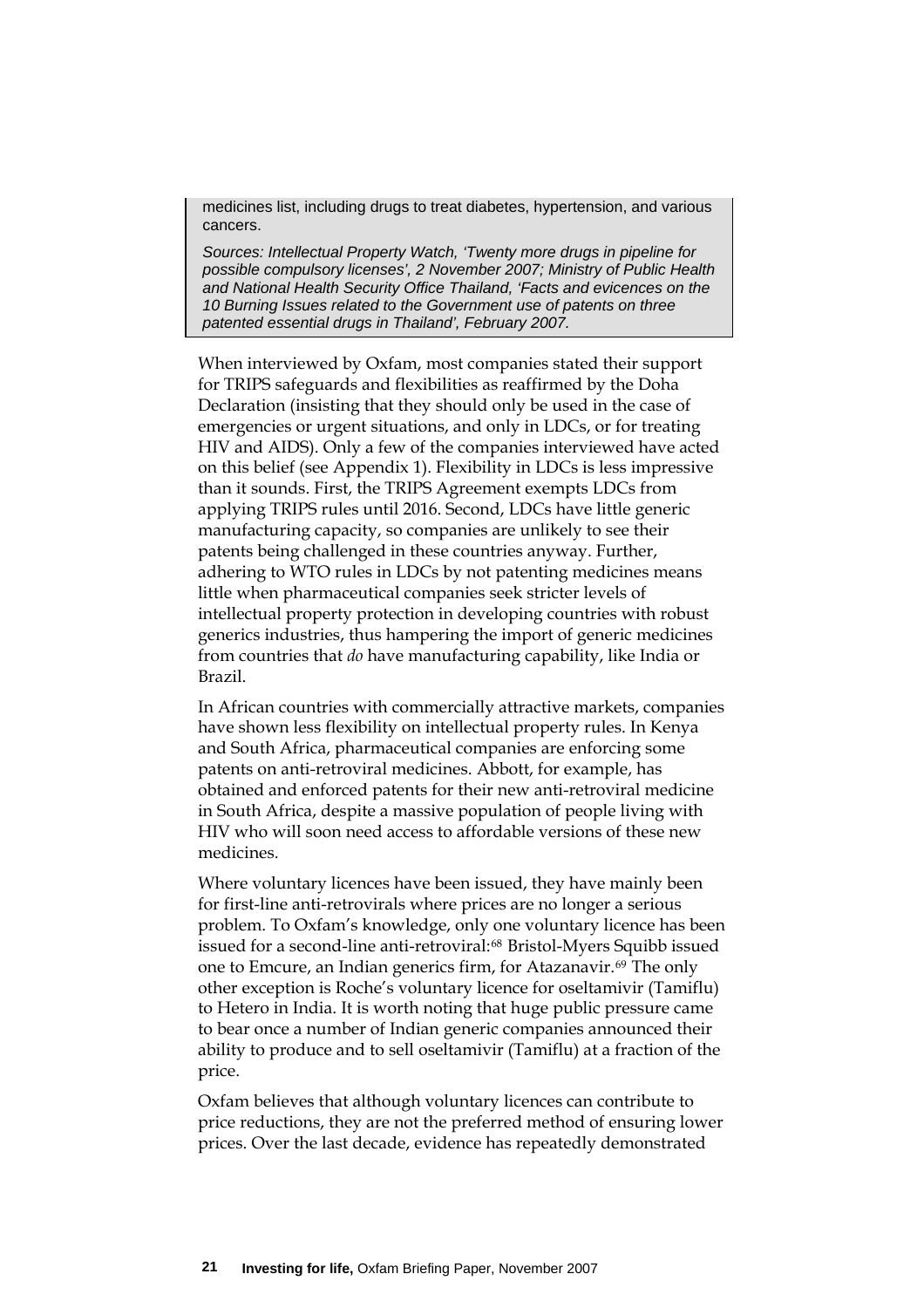that generic competition is the most effective and proven method to reduce medicine prices. However, if voluntary licences are rigorously regulated to promote competition, they can play some part in ensuring access to affordable medicines in developing countries. To be useful, voluntary licences must be transparent and non-exclusive, and also include unconditional royalty-free technology transfer. Geographical restrictions should exclude only developed countries; distribution should be permitted for both the public and private sectors, and should not include any price controls or limitations on product output. Further, the licence should allow the licensee to rely on proprietary data for registration and market approval so as to avoid delay and further cost of clinical trials.

## One step forward, two steps back

Has the pharmaceutical industry moved beyond philanthropy? A little, but not enough to significantly tackle the problem. 'Beyond Philanthropy' identified actions that would achieve this end. While there has been an increase in pharmaceutical company initiatives with respect to R&D into diseases that predominantly affect developing countries (and to a lesser extent, pricing policies), many of the benchmarks that it set in 2002 have not been met.

In the intervening years, the challenges to global public health have intensified, making an adequate response by the industry even more critical. Major shortcomings of current approaches include:

- a failure to implement systematic and transparent tiered-pricing mechanisms for all essential medicines of therapeutic value to poor people in developing countries, where prices are set according to a standard formula which reflect ability to pay and the price of generic versions where they exist;
- the lack of R&D to address the dearth of dedicated products for diseases that predominantly affect poor people in developing countries. This includes drug formulations that are applicable and usable in the developing world;
- persistent inflexibility on intellectual property protection, and in some cases, active lobbying for stricter patent rules and legal challenges to governments' use of TRIPS public-health safeguards, thereby preventing poor people from accessing cheaper generic versions of essential medicines.

Finally, as was the case in 2002, there is still much too heavy an emphasis on donations at the expense of exploring other ways to meet the access challenge. Often called Access Programmes and targeted only at a relatively small group of people, donated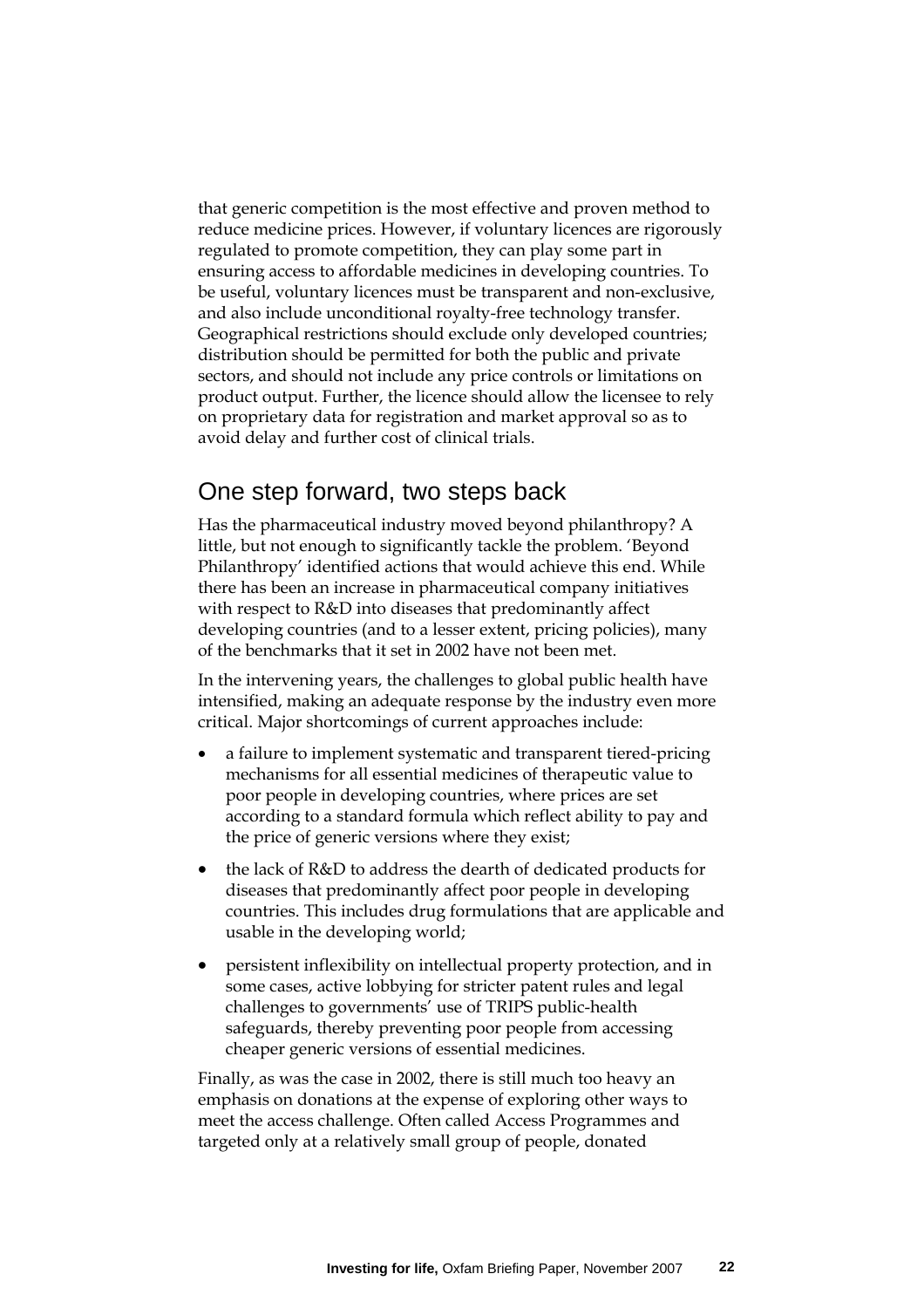pharmaceutical products make a limited contribution towards sustainable national health services. There have been some successes in the context of specific disease-eradication programmes: Merck's ivermectin programme (Mectizan Donation Programme) for the elimination of river blindness as a public-health problem in Africa and Latin America is an example.

Most of the evidence stacks up against their use. For example, in September 2007, Merck announced its plans to donate three million doses (one million courses) of its cervical cancer vaccine, Gardasil, to poor countries over the next five years.[70](#page-55-1) Nearly half a million girls and women are diagnosed with cervical cancer every year, 80 per cent of whom live in poor countries. The vaccine is intended at least for all 11- and 12-year-old females, but is appropriate for all females from the ages of nine to 26, creating a market far exceeding the donation,[71](#page-55-1) raising questions about how sustainable this donation is. The company has, however, recently indicated its intention to implement tiered pricing for the vaccine.[72](#page-55-1)

Furthermore, donated products have been found to be unsuitable, near expiry, and unfamiliar to local prescribers. Supplies are unpredictable in terms of timing and volume. Sometimes, they do not match national clinical guidelines and can undermine clinical standards.

Critically, donations create chaos in the market for low-cost medicines, as they prevent accurate quantification of needs, and affect forward planning throughout the chain of supply from producer to patient. Undermining market competition is particularly serious, as generic companies cannot compete with free drugs: the ability to predict demand is necessary if they are to use their innate efficiencies to achieve low prices.

# **4 Obstacles to progress**

In the face of today's global health challenges, the pharmaceutical industry's contributions to meeting global health needs have been regrettably limited. Oxfam believes that there are two factors that have prevented companies from moving forward.

First, companies' pursuit of strategies that address access to medicines as an issue chiefly relevant to their own reputation, rather than a core component of their business models, has led to patchy, ad-hoc approaches which have failed to deliver sustainable solutions. The preoccupation with donations and community programmes demonstrates this clearly.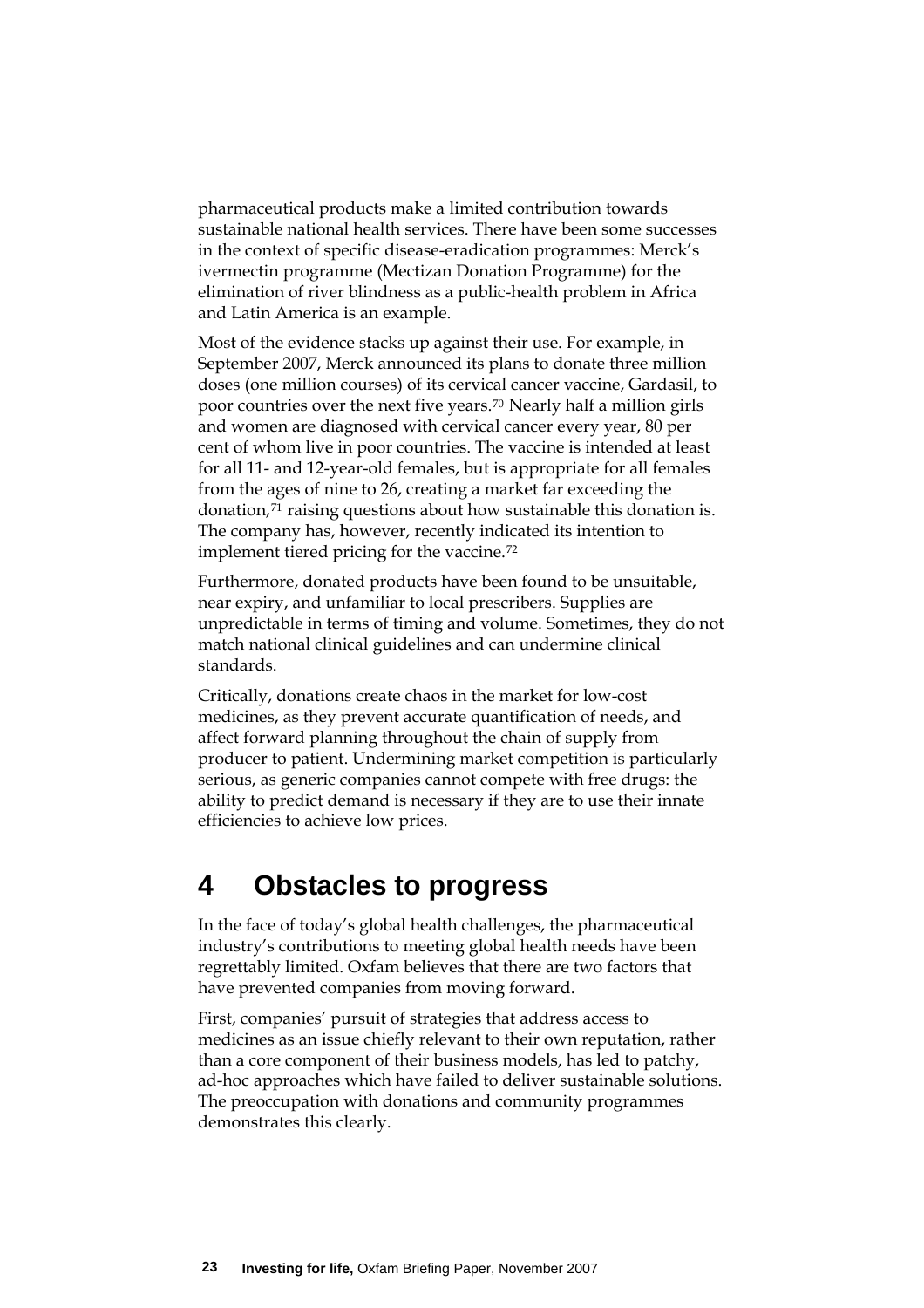Second, as will be explained, the industry's responses to flagging financial performance – including hiking up prices and aggressive defence of patents – and increasing competition have undermined needs for lower prices, flexible approaches to patenting, and R&D investment into diseases relevant to the developing world.

Though the pharmaceutical industry remains one of the most profitable industries within the Fortune 500, it has in recent years experienced below-average performance due to deteriorating R&D productivity, unprecedented patent expirations, increased competition from generics and biotechnology companies, and an eroding reputation (see Figure 3). One analyst recently calculated that the pharmaceutical industry has lost one trillion dollars of enterprise value (this is a measure of future profitability) because of loss of faith by investors in this industry's ability to grow.[73](#page-55-1)

#### **Figure 3: Flatliner – US share prices**



*Source: Economist, 2007[74](#page-55-1)*

Propping up this failing business model has led some companies to aggressively protect two central pillars of their business models: intellectual property and prices. A large part of the problem stems from a dependency on the 'blockbuster' model. In the 1980s and 1990s most of the R&D-based pharmaceutical companies derived their huge profits from blockbuster drugs (those that generate \$1bn per annum). Maximum profit margins were ensured by charging what the market could bear, defending patents unreservedly, and investing in prolonging the lifetime of a blockbuster through formulation changes. This approach has stuck, and despite the fact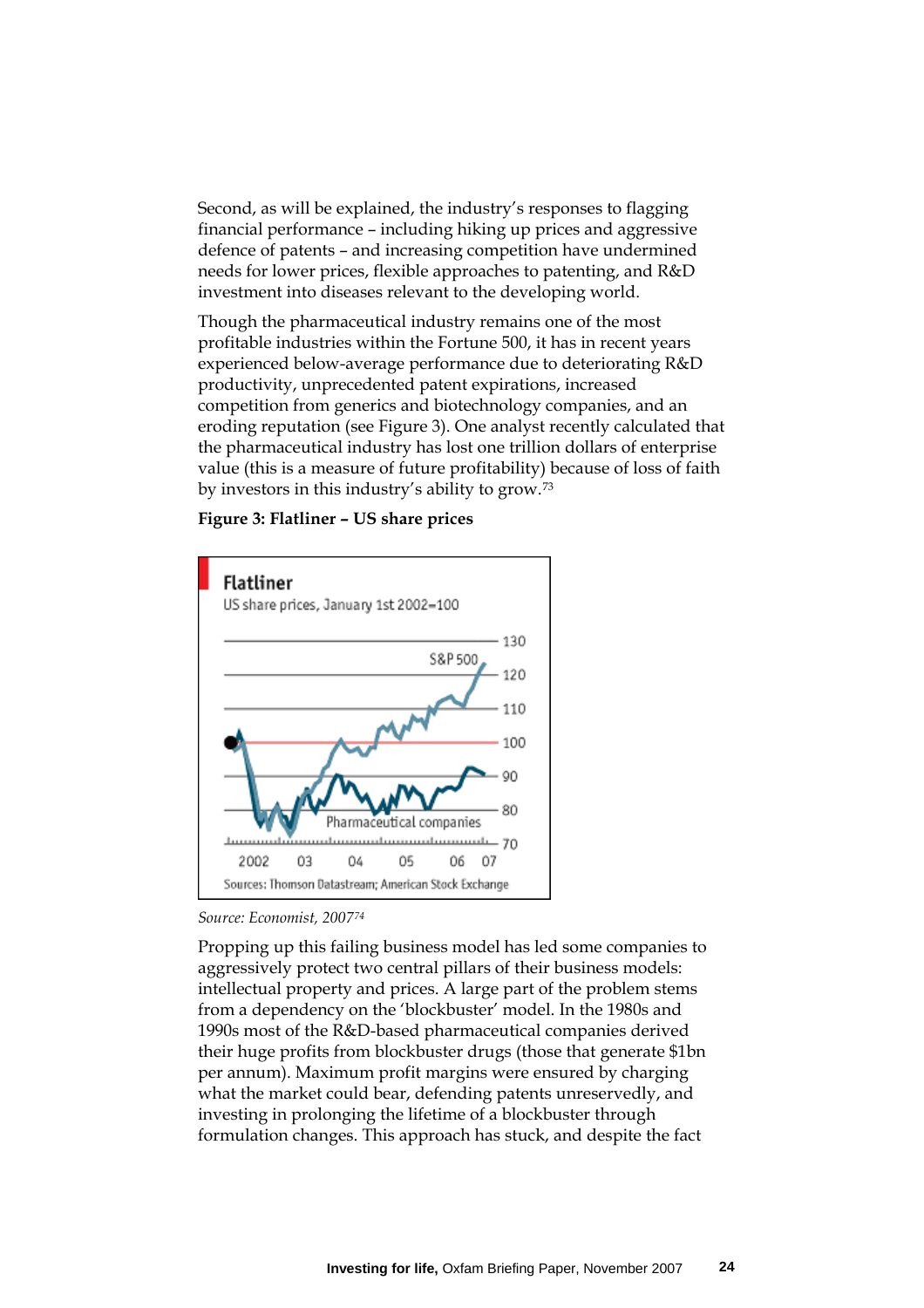that the blockbuster model is now failing to deliver, many companies are finding it difficult to break old habits. Hence we have witnessed some companies defending their patents with uncompromising vigour, hiking up prices for the remaining period of the monopoly, employing inappropriate advertising, 'ever-greening',[75](#page-55-1) and implementing other schemes designed to maintain profitability, as the pipeline dwindles and key patents expire.

Mainstream investor demands for high financial quarterly returns have perpetuated these actions to counteract poor financial performance. Under these circumstances, policies that increase access to medicines have either fallen foul of these short-term tactics or at best, fail to receive proper attention from senior management (whose own incentive packages are often tied into three- to five-year performance cycles).

Such actions have been harmful to poor people in developing countries as they have resulted not only in prohibitively high prices of branded medicines, but also have blocked inexpensive generics from entering the market. The longer-term impact of the dependency on the blockbuster model is the lack of investment in new treatments and formulations particularly for diseases prevalent in the developing world. These actions have become so embedded in corporate culture that companies pursue them even when they make neither commercial nor moral sense.

Some responsible investors have encouraged the pharmaceutical industry to take a longer-term view of its business as a means of delivering longer-lasting profits sustainably. In 2004, the UK-based Pharmaceutical Shareowners Group (a group of 14 institutional investors representing £900bn assets) released a report that outlined the risks stemming from the public-health crisis in emerging markets, and assessed how well the companies were managing the challenge. The report concluded that poor management of the issue would have significant impacts on long-term share value and that the companies needed to improve in areas including pricing, R&D, and intellectual property to mitigate the risks.

# **5 Addressing the challenges: reasons to change**

*The pharma industry has enjoyed high profit margins for many years now and the public is beginning to sit up and take notice. There is a perception that the industry has been greedy, especially with regards to patent protection and resistance to generic challenges. It is under pressure to reduce*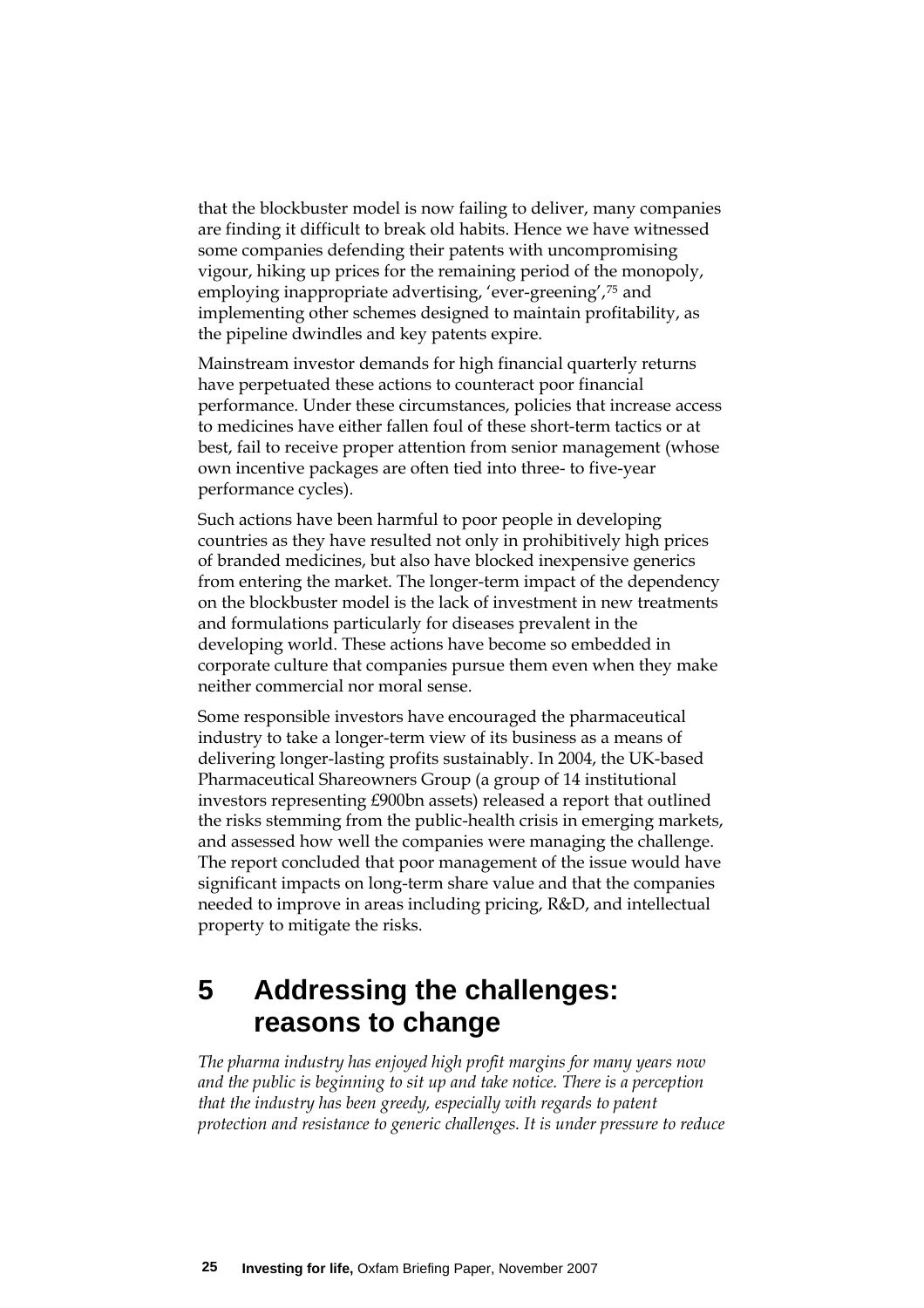*its prices and lower its profit margins.'* (Linklaters Financial Times Report)[76](#page-55-1)

Oxfam believes that the potential for pharmaceutical companies to contribute more effectively and substantially towards increasing access to medicines for poor people in developing countries has yet to be met.

There will be some in the industry who will continue to argue against the need for companies to do more than they already do or to adopt policies that they consider to be inimical to their profitability. However, changing expectations and new realities could mean that a fundamental shift in this direction will become an inevitable requirement for long-term survival. Three of the factors that could influence this shift are outlined below.

#### **Calls for lower prices and price transparency**

With ageing populations and the ratio of non-working to working people increasing in the industrialised world, the financial demands on traditional tax-based social health-care and employer-funded models are becoming difficult to bear. As a consequence, increasingly constrained public-health systems seeking cost-efficient outcomes are demanding a price mechanism that is more economical, value-based, and transparent. Legislation aimed at controlling rising prices has been introduced.**[77](#page-55-1)** Some governments are exploring payment schemes that are directly correlated to the performance of the drug, including reimbursement clauses when evidence shows underperformance, as well as limiting treatment coverage for excessively priced medicines.**[78](#page-55-1)**

Persistent scrutiny from civil society and patient groups will undoubtedly result in higher levels of transparency for price-setting and other aspects of pharmaceutical companies' performance. The scientific community, regulators, and governments also want increased transparency with regards to data from all clinical studies. These pressures forecast an end to the long-lived exclusivity and secrecy around price-setting.

#### **Current incentives for drug development are being questioned**

Calls to reform the intellectual property regime so that it rewards real innovation are growing ever louder. The argument is that the current regime (which allows long patent periods which can then be further extended through 'ever-greening') means that companies have less incentive to invest in R&D into new medicines. Reformers advocate for patent incentives to be more correlated with therapeutic gains and effectiveness rather than prolonging the market exclusivity of blockbusters.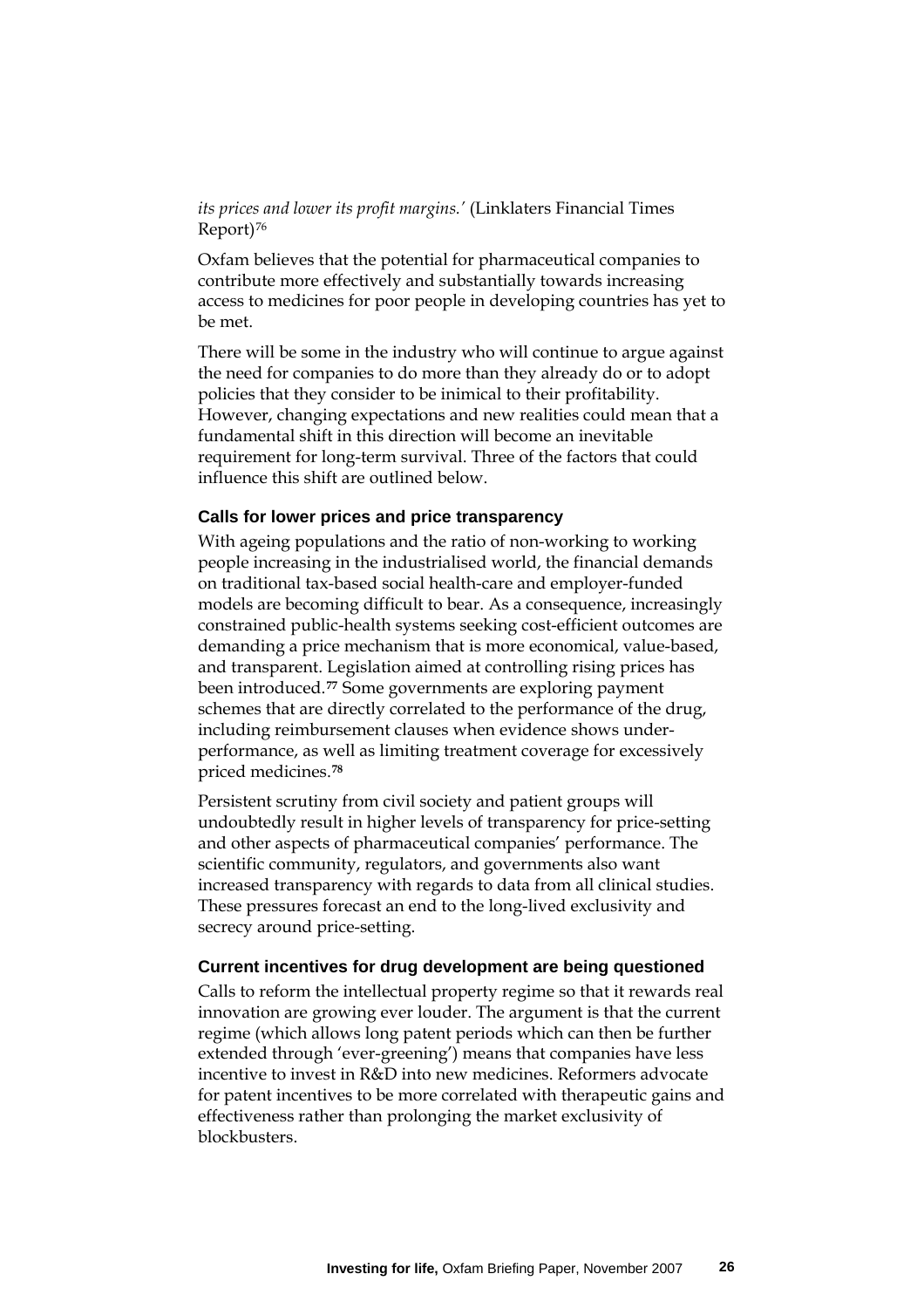Additionally, investors, prodded by the industry's poor productivity and impending patent expirations, would like companies to widen and diversify their drug portfolio to spread risk.[79](#page-55-1) While their interest in maintaining a strict intellectual property regime is obvious, their demands for improved innovation could contribute to the agenda for change.

WHO is also voicing serious concerns that 'the incentive effect of intellectual property rights lacks efficacy'[80](#page-55-1) especially in developing countries. Developing-country governments and public-health advocates are unifying behind this questioning of the 'market-driven' model of drug development. Developing countries have engaged in a WHO-driven process to develop new approaches to both innovation for new medicines and access to existing medicines. In particular, developing-country governments have expressed strong support for different models of development including 'pull' mechanisms that rely<sup>[81](#page-55-1)</sup> upon prizes in lieu of intellectual property rights.<sup>[82](#page-55-1)</sup> The WHO process has also explored advance-purchase commitments, particularly for medicines for diseases which fail to attract sufficient investment because of low profit potential, and a medical research and development treaty, which would be additional, alternative, and complementary to the existing patent system.

#### **New markets, new opportunities, different needs**

Emerging market economies<sup>[83](#page-55-1)</sup> are starting to prove their worth as the growth area for the pharmaceutical industry. These markets offer invaluable means of lowering the costs of R&D and manufacturing, and provide clear advantages for improving drug development. Contract research organisations based in emerging market economies are able to conduct clinical trials cheaper and faster than in developed markets. One study by DFID estimates that overall, clinicaldevelopment costs in India are 40 to 60 per cent lower than in most developed countries.<sup>[84](#page-55-1)</sup> The large number of 'treatment-naïve' patients are particularly attractive to pharmaceutical companies for large-scale clinical trials. Furthermore, countries like China and India offer a pool of talented scientists and the relevant technology to conduct sizeable proportions of R&D.

Contract manufacturing has also emerged as an important growth area in the pharmaceuticals sector. It is estimated that the contract manufacturing market for global companies in India will hit \$900m by 2010.[85](#page-55-1) Asia hosts numerous big pharmaceutical manufacturing sites. Singapore, for instance, has increasingly positioned itself as a biomedical outsourcing destination. Global firms depend to a large extent on Indian and Chinese companies for many of their active pharmaceutical ingredients and intermediates.[86](#page-55-1)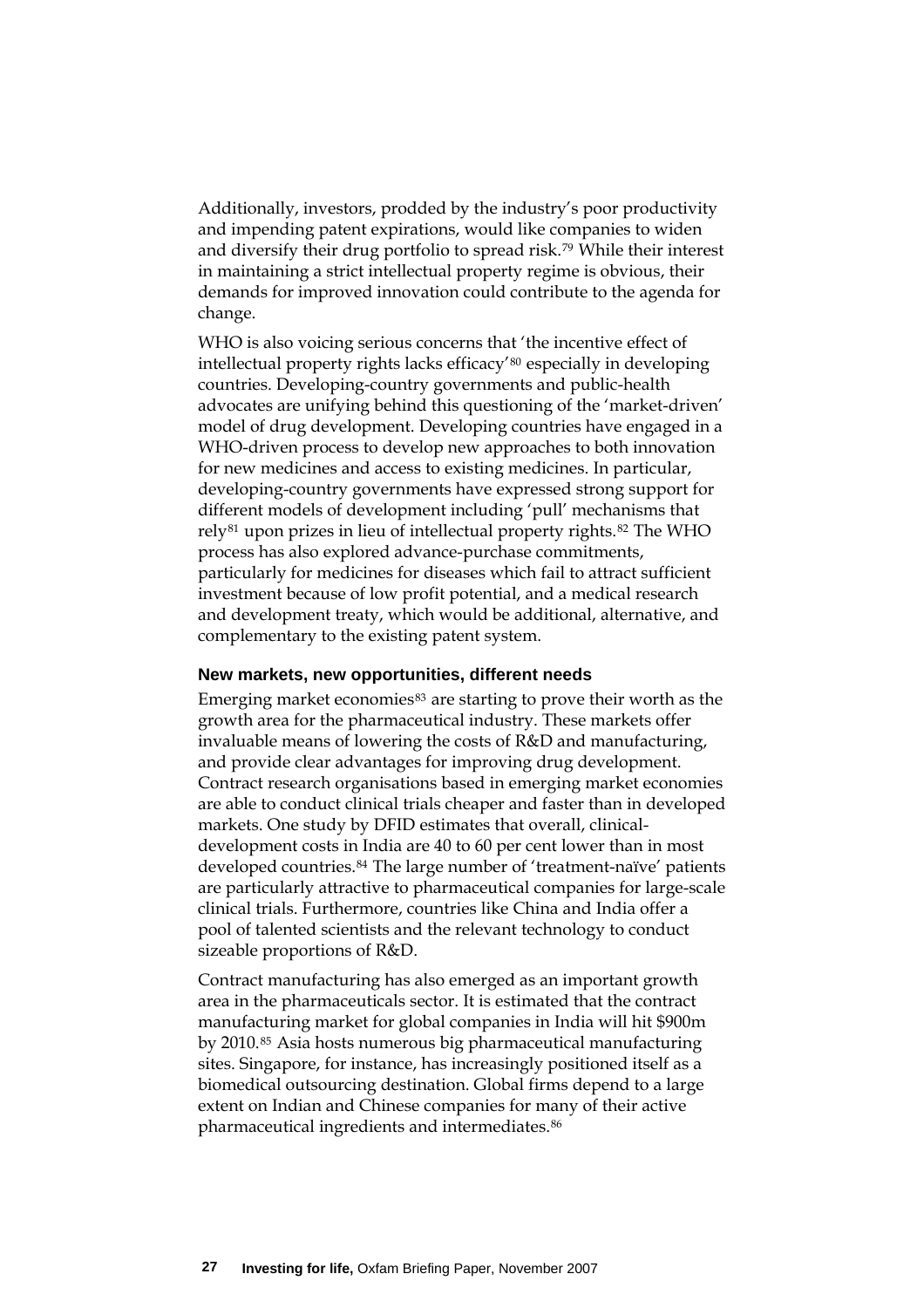The market potential of developing countries is the most attractive reason for pharmaceutical companies to heavily invest in developing countries. In 2005, the emerging markets generated incremental sales almost as large as those from the US market. According to recent estimates, by 2020, Brazil, Russia, India, China, South Africa, Mexico, and Indonesia could account for up to one-fifth of global sales. China is predicted to become the seventh biggest pharmaceutical market in the world by 2010 with annual sales of \$37bn.[87](#page-55-1) If these markets continue to grow as predicted they may surpass the USA and other industrialised countries as a source of incremental sales.

The growth opportunities in emerging markets have been seized on by investors as representing the panacea to flagging performance by the pharmaceutical industry. For this potential to be realised however, investors recognise that serving these markets requires companies to adapt prices, to employ flexible distribution systems, to abandon the blockbuster model in favour of developing drugs for niche markets and if necessary, a high-volume, low profit margin model.

From Oxfam's perspective, there are two key factors that companies need to take account of when devising their strategies for entering developing-country markets.

First, while a wealthy elite exists within these countries, the vast majority of the population requires access to inexpensive medicines (see Box 4), either purchased out of their own pockets or by governments or aid agencies. Under these circumstances, a primary responsibility of the company is not to hinder access to such medicines. In order to meet this responsibility, companies should consider adopting a model which includes, as a minimum, two basic components:

- 1. A strategy that ensures the prices of their medicines within that market are equivalent to that which generic competition can provide. This requires either adopting a pricing scheme that allows the price to be brought down to this level; or a flexible approach towards patenting those medicines, which includes licensing to generic companies.
- 2. An explicit policy of supporting governments' use of the public-health safeguards and flexibilities provided under the intellectual property regime.

Second, the needs associated with access to medicines should be fully integrated into every stage of companies' operations from the R&D processes right through post-marketing. This requires companies to invest in the development of medicines that are relevant to the changing health profile of countries, that will include NCDs,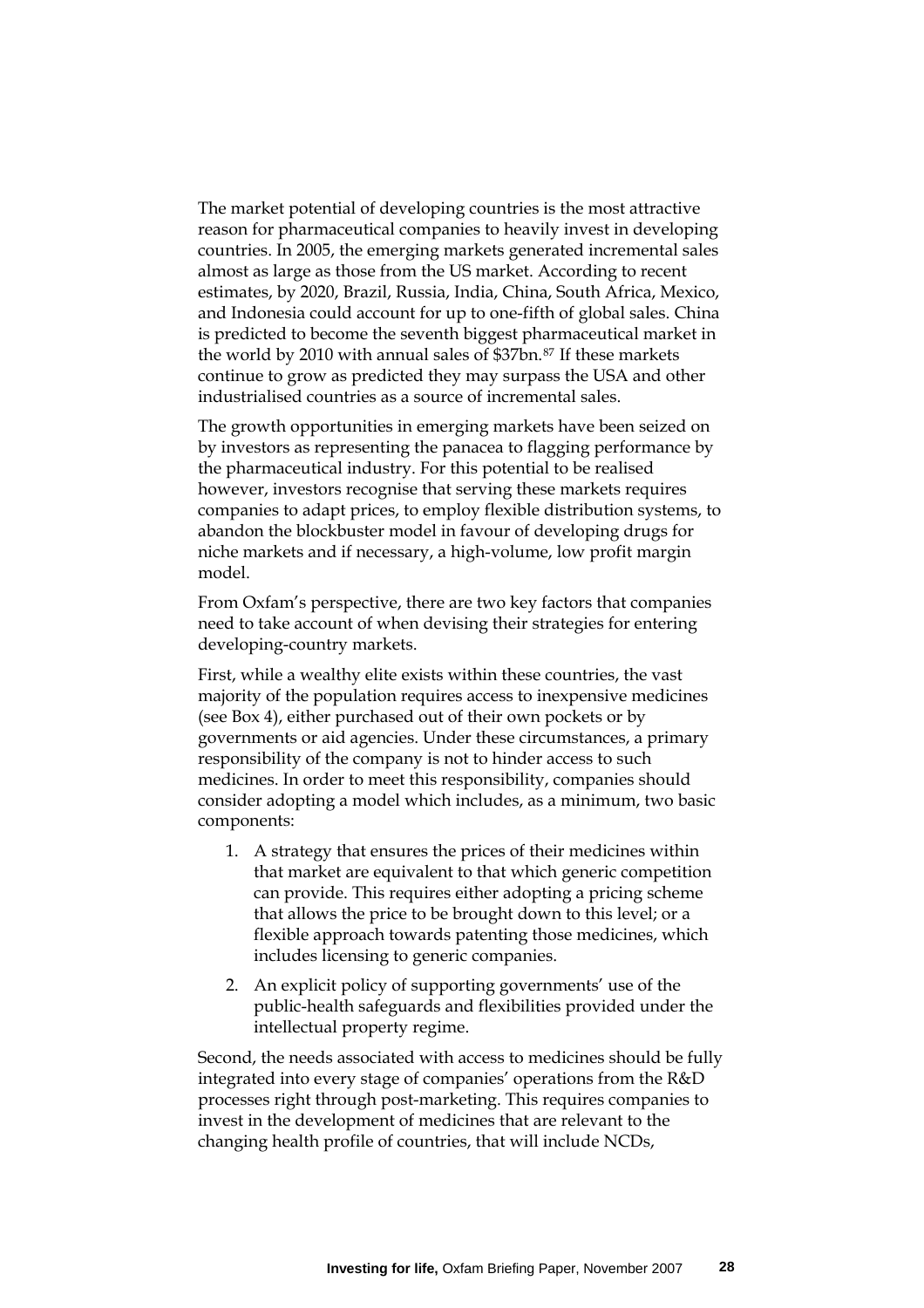communicable diseases, and diseases that predominantly affect poor people in developing countries. It is increasingly recognised that effective medicines should be presented in formulations that are designed for poor countries. Good products are valuable only if they result in beneficial health outcomes, and therefore constraints in the delivery chain and in health facilities, usability issues for particular groups (such as children), and of labelling and packaging are important aspects of value, and need specific attention.

#### **Box 4: Income disparities in emerging market economies and the impact on ability to pay**

Fast-growing emerging markets suffer high levels of income disparity.

|                 | GDP per<br>capita | <b>Richest</b><br>20% | Middle<br>60% | Poorest<br>20% |
|-----------------|-------------------|-----------------------|---------------|----------------|
| <b>Brazil</b>   | 3,284             | 62.1                  | 35.3          | 2.6            |
| India           | 640               | 43.3                  | 52.2          | 8.9            |
| China           | 1,490             | 50.0                  | 45.3          | 4.7            |
| South<br>Africa | 4,675             | 62.2                  | 34.3          | 3.5            |

#### **Share of income or consumption in five emerging market economies (%)**

*Source: Human Development Report 2006, UNDP* 

Arguably, the richest 20 per cent of these populations can afford to pay for pharmaceuticals. The poorest 20 per cent comprise those living on two dollars a day or less. In the E7 countries (Brazil, China, India, South Africa, Mexico, Indonesia, and Russia) 1.7bn people fall into this category. This segment of the world's population can barely afford generics. When they have to purchase medicines, it is at immense personal sacrifice unless they are provided for by governments and aid agencies. The middle 60 per cent are individuals who sit above the poverty line but are still extremely vulnerable to changes in income, economic crises, and prices of medicines. Given the limited public health care available in developing countries, they depend on inadequate private health care. They have little access to preventive health care and tend to be diagnosed late, leading to a dependency on medicines as their sole means for treatment, usually paid out-of-pocket. Any increase in prices for medicines can overwhelm their limited incomes and drive them below the poverty line.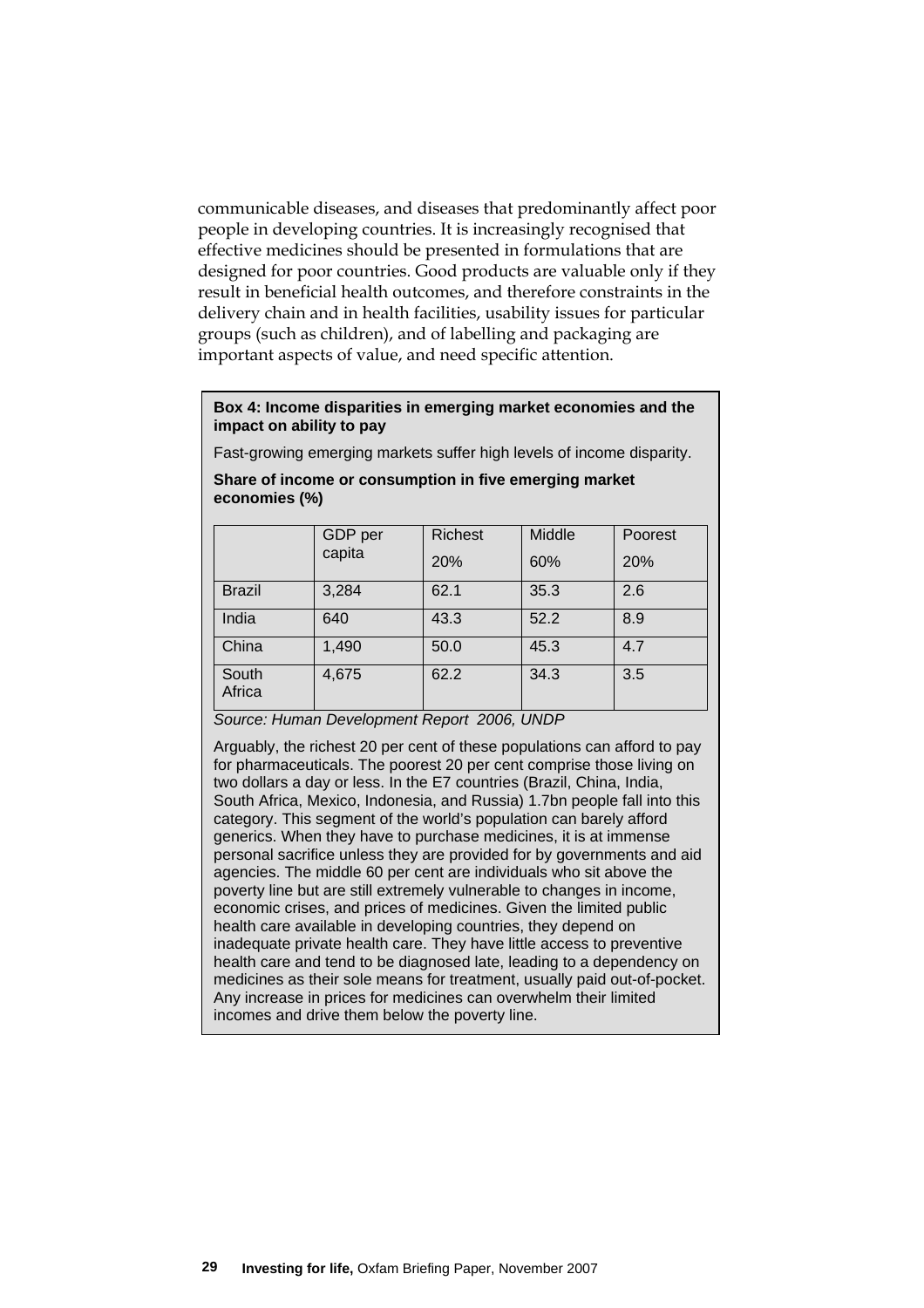Further factors that need to be accounted for in developing-country markets include drug promotion and clinical trials. Drug promotion has a special significance in developing countries because of the paucity of information and lack of opportunities for doctors and pharmacists to upgrade their knowledge. Studies have shown that even in developed markets, doctors are heavily influenced by drug promotion.[88](#page-55-1) This is a serious concern given that there is evidence of a strong correlation between irrational prescribing and use of commercial sources of information.[89](#page-55-1) Companies must be careful when conducting clinical trials in developing countries. As Pfizer acknowledges, 'because of social and cultural considerations, research undertaken in certain countries may warrant additional ethical and public health measures to ensure appropriate human subject protection in the conduct of clinical trials in these countries'.[90](#page-55-1) It is beyond the scope of this paper to address the issues of drug promotion and marketing, drug safety, clinical trials, and drug registration. However, Oxfam believes that companies should ensure that the standards they apply in marketing and clinical trials are the same in the North and the South, and comply with WHO guidelines. They should also register their drugs as widely as possible.

In 2007, a dialogue<sup>[91](#page-55-1)</sup> between three large pension funds (representing over \$474bn of assets under management) and the pharmaceutical industry similarly found that 'these emerging markets challenge pharmaceutical companies to respond to the opportunities for commercial expansion at the same time as working in partnership with governments and others to respond appropriately to the need to increase access to medicines for people on low incomes in these markets'. It concluded that inappropriate responses would engender mistrust, the costs of which 'have been cited as inhibiting cooperation, the adoption of contractualism, the interruption of the customer relationship and regulation and restriction'.

# **6 Moving forward: integrating access to medicines responsibilities into core business**

It is certain that pressures on the industry to meet society's expectations in terms of access to medicines will continue for a number of reasons.

First, a growing number of developing-country governments are making serious commitments towards achieving viable health services and equity of access. Without a solution to the access to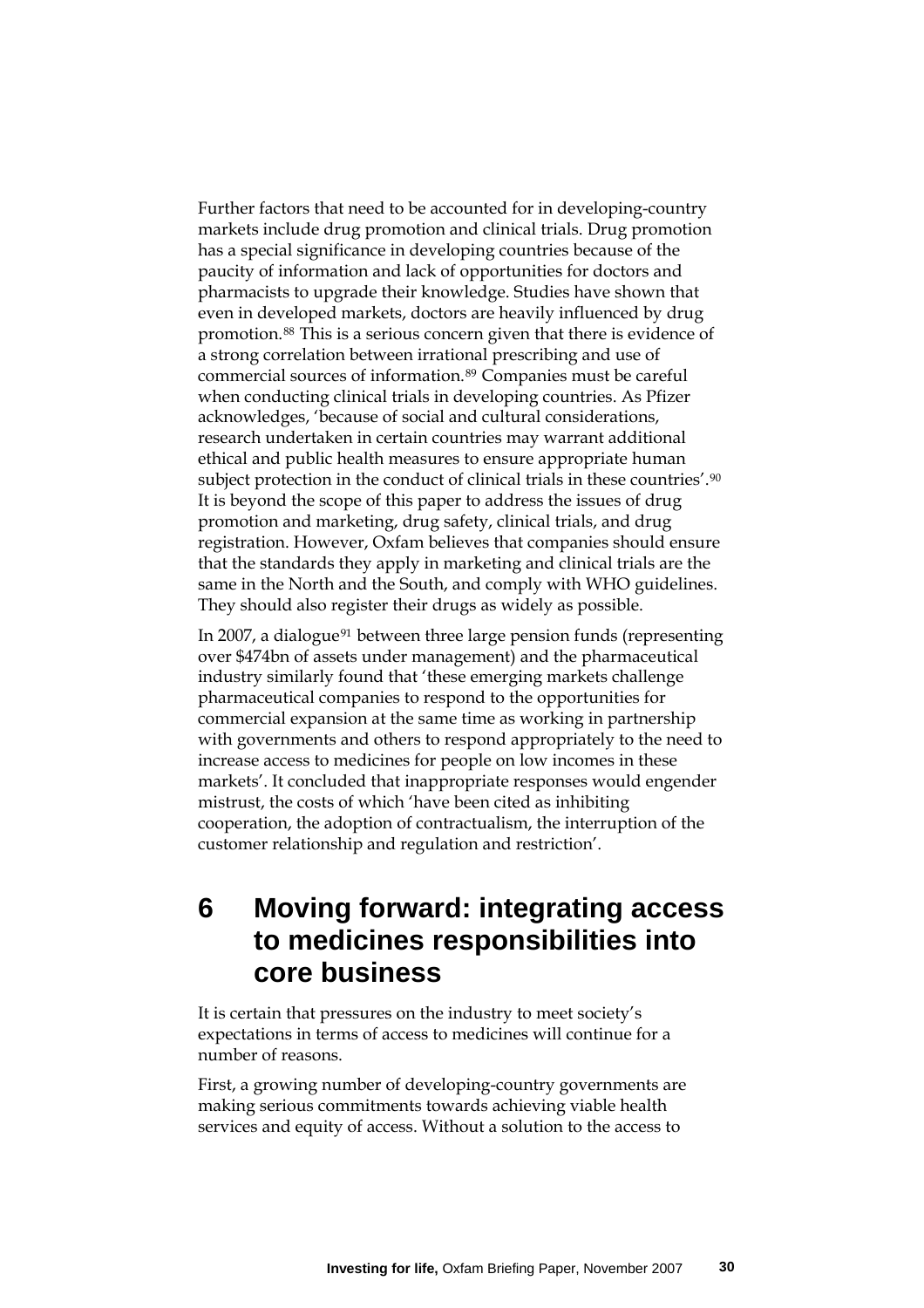medicines problem, they cannot meet their goals and obligations to their populations. In the developing world, where the majority of people live in poverty and are highly sensitive to price rises, companies will have to respond by implementing sophisticated differential pricing policies correlated to the different income levels, or by being flexible with patent protection to ensure the desirable low price is achieved. As civil society becomes more active and effective in insisting on results, governments will have to find ways to respond. They will throw the challenge back to companies to support rather than hinder their goals.

Second, the epidemiology of public health is changing, with a more diverse range of diseases that require appropriate products. NCDs, as well as old and new infections that threaten global and local health, are now established challenges. Pressures will come from many sources including where risks cross borders and affect economic performance. For developing countries particularly, their specific contextual realities need to be taken seriously: new products are needed, formulations need to be usable, and drug information and labelling should be comprehensible. R&D will have to be tailored towards end-use realities.

Third, demands from civil society for the industry to deliver their end of the social contract are likely to grow and become more exacting. As the current models and incentives for delivering medicines that are suitable, usable, and affordable for poor people come under increasing scrutiny, so this will add to the pressure on the pharmaceutical industry to adopt different strategies that better meet global health needs.

If companies channel their energies into defending the status quo, they risk missing opportunities for adopting new, innovative business models that meet their needs for boosting profitability, and they will attract greater opprobrium as far as patients, civil society, and governments are concerned. If they continue a slow evolution of the existing approach without meeting society's expectations, they are likely to fall short of meeting access to medicines challenges.

Further, failure by the industry to comprehend access to medicines as a fundamental human right as enshrined in international law, and to recognise that pharmaceutical companies have responsibilities in this context, will hinder appropriate strategies from being adopted. This has prompted the UN Special Rapporteur on the Right to Health to develop a draft set of guidelines which apply provisions on the right to health to pharmaceutical companies' policies and practices. Oxfam supports this initiative and calls on the industry to do likewise.<sup>[92](#page-55-1)</sup>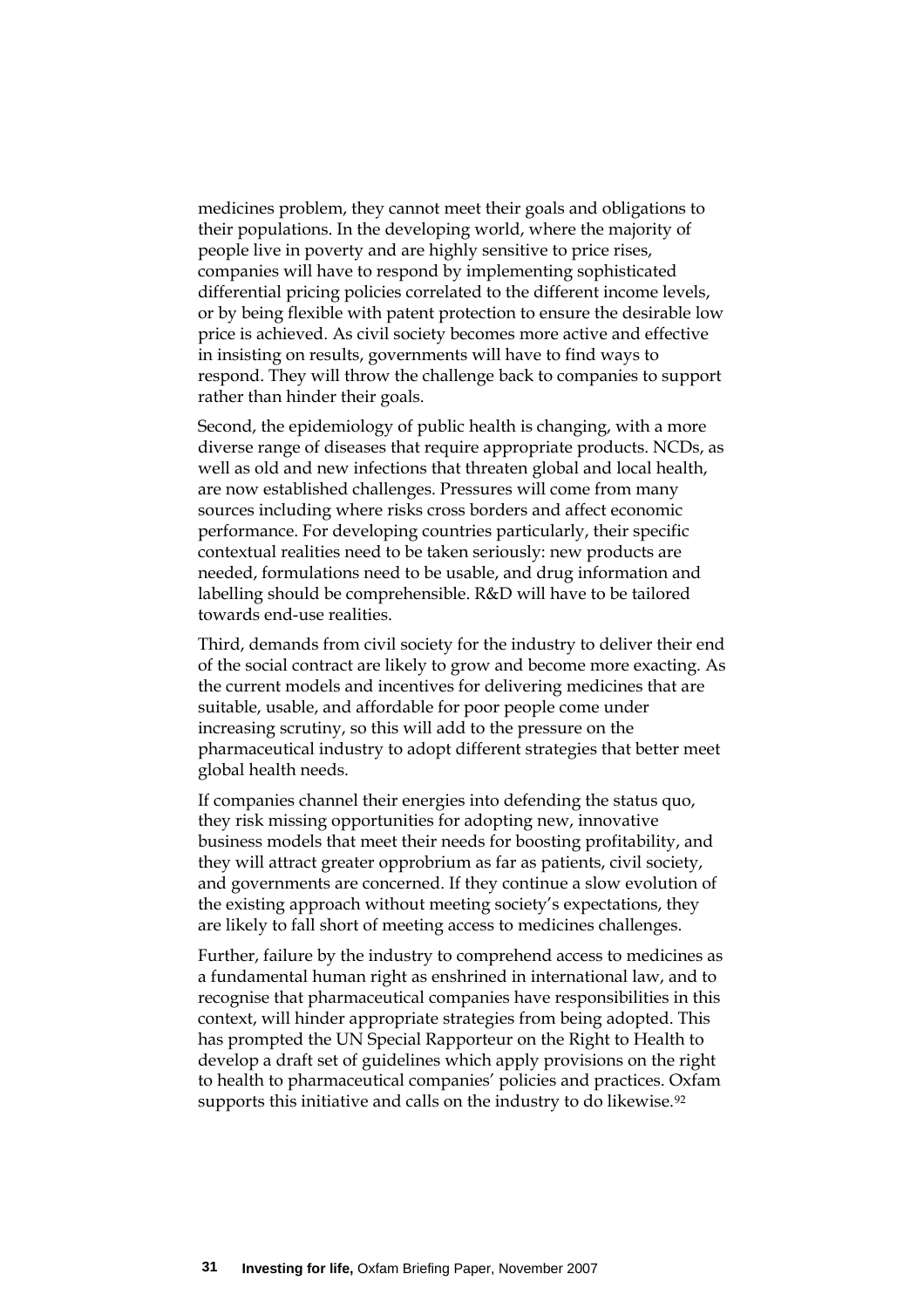Now is the time for companies to take a bold look at new ways of doing business, incorporating a social equity bottom line into their thinking, working more flexibly, transparently, and practically with a wide range of stakeholders. The current inertia on access to medicines can be overcome by placing concerns about affordability and availability at the core of business decision-making processes and operations. To do so will require strong leadership and long-term vision.

Oxfam also believes that integrating access to medicines into the core business model will institutionalise a framework for the industry to predict, respond to, and satisfy the needs of people in developingcountry markets. Investors who are encouraging pharmaceutical companies to enter emerging market economies identify the need to adapt prices, to have more flexible distribution systems, and to make products that are relevant to the markets being served, as necessary elements of a business strategy.

Oxfam recognises that the fact that a social good is being provided through the market is always going to pose challenges and is susceptible to the problems of market failure. Collective action to overcome this is an imperative.

In this context, society expects pharmaceutical companies – with their privileged access to a global market – to develop necessary products at prices that are affordable, in presentations that are usable, and to market them ethically. It is expected to fulfil these requirements reliably and sustainably, and by so doing, play its part in the wider responsibilities to improve the health of all.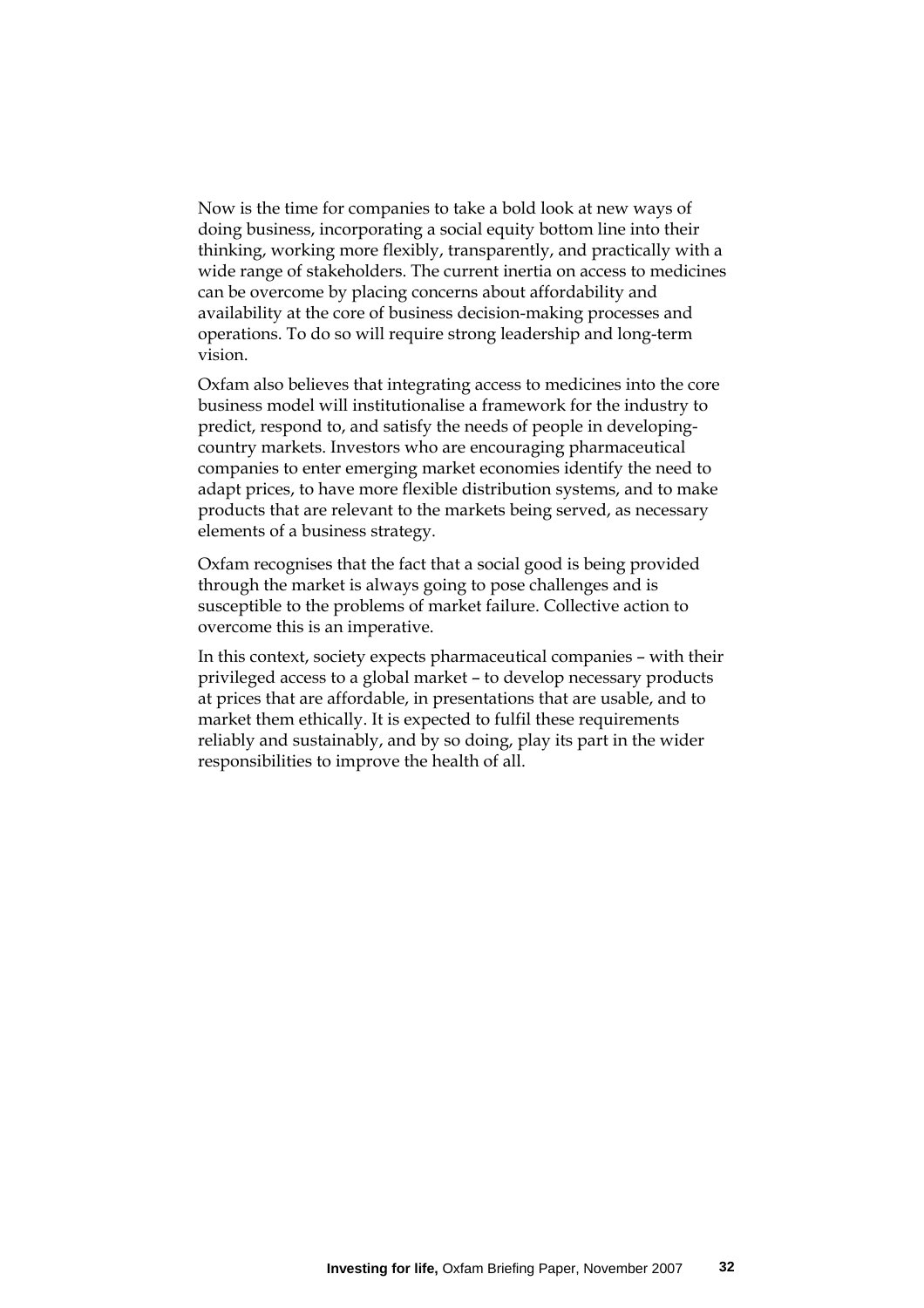# **Appendix 1: Oxfam's assessment of companies' performance on access to medicines**

The three charts and corresponding tables describe the evolutionary progress towards corporate responsibility of each of the 12 companies interviewed about access to medicines in developing countries. The information in the tables and the charts was gathered through these interviews as well as from publicly available data.

Oxfam has compared each company's policies on pricing, intellectual property, and R&D, with our own benchmarks (updated from the original benchmarks set in the report 'Beyond Philanthropy') to reflect the current needs and environment. The five steps to corporate responsibility have been described in a Harvard Business School Review paper[93](#page-55-1) based on the analysis of the textile sector, but they seemed wholly applicable to the pharmaceutical industry. They are:

- 1. *Defensive stage or attitude:* In this stage, companies deny any link between their business practices and the criticism that they face as a result of these practices.
- 2. *Compliance or managing reputational risks stage:* This stage could be described as corporate 'lip-service', where companies set up a series of policies and implementation systems confined to the minimum necessary to negate criticism, preserve their reputation, and reduce regulatory or legislative risks. This is often more of a public relations or marketing exercise than a re-evaluation of core business policies.
- 3. *Managerial stage or management buy-in:* At this stage the company starts to take responsibility for, and get involved in, managing its social and environmental impacts. This involves operational management of the company, not just public relations or marketing.
- 4. *Strategic stage (access to medicines integrated in core business):* This is the stage when companies learn that their business models and core businesses need to be re-aligned with societal expectations. Further, they start discovering the benefits and opportunities that integrating access to medicines challenges into core business decision-making and practices brings them. The successful first mover is likely to find many imitators.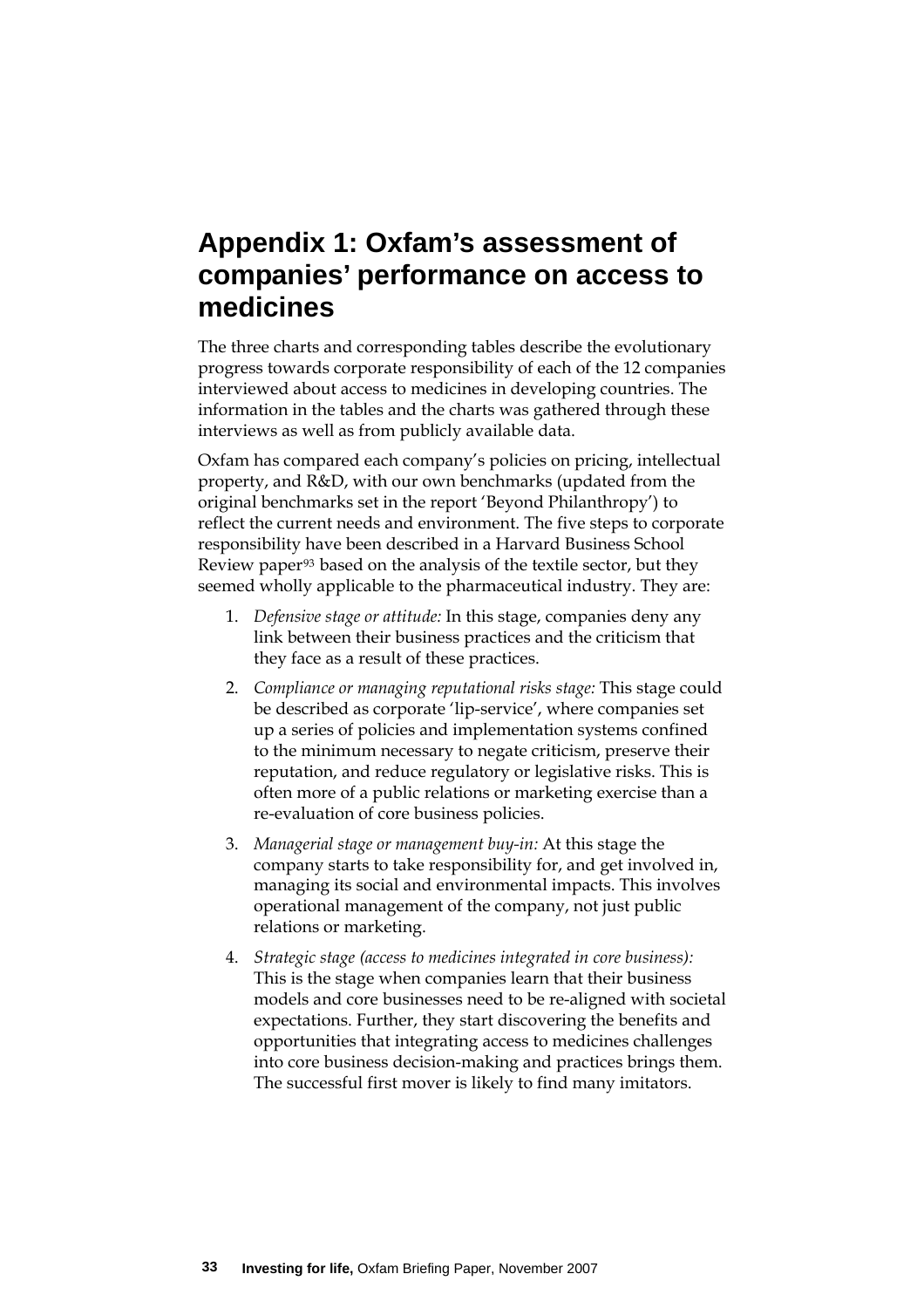5. *Civil stage:* This is the stage when companies actively push other companies and stakeholders within the sector to raise standards as an industry.

The companies interviewed and the dates on which they were interviewed are in Appendix 2.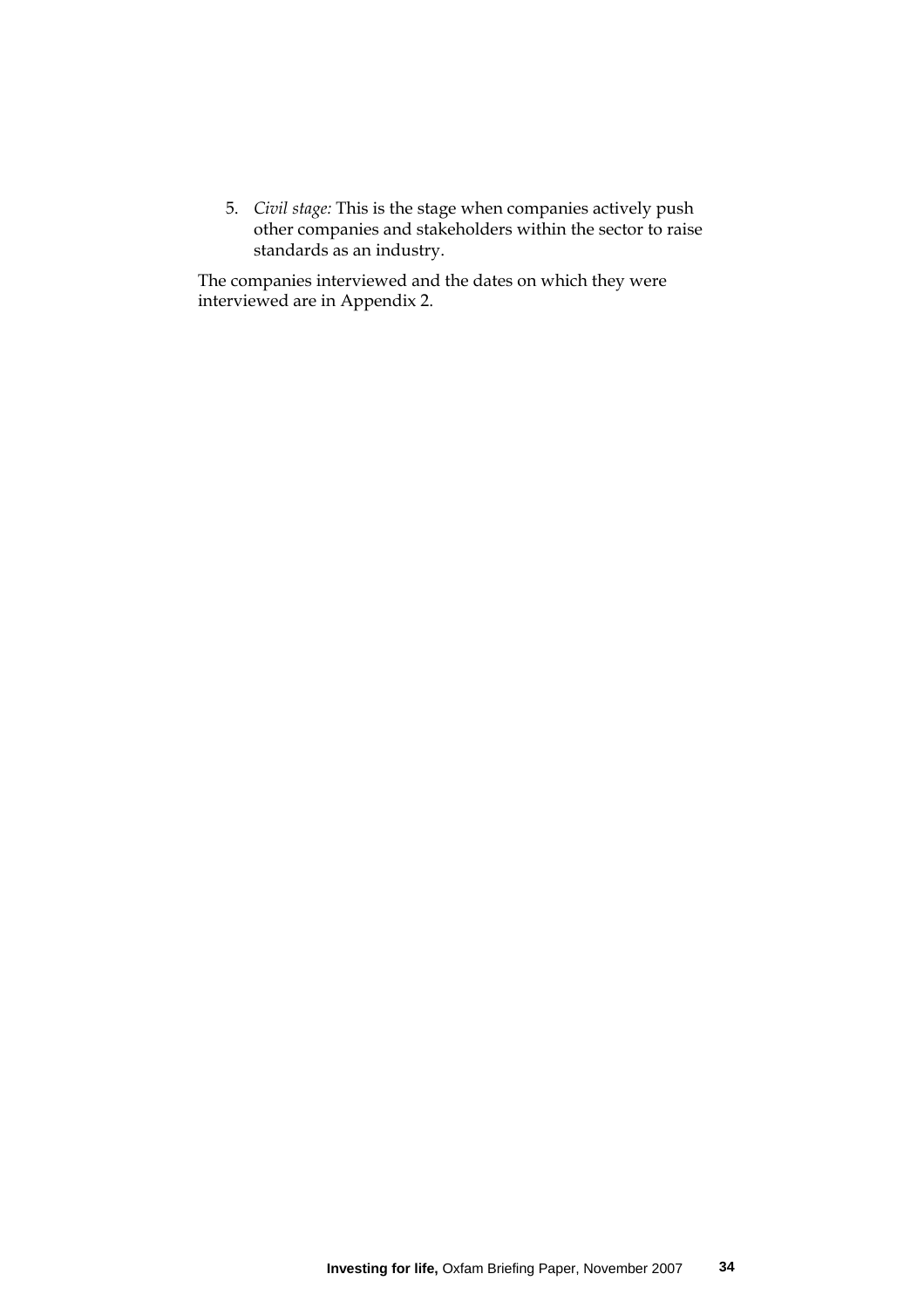|                                                                                                                                                                                                                                                                                                                                                                                                                                                                                                                                                                                                                                                                                                                                                                                                                                                               | Civil<br>stage                                                                                                                                        |   |
|---------------------------------------------------------------------------------------------------------------------------------------------------------------------------------------------------------------------------------------------------------------------------------------------------------------------------------------------------------------------------------------------------------------------------------------------------------------------------------------------------------------------------------------------------------------------------------------------------------------------------------------------------------------------------------------------------------------------------------------------------------------------------------------------------------------------------------------------------------------|-------------------------------------------------------------------------------------------------------------------------------------------------------|---|
| 1. The company supports and participates in joint private-public initiatives (JPPIs) that address R&D, or conducts<br>its own in-house research for infectious diseases; collaborates with third parties (e.g. JPPIs, generic companies)<br>working on R&D for medicines to treat neglected and abandoned diseases; and facilitates access to its compound<br>library for other relevant parties to conduct R&D for neglected and abandoned diseases.<br>2. Companies conduct R&D for diseases prevalent in developing countries as an integral part of their overall R&D<br>strategy. This strategy should have specific targets to ensure proper monitoring and evaluation of commitments<br>made by companies.<br>3. The company invests in paediatric versions and versions adapted to resource-poor settings, including heat-<br>resistant formulations. | Integrated<br>in core<br>business,<br>strategic<br>stage                                                                                              |   |
| 1. The company supports and participates in JPPIs that address R&D, or conducts its own in-house research<br>for infectious diseases. It collaborates with third parties (e.g. JPPIs, generic companies) working on R&D for<br>medicines to treat neglected diseases, and facilitates access to its compound library for other relevant parties to<br>conduct R&D for neglected and abandoned diseases.<br>2. The company invests in paediatric versions of its medicines and versions adapted to resource-poor settings,<br>including heat resistant formulations.                                                                                                                                                                                                                                                                                           | GlaxoSmithKline<br>Management<br>buy-in<br>Novartis, Sanofi-Aventis                                                                                   |   |
| 1. The company supports and participates in JPPIs that address R&D, or conducts its own in-house research for<br>either HIV and AIDS and/or some neglected diseases.                                                                                                                                                                                                                                                                                                                                                                                                                                                                                                                                                                                                                                                                                          | Managing<br>AstraZeneca, Bristol-Myers<br>reputational<br>Squibb, Eli Lilly, Merck, Wyeth<br>risks<br>Abott, Johnson & Johnson,<br>꼬<br>Pfizer, Roche |   |
| 2. The company does not invest in or contribute to R&D on HIV and AIDS or neglected diseases as it considers it is<br>not its area of expertise.                                                                                                                                                                                                                                                                                                                                                                                                                                                                                                                                                                                                                                                                                                              | <b>Defensive</b><br>Ū<br>attitude                                                                                                                     | ჯ |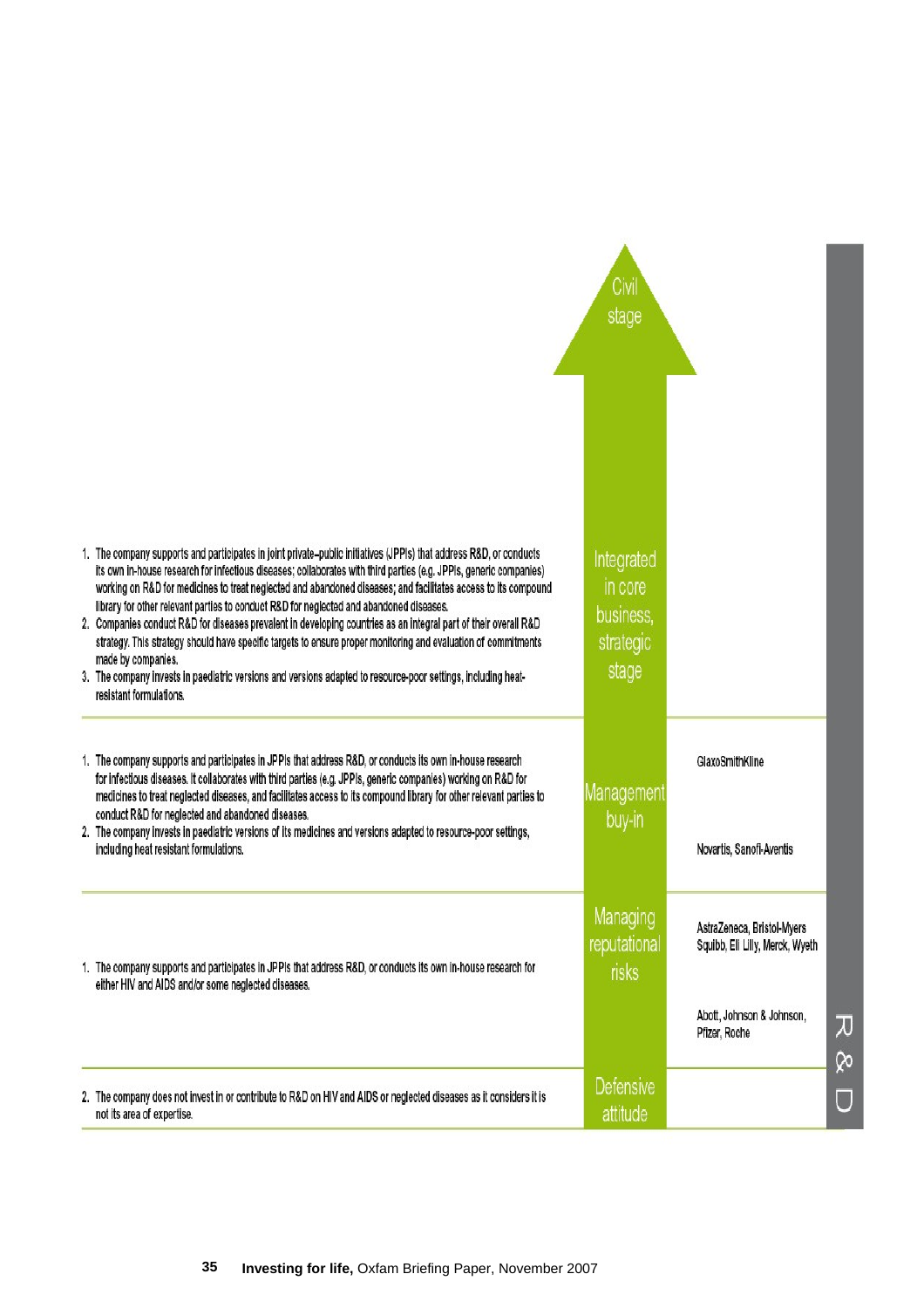| Company*                    | R&D for diseases relevant to developing countries                                                                                                                                                                                                                                                                   |
|-----------------------------|---------------------------------------------------------------------------------------------------------------------------------------------------------------------------------------------------------------------------------------------------------------------------------------------------------------------|
| <b>Abbott</b>               | Therapeutic focus upon HIV and AIDS - they produce Aluvia,<br>a second-line anti-retroviral heat-stable version of Kaletra<br>and also a paediatric lower-strength version.                                                                                                                                         |
|                             | Provide technical expertise to OneWorldHealth for the<br>development of a low-cost Artemisin-based medicine for<br>malaria.                                                                                                                                                                                         |
| <b>AstraZeneca</b>          | R&D into treatments for TB at its own research centre in<br>Bangalore, India.                                                                                                                                                                                                                                       |
| <b>Bristol-Myers Squibb</b> | Claims it is the only company with once-daily oral drugs in<br>each major treatment class for HIV.                                                                                                                                                                                                                  |
|                             | Produces key drugs for Hepatitis B.                                                                                                                                                                                                                                                                                 |
| Eli Lilly                   | Produces two antibiotic drugs - Capreomycin and<br>Cycloserine - used to fight MDR-TB.                                                                                                                                                                                                                              |
|                             | Works with the Global Alliance for the development of TB<br>drugs.                                                                                                                                                                                                                                                  |
| <b>GlaxoSmithKline</b>      | R&D into 11 diseases relevant to developing countries,<br>including HIV and AIDS, TB, and malaria, and vaccine<br>development.                                                                                                                                                                                      |
| Johnson & Johnson           | R&D into new medicines and diagnostics against HIV and<br>related opportunistic infections. They currently have three<br>HIV compounds in development.                                                                                                                                                              |
| <b>Merck</b>                | Produces four anti-retrovirals for HIV and AIDS: Stocrin,<br>Isentress, Atripla and Crixivan. R&D focus is on vaccines.                                                                                                                                                                                             |
|                             | Produces Mectizan for river blindness and lymphatic<br>filariasis.                                                                                                                                                                                                                                                  |
| <b>Novartis</b>             | The Novartis Institute for Tropical Diseases, based in<br>Singapore, conducts research on diseases relevant to the<br>developing world, notably TB, dengue fever, and malaria.                                                                                                                                      |
| <b>Pfizer</b>               | Conducts HIV and AIDS research. First in class CCR5<br>antagonist for HIV and AIDS.                                                                                                                                                                                                                                 |
|                             | It is investigating a new malaria medicine based on a<br>combination of azithromycin and chloroquine.                                                                                                                                                                                                               |
|                             | It is also looking into using Zithromax against several other<br>diseases, including, among others - shigellosis, typhoid, and<br>cholera.                                                                                                                                                                          |
|                             | Has joined the Unicef-UNDP-World Bank-WHO Special<br>Programme for Research and Training in Tropical Diseases<br>(TDR) programme. <sup>94</sup> It makes thousands of compounds in its<br>chemical libraries available for research and testing against<br>some of the key parasitic diseases that affect people in |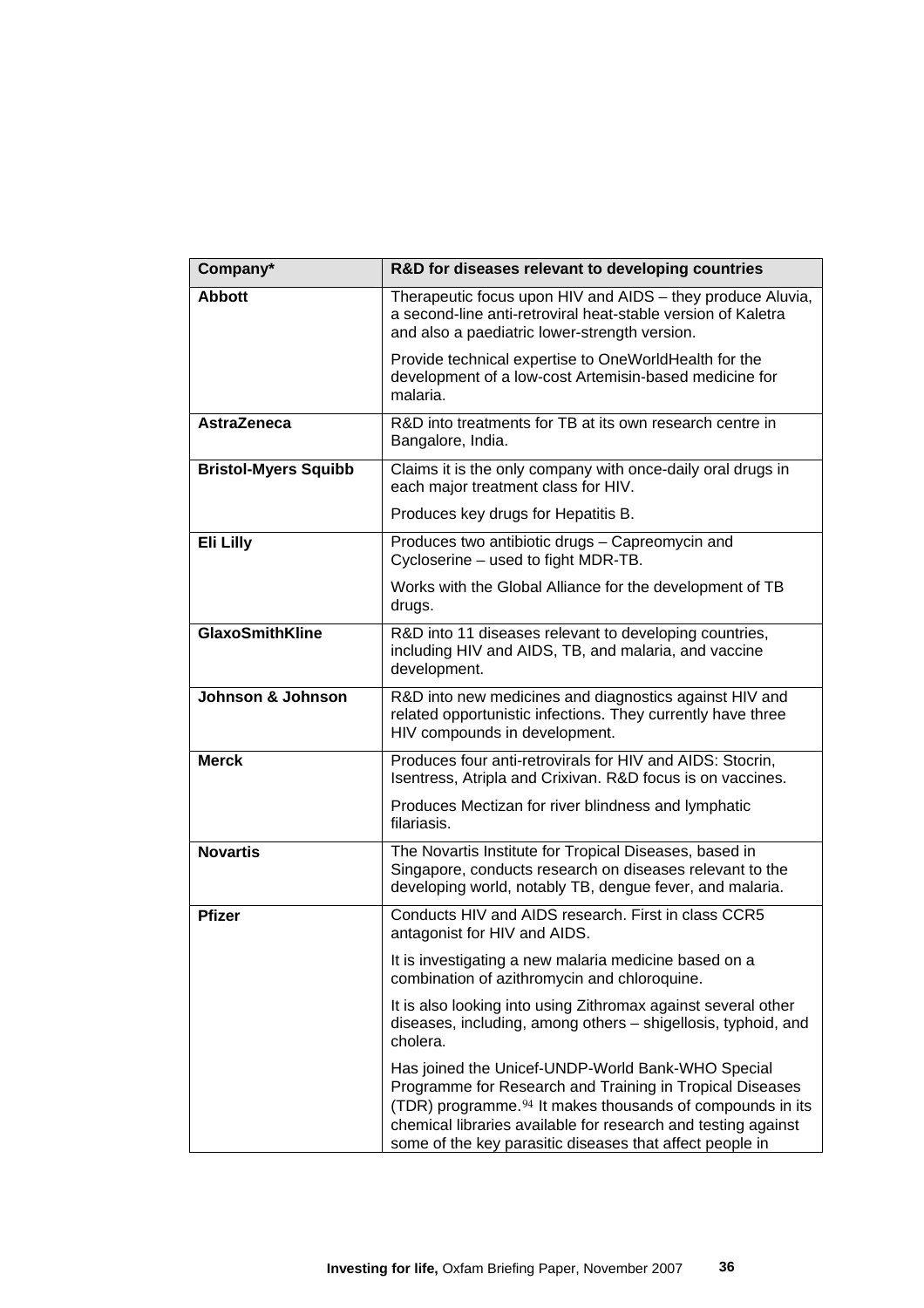|                       | developing countries.                                                                                                                                                                                          |
|-----------------------|----------------------------------------------------------------------------------------------------------------------------------------------------------------------------------------------------------------|
| <b>Roche</b>          | According to their website, Roche focuses its R&D efforts in<br>five disease areas. Developing a formulation of our HIV<br>treatment saquinavir for children, and new treatments for<br>Hepatitis B and C.     |
|                       | Has provided support and donated expertise in malaria drug<br>development for the Medicines for Malaria Venture (MMV).                                                                                         |
| <b>Sanofi-Aventis</b> | Has a portfolio of five diseases – malaria, tuberculosis,<br>epilepsy, sleeping sickness, and leishmaniasis - plus<br>vaccines. Told Oxfam that they are considering including<br>diabetes and mental illness. |
|                       | On vaccines, Sanofi Pasteur produces a monovalent<br>poliomyelitis vaccine, and is working on a vaccine for dengue<br>fever.                                                                                   |
|                       | It is also involved in global partnerships working on a vaccine<br>for HIV and AIDS including the Global HIV Vaccine<br>Enterprise.                                                                            |
|                       | Has developed the fixed-dose combination malaria drug<br>ASAQ in partnership with DNDi.                                                                                                                        |
| Wyeth                 | Research into bacteria such as pneumococcus,<br>meningococcus, and group A streptococcus as well as<br>developing vaccines for HIV and papilloma virus.                                                        |
|                       | Works with WHO-TDR investigating new treatments for river<br>blindness.                                                                                                                                        |

\* All quotes are from Oxfam's interviews with the companies – see Appendix 2.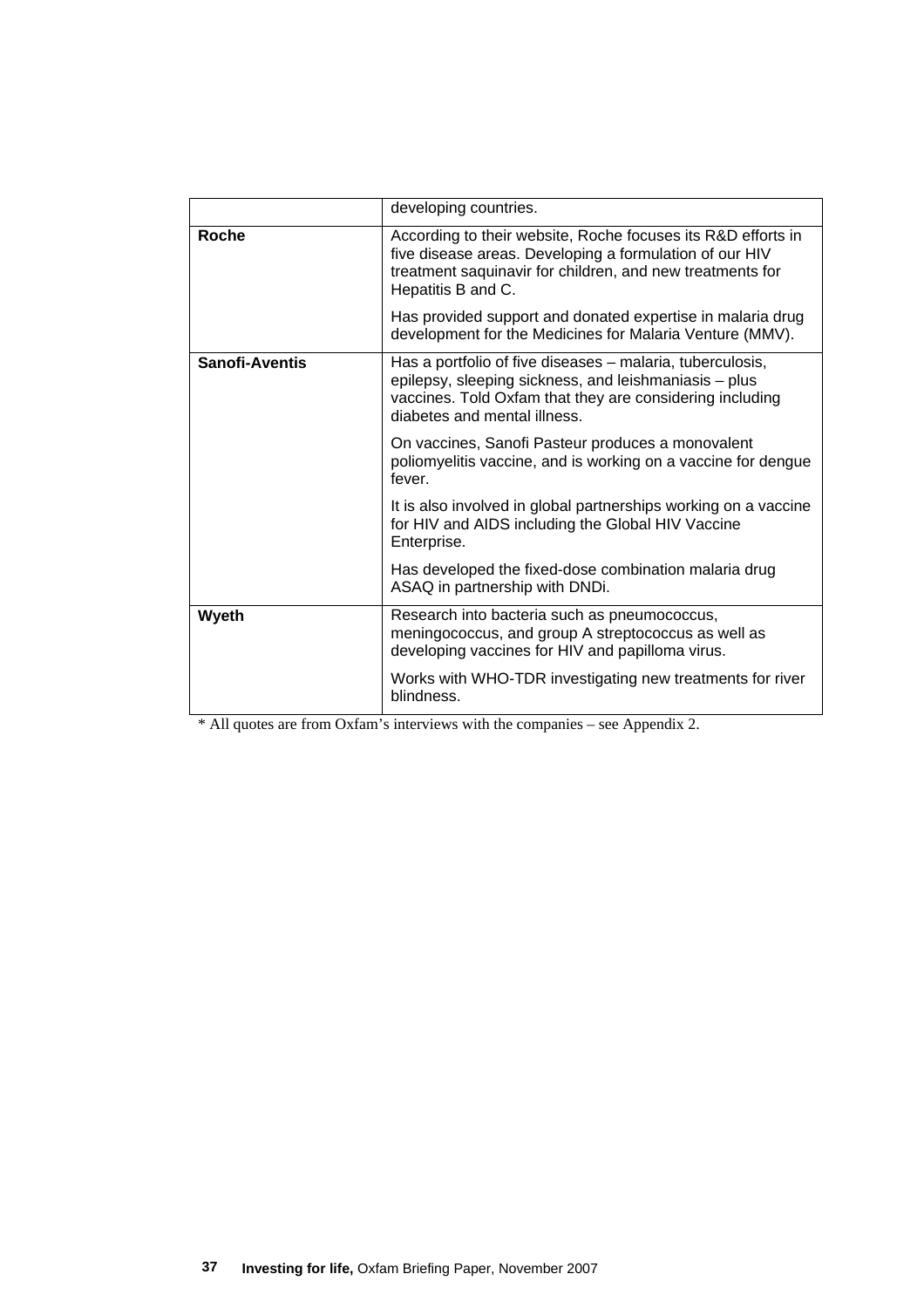|                                                                                                                                                                                                                                                                                                                                                                                                                                                                                                                                                                                                                                                         | Civil<br>stage                                           |                                                                                               |         |
|---------------------------------------------------------------------------------------------------------------------------------------------------------------------------------------------------------------------------------------------------------------------------------------------------------------------------------------------------------------------------------------------------------------------------------------------------------------------------------------------------------------------------------------------------------------------------------------------------------------------------------------------------------|----------------------------------------------------------|-----------------------------------------------------------------------------------------------|---------|
| 1. The company applies a systematic, global approach to pricing in developing countries, overseen by an<br>international public-health body, which addresses public-health needs and real purchasing power for<br>each country.<br>2. The company discloses its pricing rationale in developing countries.<br>3. The company's pricing policy ensures that products for neglected diseases developed as part of a JPPI or<br>developed in-house, are affordable for developing countries.<br>4. The company applies the above pricing policies to its entire portfolio, beyond neglected diseases and HIV and<br>AIDS, and in all developing countries. | Integrated<br>in core<br>business,<br>strategic<br>stage |                                                                                               |         |
| 1. The company applies a systematic, global approach to pricing in developing countries for all neglected and<br>HIV and AIDS disease medicines. This approach addresses public-health needs and real purchasing power for<br>each country.<br>2. The company makes these prices publicly available.<br>3. The company's pricing policy ensures that products developed as part of a JPPI are affordable for<br>developing countries.                                                                                                                                                                                                                   | Management<br>buy-in                                     |                                                                                               |         |
| 1. The company applies tiered pricing in developing countries but only for its neglected and HIV and AIDS<br>disease medicines.<br>2. The company makes these prices publicly available.                                                                                                                                                                                                                                                                                                                                                                                                                                                                | Managing<br>reputational<br>risks                        | GlaxoSmithKline,<br>Sanofi-Aventis<br>Abbott, Bristol-Myers Squibb,<br>Merck, Novartis, Roche |         |
| 3. The company believes that price is not a key barrier to access and instead other factors are involved.<br>4. There is no specific policy stated by the company. The company's approach to pricing is on a case-by-case basis.<br>Its policies state its intention to either make its drugs available at a reduced price or to work with governments or<br>others to do so.                                                                                                                                                                                                                                                                           | <b>Defensive</b><br>attitude                             | AstraZeneca, Eli Lilly, Johnson<br>& Johnson, Pfizer, Wyeth                                   | Pricing |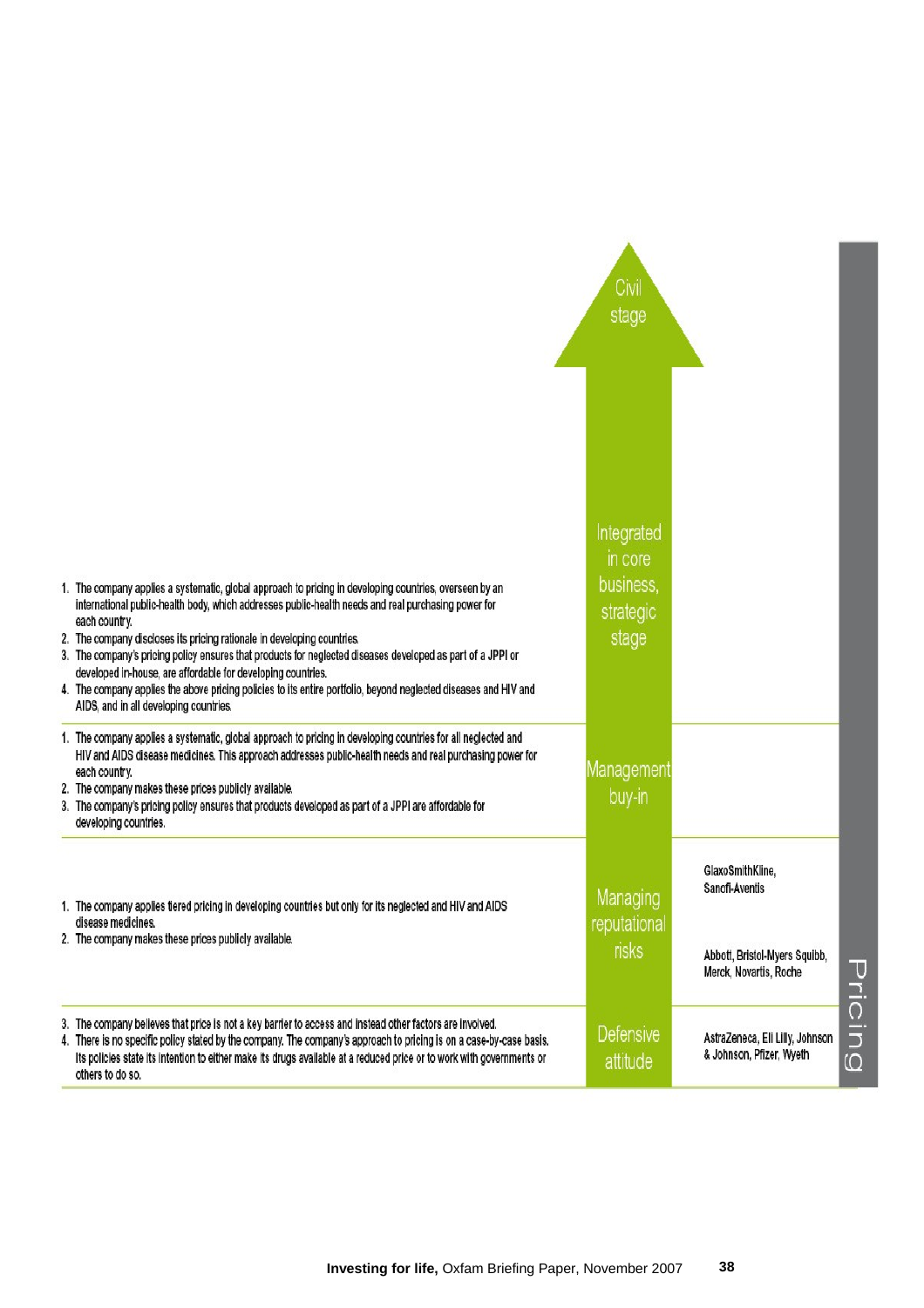| Company*                              | <b>Pricing policies</b>                                                                                                                                                                                                                                                                                                                                                                                                                                                                                    |
|---------------------------------------|------------------------------------------------------------------------------------------------------------------------------------------------------------------------------------------------------------------------------------------------------------------------------------------------------------------------------------------------------------------------------------------------------------------------------------------------------------------------------------------------------------|
| <b>Abbott</b>                         | Has a transparent systematic tiered-pricing policy for HIV and AIDS<br>medicines.                                                                                                                                                                                                                                                                                                                                                                                                                          |
|                                       | Tiered-pricing for Aluvia (heat-resistant Kaletra) to 114 countries at<br>\$500 per year per patient to all African countries and LDCs and<br>\$1000 in more than 40 low-income and middle-income countries.                                                                                                                                                                                                                                                                                               |
| <b>AstraZeneca</b>                    | No mention of any systematic preferential pricing scheme.                                                                                                                                                                                                                                                                                                                                                                                                                                                  |
|                                       | It has however made public its intention to seek partnership<br>arrangements to make TB medicines available at affordable prices in<br>the poorest countries. Once a candidate drug is found, they expect to<br>develop the drug with regulatory authorities and external experts such<br>as the Global Alliance for TB drug development. They will apply for<br>patent protection.                                                                                                                        |
|                                       | Addresses non-affordability through charitable donations and<br>expanded patient access programmes. They state they 'support the<br>concept of differential pricing in this context, provided that safeguards<br>are in place'.                                                                                                                                                                                                                                                                            |
|                                       | AstraZeneca is looking into building partnerships, including exploring<br>with generics, to develop the candidate drugs. The company states<br>that it aims to donate relevant drugs.                                                                                                                                                                                                                                                                                                                      |
| <b>Bristol-Myers</b><br><b>Squibb</b> | Has offered its HIV and AIDS medicines at a no profit price in sub-<br>Saharan Africa since 2001 (this includes a below-cost-price for<br>paedriatic formulations), and applies differential pricing for other<br>markets (which were not specified).                                                                                                                                                                                                                                                      |
| Eli Lilly                             | No mention of tiered-pricing policies. Representatives of the company<br>told Oxfam that 'we generally try to make sure that our sales into<br>those countries are lower than our lowest price in the developed<br>market'.                                                                                                                                                                                                                                                                                |
|                                       | Involved in donation programmes for MDR/TB medicines.                                                                                                                                                                                                                                                                                                                                                                                                                                                      |
| <b>GlaxoSmithKline</b>                | Applies preferential pricing across its vaccines portfolio, and for<br>medicines for the treatment of HIV and AIDS and malaria. This<br>includes being the major supplier of vaccines to GAVI and providing<br>ARVs at not-for-profit prices in sub-Saharan Africa, LDCs, and to<br>projects fully funded by the Global Fund or PEPFAR. According to<br>GlaxoSmithKline this adds up to around 100 countries and is<br>comparable with generic prices when transportation costs are taken<br>into account. |
|                                       | Pricing of medicines for middle-income countries is set on a case-by-<br>case basis.                                                                                                                                                                                                                                                                                                                                                                                                                       |
|                                       | Preferential pricing for antibiotics and diabetes treatments is being<br>extended to some African countries.                                                                                                                                                                                                                                                                                                                                                                                               |
| Johnson & Johnson                     | No mention of a specific pricing policy for developing countries.                                                                                                                                                                                                                                                                                                                                                                                                                                          |
|                                       | States that it will work with third parties to create sustainable access                                                                                                                                                                                                                                                                                                                                                                                                                                   |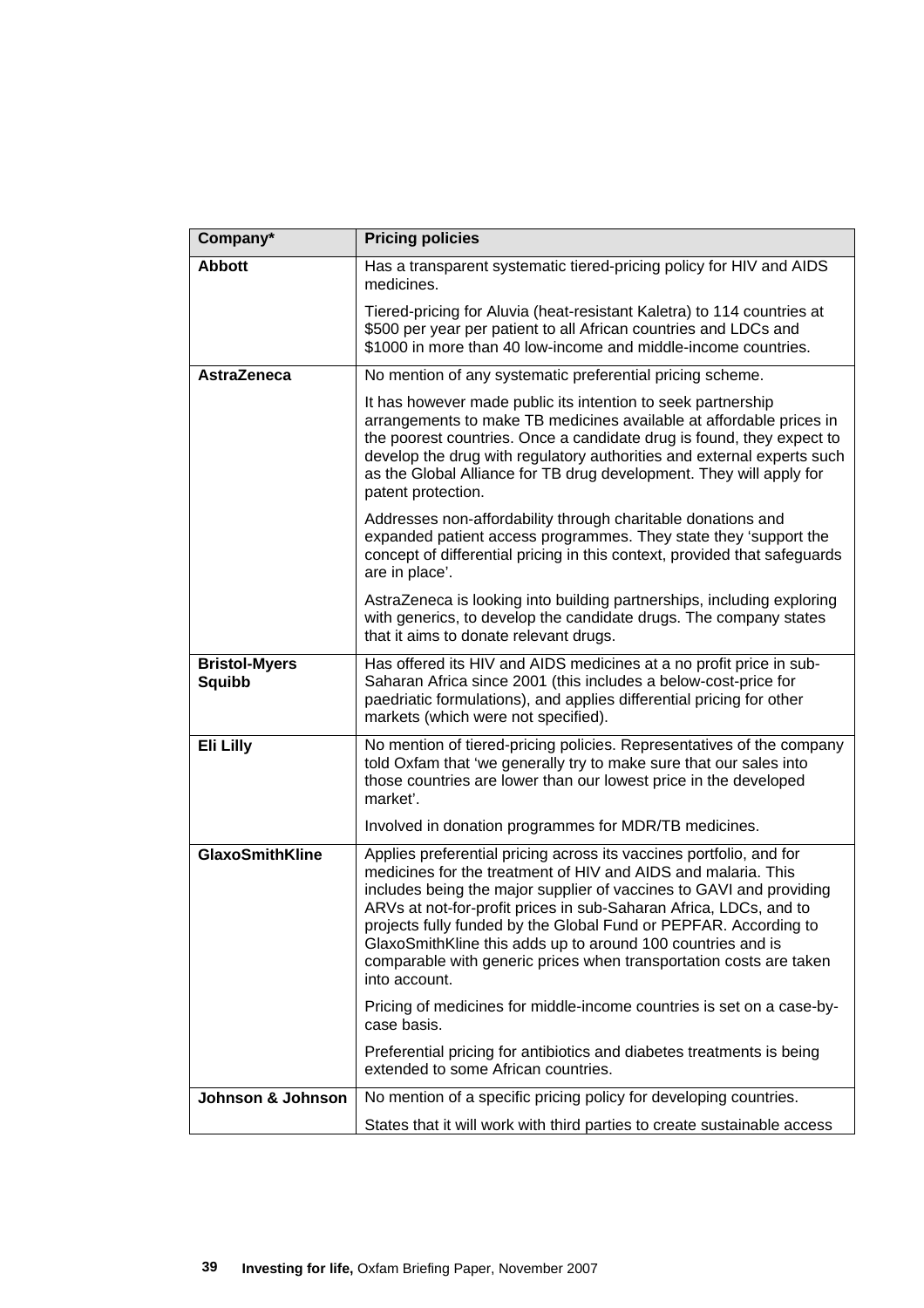|                       | programmes.                                                                                                                                                                                                                                                                                                                                                                                                                 |
|-----------------------|-----------------------------------------------------------------------------------------------------------------------------------------------------------------------------------------------------------------------------------------------------------------------------------------------------------------------------------------------------------------------------------------------------------------------------|
| <b>Merck</b>          | Applies tiered-pricing to its vaccines and HIV and AIDS medicines.                                                                                                                                                                                                                                                                                                                                                          |
|                       | Sells anti-retrovirals Crixivan, Stocrin, and Atripla at no-profit prices to<br>countries low on the Human Development Index (HDI) as well as to<br>medium HDI countries with an adult HIV prevalence of one per cent<br>or greater. It sells Crixivan and Stocrin at a reduced price to medium<br>HDI countries where adult HIV prevalence is less than one per cent<br>and at normal market prices in high HDI countries. |
|                       | Merck/MSD implements a differential ARV pricing policy that has<br>provided its anti-retroviral medicines (ARVs) at prices at which the<br>company does not profit in the poorest countries and those hardest<br>hit by the HIV and AIDS pandemic. This policy applies<br>to all of Merck's ARVs - Crixivan, Stocrin, Atripla, and Isentress.                                                                               |
|                       | Has a long-term donation programme of medicines for river blindness<br>and just made a one-off donation of GARDASIL, its cervical cancer<br>vaccine. Has indicated its intention to implement tiered pricing for<br><b>GARDASIL.</b>                                                                                                                                                                                        |
| <b>Novartis</b>       | For leprosy, malaria, and TB, medicines are provided at cost price or<br>free.                                                                                                                                                                                                                                                                                                                                              |
|                       | Has made a commitment to WHO to provide free treatment for all<br>leprosy patients in the world until the disease has been eliminated<br>from every country.                                                                                                                                                                                                                                                                |
|                       | Also committed to providing Coartem, its oral fixed-combination anti-<br>malarial product, at cost. In 2006 the average treatment price of<br>Coartem was reduced to \$1 compared with \$1.57 previously.                                                                                                                                                                                                                   |
|                       | Applies patient-access programmes where its medicines are donated<br>to patients who meet set requirements.                                                                                                                                                                                                                                                                                                                 |
| <b>Pfizer</b>         | No specific differential pricing policy for developing countries.<br>However, Pfizer states that it will 'work with governments on access<br>to Pfizer medicines needed in the fight against HIV and AIDS,<br>malaria, and tuberculosis for those who cannot afford treatment'.                                                                                                                                             |
|                       | Donations of Zithromax (azithromycin) for Trachoma and Diflucan<br>(fluconazole) for certain opportunistic infections associated with HIV)<br>The programmes are currently operating in some 75 countries.                                                                                                                                                                                                                  |
| <b>Roche</b>          | Applies tiered-pricing to all its HIV medicines and provides them at a<br>no-profit price to LDCs and sub-Saharan Africa, and at a reduced<br>price to all other low-income or lower middle-income economies as<br>defined by the World Bank.                                                                                                                                                                               |
| <b>Sanofi-Aventis</b> | Commits to making anti-malarials available at a 'no profit no loss'<br>price to the public sector, international, and non-government<br>organisations.                                                                                                                                                                                                                                                                      |
|                       | The company states that it engages in either donations or commits to<br>providing medicines at reduced prices to certain undefined countries<br>and organisations for its leishmainasis, sleeping sickness, TB drugs,<br>and some vaccines.                                                                                                                                                                                 |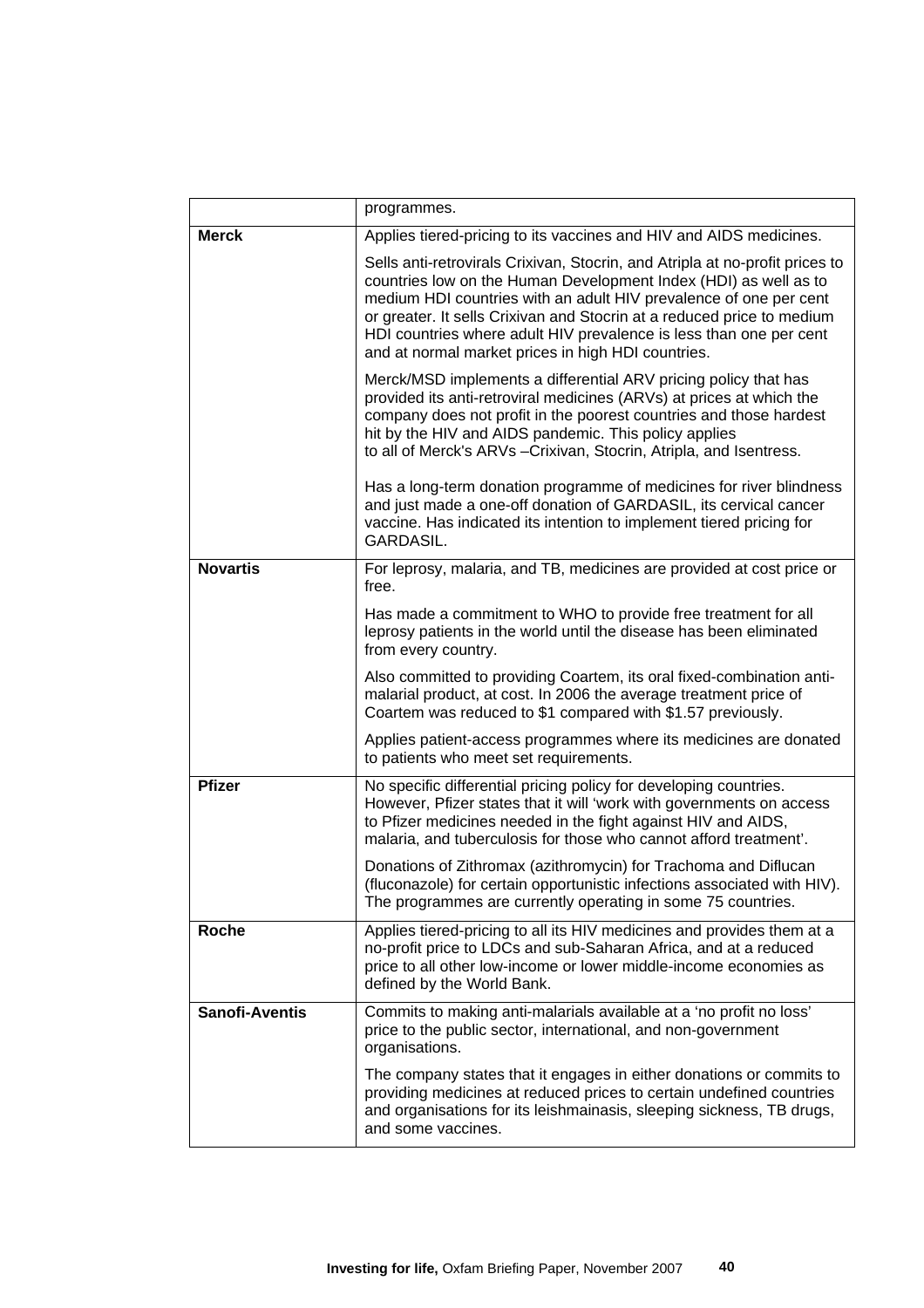| Wyeth | No tiered-pricing policy.                                                                                                                                                                                                                                                                                                 |  |
|-------|---------------------------------------------------------------------------------------------------------------------------------------------------------------------------------------------------------------------------------------------------------------------------------------------------------------------------|--|
|       | States that 'in addition to carefully planned programs of product<br>donation, where appropriate, Wyeth also will consider flexible pricing<br>terms, as they have done in the past 30 years, for example, with<br>international donor agencies for the use of oral contraceptives in their<br>family planning programs'. |  |

\* All quotes are from Oxfam's interviews with the companies – see Appendix 2.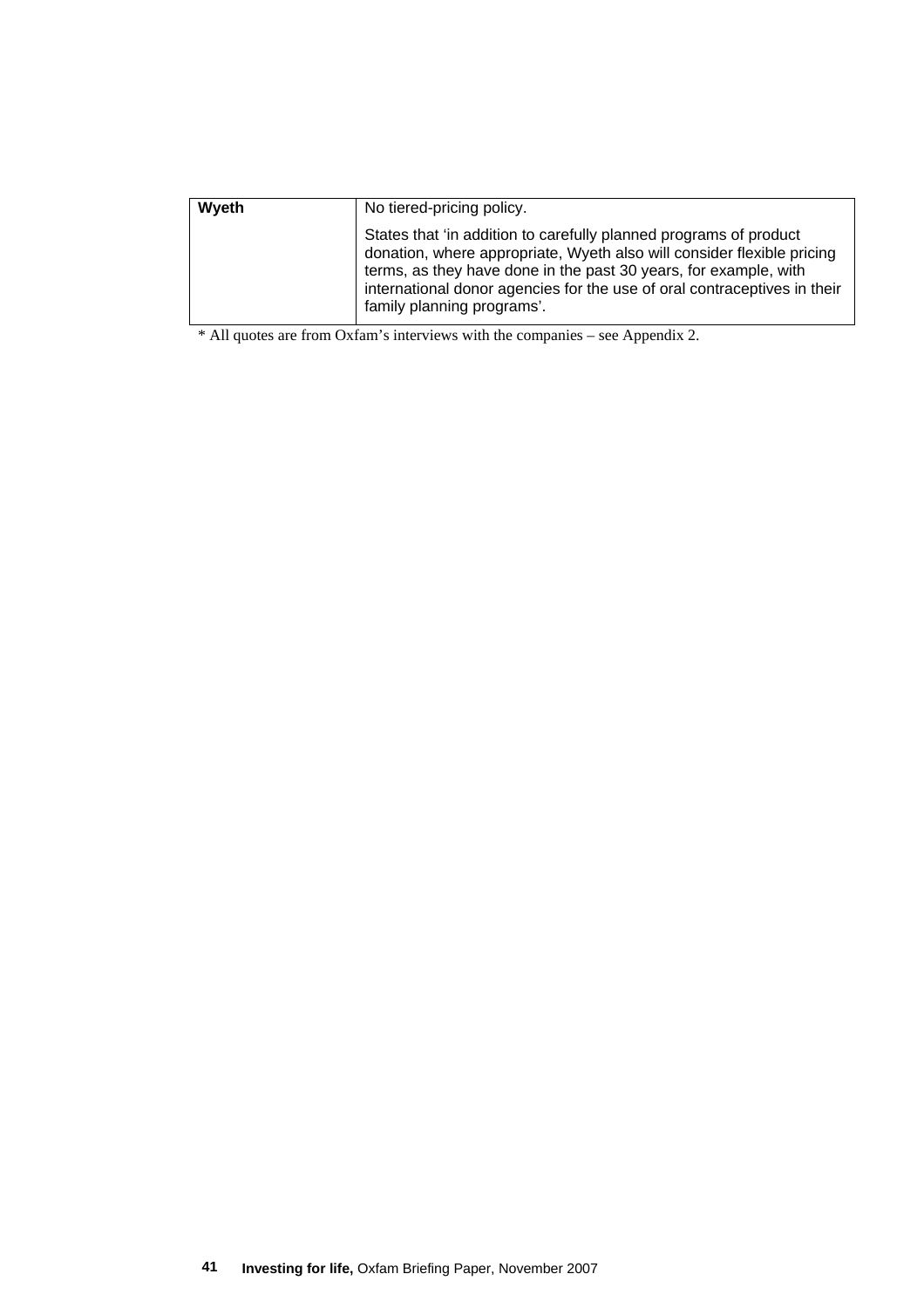| 1. The company does not lobby developed-country or developing-country governments or pursue legal avenues<br>to impose or enforce patent rules that exceed minimum obligations under the TRIPS Agreement, or that weaken<br>the use of public-health safeguards. The company should publicly accept the use of TRIPS safeguards and<br>flexibilities.                                                                                                                                                                                                | Civil                    |                                                                                                  |                                   |
|------------------------------------------------------------------------------------------------------------------------------------------------------------------------------------------------------------------------------------------------------------------------------------------------------------------------------------------------------------------------------------------------------------------------------------------------------------------------------------------------------------------------------------------------------|--------------------------|--------------------------------------------------------------------------------------------------|-----------------------------------|
| 2. The company supports lifting TRIPS-related restrictions on the export of generic versions of patented medicines<br>to least-developed countries and to developing countries that have insufficient or no manufacturing capacity,<br>in line with the Doha Declaration. The company supports extending the non-implementation of patent rules for<br>pharmaceuticals in LDCs beyond 2016.                                                                                                                                                          | stage                    |                                                                                                  |                                   |
| 3. The company does not apply for patents for the purpose of 'ever-greening' existing medicines, i.e. the extension of<br>pharmaceutical monopolies beyond the initial 20-year term. Therefore, companies should not seek patents for new<br>indications of existing medicines, new formulations, or combinations of existing medicines, nor should they seek<br>patents for modifications of existing chemical entities or pharmaceuticals unless these changes are novel, show<br>an innovative step, and have significant therapeutic advantages. | Integrated<br>in core    |                                                                                                  |                                   |
| 4. The company extends the relevant intellectual property policies to all medicines in its portfolio, and does not limit                                                                                                                                                                                                                                                                                                                                                                                                                             | business,                |                                                                                                  |                                   |
| its policies only to medicines needed to treat HIV and AIDS, tuberculosis, and malaria.<br>5. The company renounces all patent rights on medicines developed for infectious diseases under JPPIs in                                                                                                                                                                                                                                                                                                                                                  | strategic                |                                                                                                  |                                   |
| developing countries.                                                                                                                                                                                                                                                                                                                                                                                                                                                                                                                                | stage                    |                                                                                                  |                                   |
| 6. The company follows Oxfam's best-practice guidelines when issuing voluntary licences (VLs).                                                                                                                                                                                                                                                                                                                                                                                                                                                       |                          |                                                                                                  |                                   |
| 1. The company does not lobby developed-country or developing-country governments or pursue legal avenues<br>to impose or enforce patent rules that exceed minimum obligations under the TRIPS Agreement, or that weaken<br>the use of public-health safeguards. The company should publicly accept the use of TRIPS safeguards and<br>flexibilities.                                                                                                                                                                                                |                          |                                                                                                  |                                   |
| 2. The company supports lifting TRIPS-related restrictions on the export of generic versions of patented medicines<br>to LDCs and to developing countries that have insufficient or no manufacturing capacity, in line with the Doha<br>Declaration. The company supports extending the non-implementation of patent rules for pharmaceuticals in<br>LDCs beyond 2016.                                                                                                                                                                               | Management               |                                                                                                  |                                   |
| 3. The company does not apply for patents for the purpose of 'ever-greening' existing medicines, i.e. the extension of<br>pharmaceutical monopolies beyond the initial 20-year term. Therefore, companies should not seek patents for new<br>indications of existing medicines, new formulations, or combinations of existing medicines, nor should they seek<br>patents for modifications of existing chemical entities or pharmaceuticals unless these changes are novel, show                                                                     | buy-in                   |                                                                                                  |                                   |
| an innovative step, and have significant therapeutic advantages.<br>4. The company renounces all patent rights on medicines developed for infectious diseases under JPPIs in                                                                                                                                                                                                                                                                                                                                                                         |                          |                                                                                                  |                                   |
| developing countries.<br>5. The company considers applying non-exclusive VLs on its HIV and AIDS and neglected diseases products.                                                                                                                                                                                                                                                                                                                                                                                                                    |                          |                                                                                                  |                                   |
|                                                                                                                                                                                                                                                                                                                                                                                                                                                                                                                                                      |                          |                                                                                                  |                                   |
| 1. The company does not lobby developed-country or developing-country governments or pursue legal avenues<br>to impose or enforce patent rules that exceed minimum obligations under the TRIPS Agreement, or that weaken<br>the use of public-health safeguards. The company should publicly accept the use of TRIPS safeguards and<br>flexibilities.                                                                                                                                                                                                | Managing<br>reputational |                                                                                                  | Intellectu<br>$\overline{\omega}$ |
| 2. The company considers applying VLs on its HIV and AIDS and neglected diseases products.                                                                                                                                                                                                                                                                                                                                                                                                                                                           | risks                    |                                                                                                  |                                   |
| 3. The company is flexible with its patent rights on medicines developed for infectious diseases under JPPIs in<br>developing countries.                                                                                                                                                                                                                                                                                                                                                                                                             |                          |                                                                                                  |                                   |
| 4. The company denies that patents are a barrier to access to medicines.                                                                                                                                                                                                                                                                                                                                                                                                                                                                             | Defensive                | GlaxoSmithKline, Bristol-Myers<br>Squibb, Merck, Roche                                           | ていり                               |
| 5. The company lobbies for stricter intellectual property frameworks in developing countries and/or lobbies or<br>challenges developing countries' rights to use or implement the TRIPS flexibilities and safeguards in its legislation.                                                                                                                                                                                                                                                                                                             | attitude                 | Abbott, AstraZeneca, Eli Lilly,<br>Johnson & Johnson, Novartis,<br>Pfizer, Sanofi-Aventis, Wyeth | erty                              |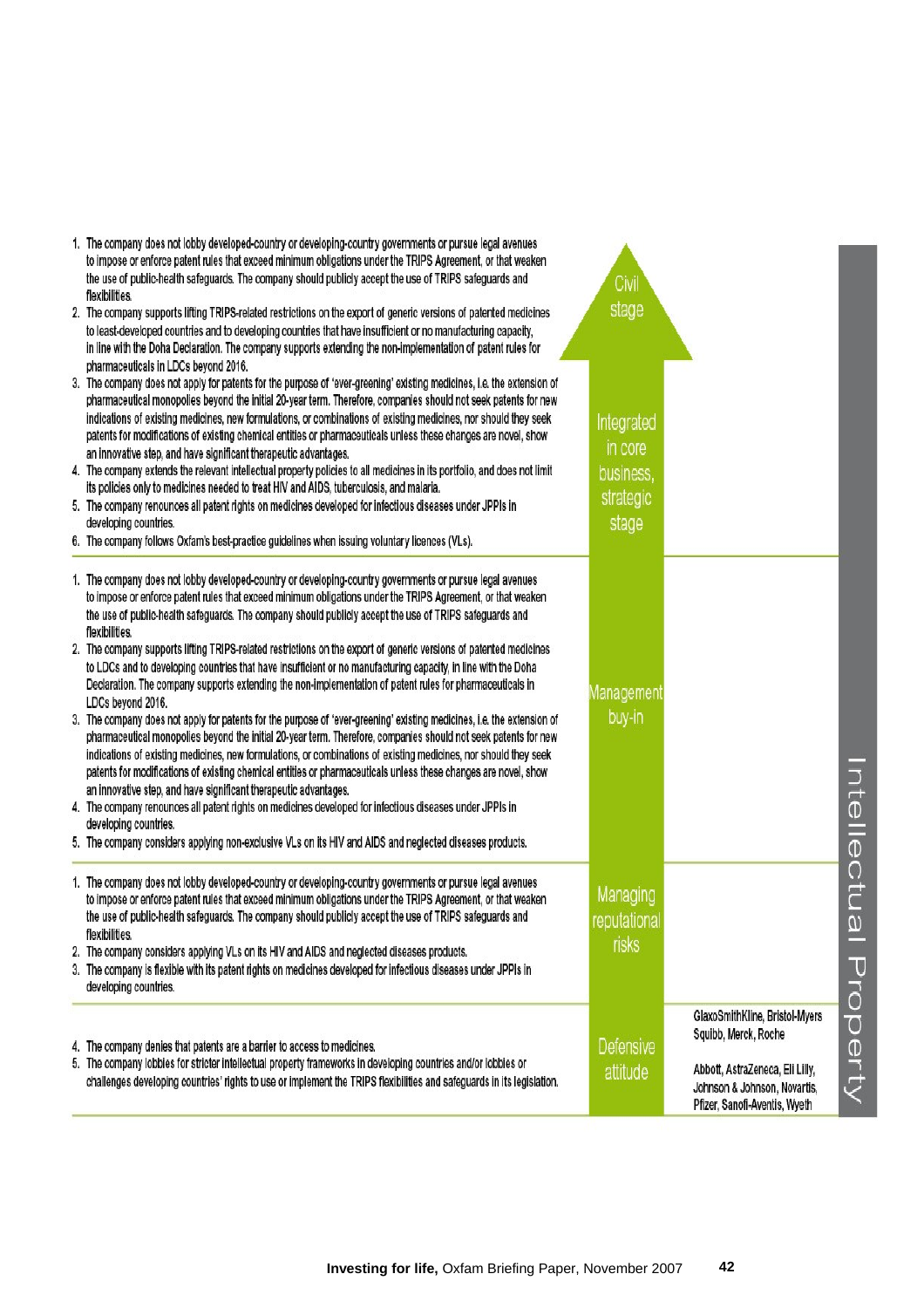| Company*               | Intellectual property policies for developing countries                                                                                                                                                                                                                                                                                                                                                                                                                 |
|------------------------|-------------------------------------------------------------------------------------------------------------------------------------------------------------------------------------------------------------------------------------------------------------------------------------------------------------------------------------------------------------------------------------------------------------------------------------------------------------------------|
| <b>Abbott</b>          | Believes in the need for strong intellectual property rights in all<br>countries.                                                                                                                                                                                                                                                                                                                                                                                       |
|                        | Does not believe in voluntary licensing.                                                                                                                                                                                                                                                                                                                                                                                                                                |
|                        | Irresponsible response to the Thai government with regards to the<br>compulsory licence issued for Kaletra.                                                                                                                                                                                                                                                                                                                                                             |
|                        | Has provided access to a few of its patents (for a potent class of<br>antibiotics), to the Global Alliance for TB Drug Development.                                                                                                                                                                                                                                                                                                                                     |
| <b>AstraZeneca</b>     | Believes in enforcing strong intellectual property rights and will apply<br>for patent protection for all its products.                                                                                                                                                                                                                                                                                                                                                 |
| <b>Bristol-Myers</b>   | Believes in the need for strong intellectual property rights.                                                                                                                                                                                                                                                                                                                                                                                                           |
| Squibb                 | Has provided VLs for ARVs for sub-Saharan Africa. It has announced<br>royalty-free VLs and a full technology transfer to two generic<br>companies for the ARV, atazanavir.                                                                                                                                                                                                                                                                                              |
|                        | Has a policy of not enforcing patents for HIV products in sub-Saharan<br>Africa. In keeping with this policy it has finalised immunity from suit<br>agreements in sub-Saharan Africa for stavudine and didanosine with<br>more than ten generic manufacturers. Agreed that the FDA can make<br>right of reference to dossiers and product registration files for generic<br>companies to secure approval of generic combination products under<br>the PEPFAR programme. |
| Eli Lilly              | Believes in the need for strong intellectual property rights and will<br>enforce them across their portfolio.                                                                                                                                                                                                                                                                                                                                                           |
|                        | It will however 'no longer seek patent protection in most of the<br>countries that we consider lesser developed countries, mainly sub-<br>Saharan Africa countries'.                                                                                                                                                                                                                                                                                                    |
| <b>GlaxoSmithKline</b> | Has stated it is prepared to discuss VLs on a case by case basis. To<br>date, VLs granted by GSK have been for the supply of ARVs, the vast<br>majority of which have been for sub-Saharan Africa. GSK believes<br>that voluntary licences are 'not a universal solution to HIV and AIDS<br>but a specific response to a particular set of circumstances'.                                                                                                              |
|                        | Has granted voluntary licences to eight generic companies for the<br>manufacture and supply of anti-retrovirals to both the public and<br>private sectors in sub-Saharan Africa. Has also granted a VL for the<br>manufacture of its flu antiviral, Relenza, to a Chinese generic<br>company for supplies to select low-income countries.                                                                                                                               |
|                        | GSK offices in Thailand and India were subject to demonstrations<br>against GSK's patents applications for COMBID/COMBIVIR in those<br>countries. Prior to these demonstrations, GSK decided to abandon its<br>patents and patent applications directed to a specific formulation of<br>Combivir wherever they exist. This includes the patent applications<br>which were the subject of the demonstrations in Thailand and India.                                      |
|                        | GlaxoSmithKline Philippines has allegedly lobbied to prevent the<br>House of Representatives from passing the Cheaper Medicines Bill.                                                                                                                                                                                                                                                                                                                                   |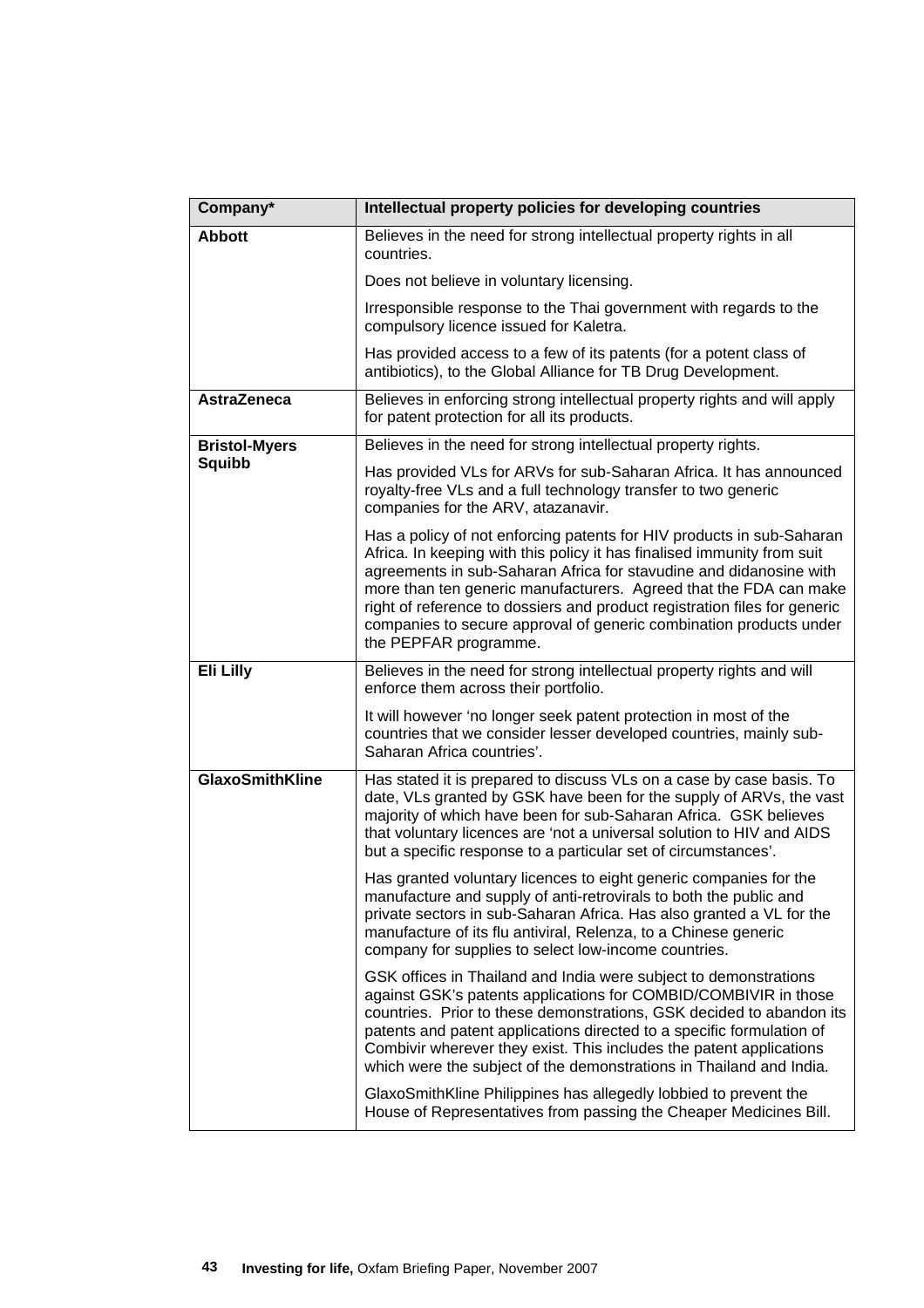| Johnson & Johnson     | Does not specifically address intellectual property in developing<br>countries except for HIV and AIDS. One of their subsidiaries (Tibotec)<br>granted a royalty-free licence to the International Partnership for<br>Microbicides (IPM) on an anti-retroviral to be used as a microbicide.                                       |  |
|-----------------------|-----------------------------------------------------------------------------------------------------------------------------------------------------------------------------------------------------------------------------------------------------------------------------------------------------------------------------------|--|
| <b>Merck</b>          | Stated its openness to issuing voluntary licences.                                                                                                                                                                                                                                                                                |  |
|                       | Has granted Aspen and Adcock Ingram in South Africa a voluntary<br>licence on a first-line anti-retroviral (efavirenz).                                                                                                                                                                                                           |  |
|                       | Has patents for two ARVs (CRIXIVAN and STOCRIN) in South Africa<br>and one (CRIXIVAN) in Democratic Republic of Congo, but their<br>general policy is not to file patents for their HIV and AIDS products in<br>Africa.                                                                                                           |  |
| <b>Novartis</b>       | Has a policy to not file for patents in LDCs.                                                                                                                                                                                                                                                                                     |  |
|                       | See challenge to Indian Patent Law in Box 2.                                                                                                                                                                                                                                                                                      |  |
| <b>Pfizer</b>         | Believes in strong intellectual property rights and states that it will<br>have 'zero tolerance' when it comes to defending them.                                                                                                                                                                                                 |  |
|                       | Challenged the Philippines government over their use of one of the<br>TRIPs flexibilities in relation to Pfizer's drug Norvasc and has<br>allegedly lobbied to prevent the House of Representatives from<br>passing the Cheaper Medicines Bill.                                                                                   |  |
| <b>Roche</b>          | Will not seek to file patents on any of its medicines in any LDC, and<br>will not sue any generic company that serves LDC markets with any<br>of its drugs.                                                                                                                                                                       |  |
|                       | With regards to HIV and AIDS medicines, the same policy applies for<br>all of sub-Saharan Africa.                                                                                                                                                                                                                                 |  |
| <b>Sanofi-Aventis</b> | Has not made any public statement about intellectual property with<br>regards to developing countries.                                                                                                                                                                                                                            |  |
|                       | Has not sought a patent with regards to its malaria drug (ASAQ)<br>developed in partnership with DNDi.                                                                                                                                                                                                                            |  |
|                       | Allegedly exerting pressure on Thailand regarding the Thai<br>government's decision to issue a compulsory licence for its<br>cardiovascular drug, clopidogrel.                                                                                                                                                                    |  |
| Wyeth                 | States that 'should patent exclusivity prove to be the sole barrier to<br>access to medicines in a specific instance, Wyeth is committed to<br>taking appropriate $action - on a case-by-case basis - working with$<br>local and international partners to overcome such a barrier in the<br>most effective and sustainable way'. |  |

\* All quotes are from Oxfam's interviews with the companies – see Appendix 2.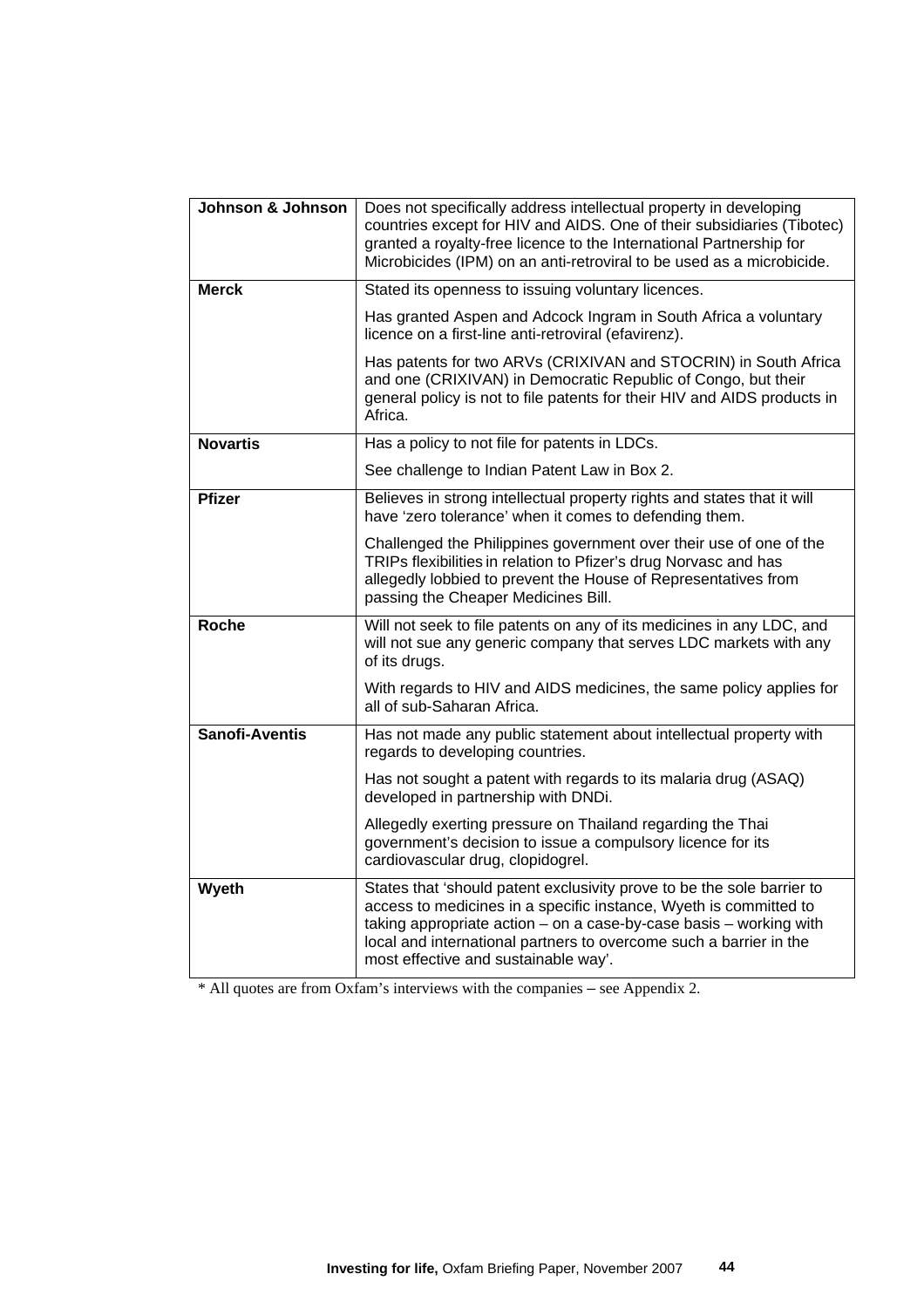# **Appendix 2: Companies interviewed and interview dates**

| Abbott               | 29 <sup>th</sup> January 2007      |
|----------------------|------------------------------------|
| AstraZeneca          | 22 <sup>nd</sup> December 2006     |
| Bristol-Myers Squibb | 13 <sup>th</sup> November 2006     |
| GlaxoSmithKline      | 21 <sup>st</sup> November 2006 and |
|                      | 17 <sup>th</sup> January 2007      |
| Gilead               | 26 <sup>th</sup> January 2007      |
| Eli Lilly            | 11 <sup>th</sup> January 2007      |
| Johnson & Johnson    | 13th December 2006                 |
| Merck                | 12 <sup>th</sup> December 2006     |
| <b>Novartis</b>      | 4 <sup>th</sup> December 2006      |
| Pfizer               | 14 <sup>th</sup> December 2006     |
| Roche                | 5 <sup>th</sup> December 2006      |
| Sanofi-Aventis       | 3rd January 2007                   |
| Wyeth                | 25 <sup>th</sup> January 2007      |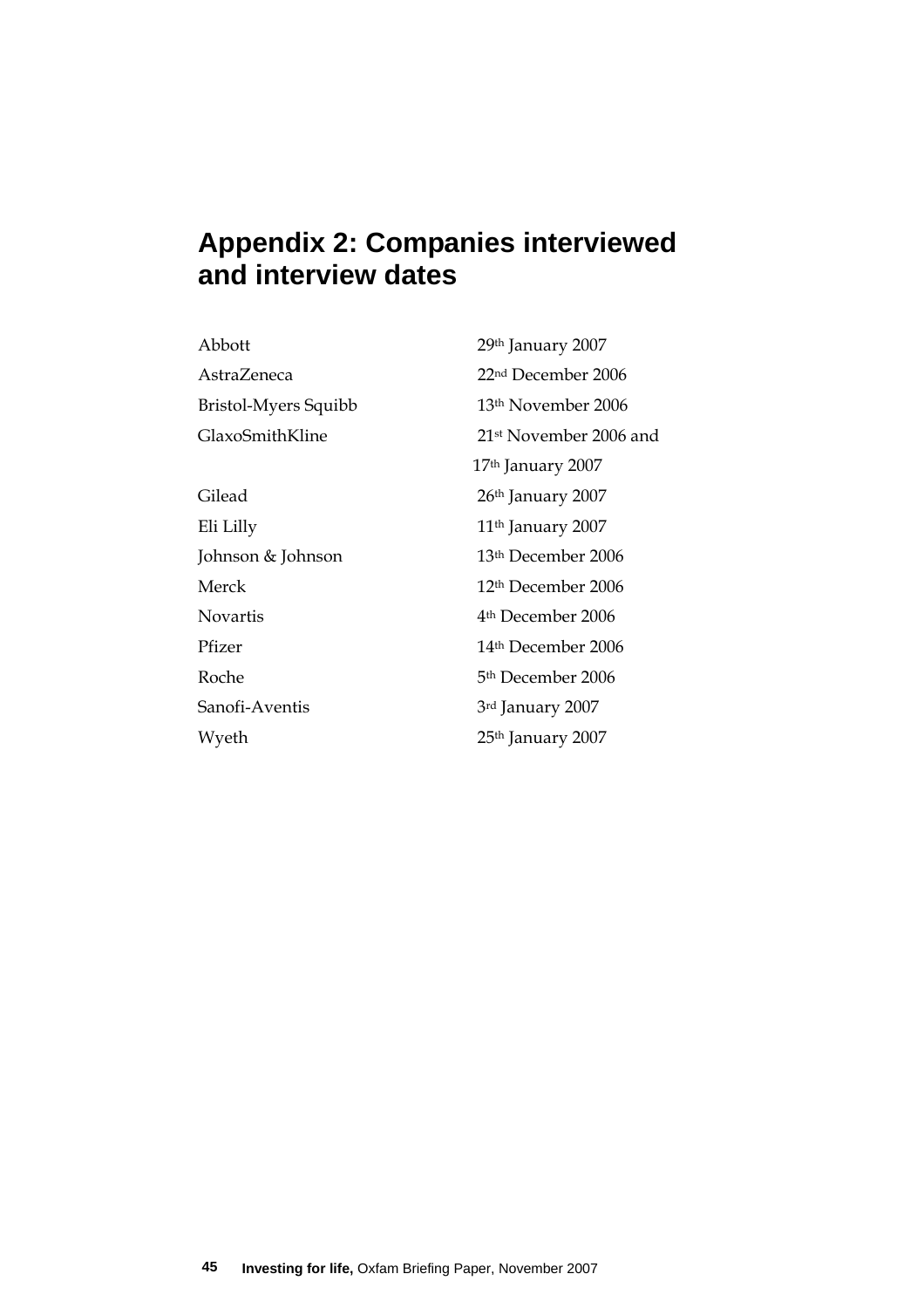## **Notes**

1 K. Bluestone, A. Heaton, and C. Lewis (2002) 'Beyond Philanthropy: The Pharmaceutical industry, corporate social responsibility and the developing world', Oxfam, Save the Children UK, and VSO. Available at: www.oxfam.org.uk/resources/policy/health/downloads/beyondphilanthropy.p df (last accessed October 2007).

2 www.theglobalfund.org/en/about/malaria/ (last accessed January 2007).

3 World Health Organisation (2005) 'Preventing chronic diseases: a vital investment', Geneva: WHO. Available at: www.who.int/chp/chronic\_disease\_report/en/ (last accessed October 2007).

4 "15 per cent of the world's population consumes over 90 per cent of the world's pharmaceuticals" which translates to 85 per cent of the population consuming less than 10 per cent of the world's pharmaceuticals. P. Hunt (2007) 'Human Rights Guidelines for Pharmaceutical Companies in relation to Access to Medicines', draft for consultation prepared by the UN Special Rapporteur on the right of everyone to the enjoyment of the highest attainable standard of physical and mental health.

5 P. Trouiller, P. Olliaro, E. Torreele, J. Orbinski, R. Laing, and N. Ford (2002) 'Drug development for neglected diseases: a deficient market and a public-health policy failure', The Lancet 359 (9324): 2188–94; for updated figures see E. Torreele and P. Chirac (2005) 'Global framework on essential health R&D', The Lancet 367 (9522): 1560–1.

6 K. Bluestone, A. Heaton, and C. Lewis (2002)op.cit.

7 The Innovest Healthcare Team (2007) 'Industry Engagement – Second Interim Report', Haarlem: Access to Medicine Index; The Innovest Healthcare Team (2007) 'Scoping Report & Stakeholder Review', Haarlem: Access to Medicine Index, all available at: www.atmindex.org (last accessed October 2007); S. Tickell (2007) 'Pharma Futures: Prescription for Long-Term Value', SustainAbility Ltd. All available at: www.sustainability.com (last accessed October 2007).; Interfaith Center on Corporate Responsibility (ICCR) (2006) 'Benchmarking AIDS, New York.

See also the World Health Organisation Intergovernmental Working Group on Public Health, Innovation and Intellectual Property which held its first session in December 2006 (www.who.int/phi/en).

9 Abbott Ltd., AstraZeneca, Bristol-Myers Squibb, Eli Lilly, GlaxoSmithKline, Johnson & Johnson, Merck, Novartis, Pfizer, Roche, Sanofi-Aventis, and Wyeth. We also interviewed Gilead to understand its portfolio on HIV/AIDS. We are grateful to these companies for taking part in our research. We should point out that some of the companies have contested our opinions, particularly with regard intellectual property and its impacts on access to medicines.

10 www.theglobalfund.org (last accessed October 2007).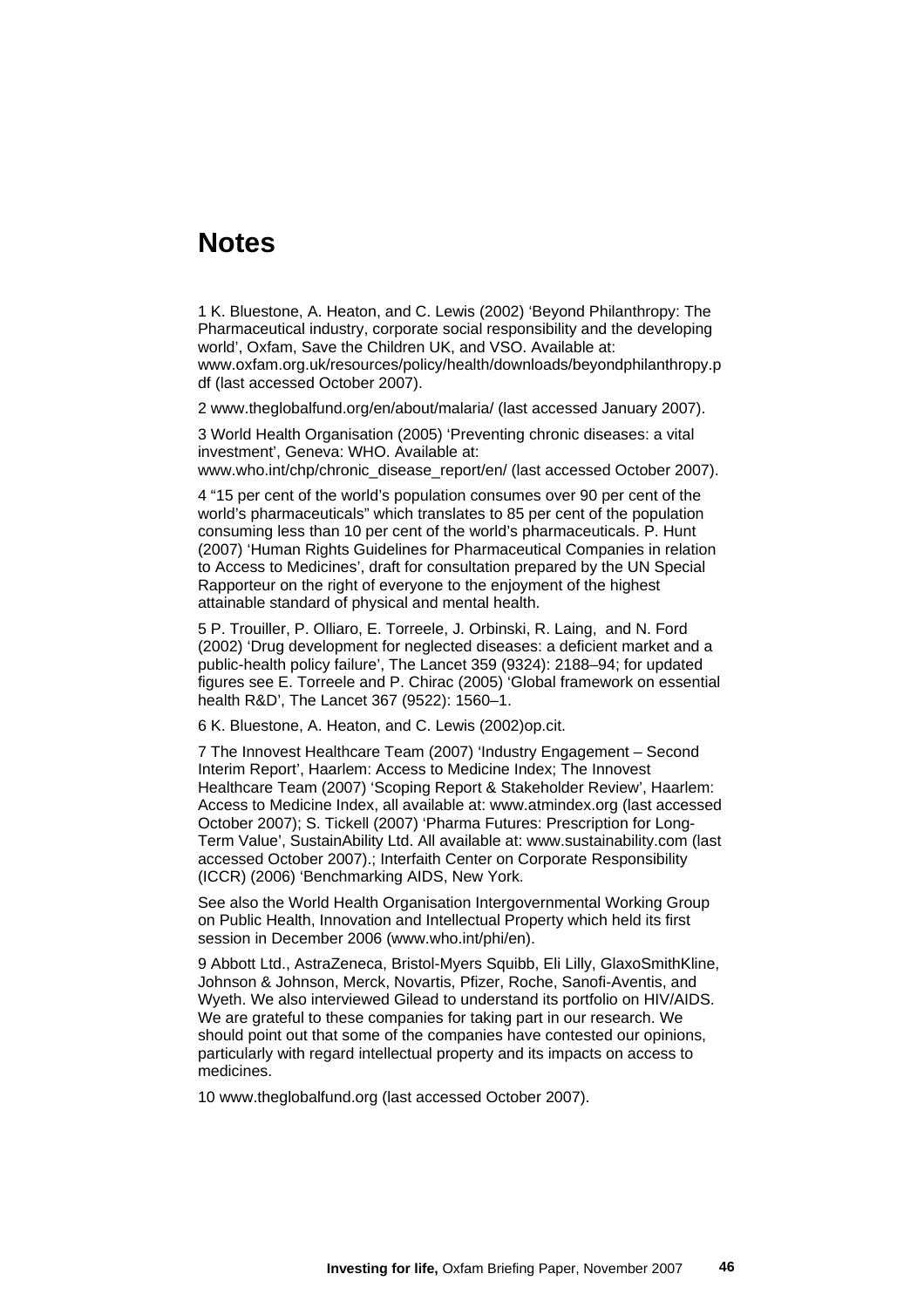12 www.who.int/tb/dots/dotsplus/en/index.html (last accessed October 2007).

13 www.who.int/mediacentre/factsheets/fs104/en/ (last accessed January 2007).

14 M. A. Aziz, A. Wright, A. Laszlo, A. De Muynck, F. Portaels, A. Van Deun, C. Wells, P. Nunn, L. Blanc, and M. Raviglione, for the WHO/International Union Against Tuberculosis And Lung Disease Global Project on Antituberculosis Drug Resistance Surveillance (2006) 'Epidemiology of antituberculosis drug resistance (the Global Project on Anti-tuberculosis Drug Resistance Surveillance): an updated analysis', The Lancet 368 (9553): 2142–54.

15 J. Bryce, C. Boschi-Pinto, K. Shibuya, and R. E. Black (2005) 'WHO estimates of the causes of death in children', The *Lancet* 365 (9465): 1147– 52.

16 www.who.int/infectious-disease-report/2000/ch4.htm (last accessed October 2007).

17 S. Tickell (2005) 'The Antibiotic Innovation Study: Expert Voices on a Critical Need', Uppsala: ReAct, Action on Antibiotic Resistance. Available at: http://soapimg.icecube.snowfall.se/stopresistance/ATT00043%20(2).pdf (last accessed October 2007).

18 These are also known as chronic diseases.

<u>.</u>

19 www.who.int/infectious-disease-report/2000/ch4.htm (last accessed October 2007).

20 World Health Organisation (2005), op.cit.

21 World Health Organisation (2005), op.cit

22 P. Hunt (2007) 'Human Rights Guidelines for Pharmaceutical Companies in relation to Access to Medicines', draft for consultation prepared by the UN Special Rapporteur on the right of everyone to the enjoyment of the highest attainable standard of physical and mental health.

23 'Recent data collected and analysed by the African Union on Government health spending among SSA countries and presented in its 'Progress Report on the Implementation of the Plans of Action of the Abuja Declarations for Malaria, HIV/AIDS and Tuberculosis' paint an interesting picture. According to this data, about a third of Sub-Saharan African countries are allocating ten per cent or more of their national budgets to the health sector, 38 per cent of countries allocate five–ten per cent while 29 per cent of them allocate below five per cent. The Report also shows that West and Central Africa contain most of the countries that allocate less than five per cent. Botswana, according to this data, is the only country that has achieved the Abuja target of 15 per cent, while countries nearing this target include The Gambia (13 per cent), Ghana (13 per cent), Namibia (12 per cent), Sao Tome and Principe (14 per cent), Tanzania (13 per cent), Uganda, and Zimbabwe (all at 14.5 per cent).' African Union (2006) 'Universal Access to HIV/AIDS,

<sup>11</sup> www.theglobalfund.org/en/about/malaria/ (last accessed January 2007).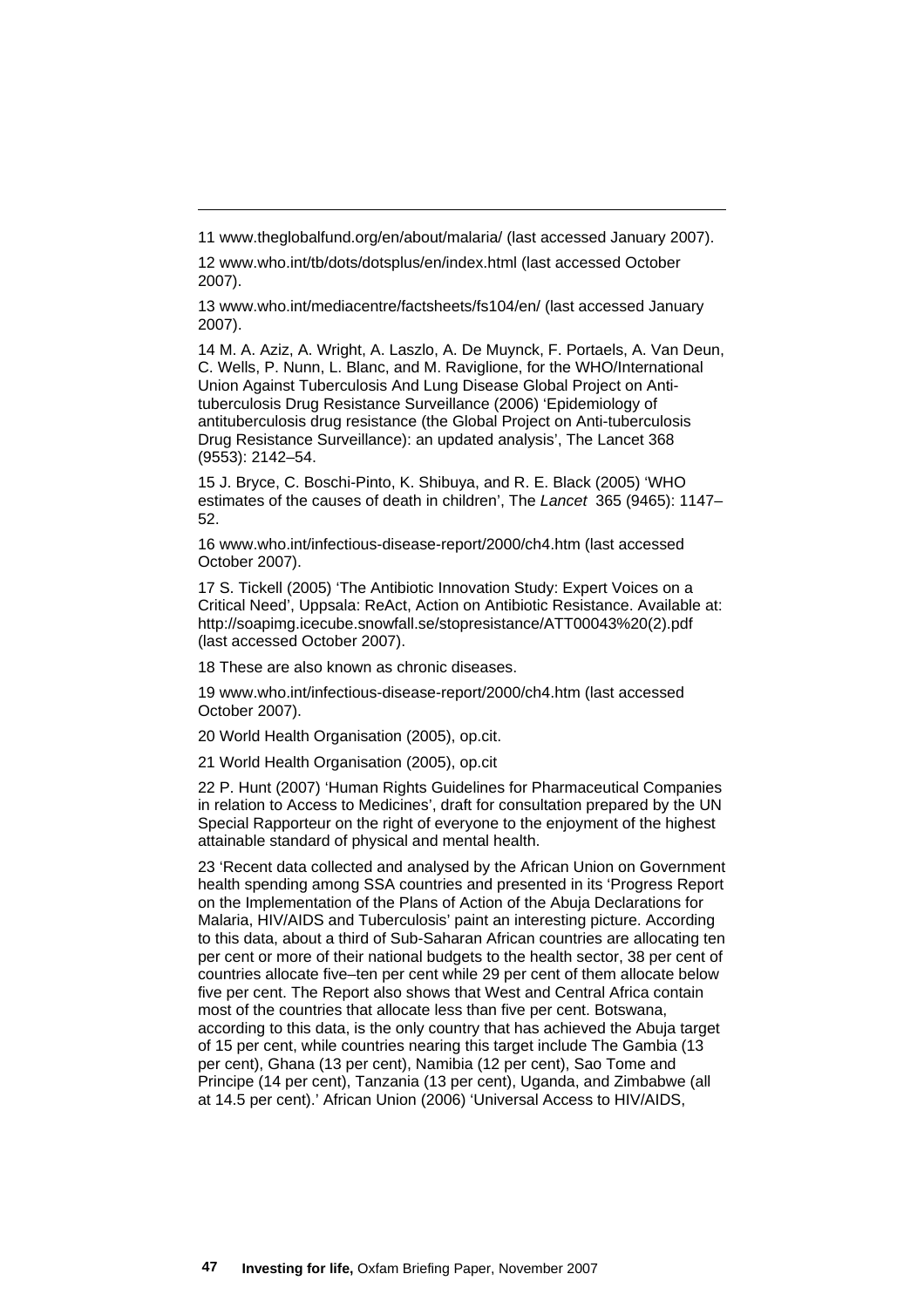Tuberculosis and Malaria Services by a United Africa by 2010', paper presented at the Special Summit of African Union on HIV/AIDS, Tuberculosis and Malaria (ATM), in Abuja, Nigeria, 2–4 May. Available at: www.africa-union.org/root/au/conferences/past/2006/may/summit/doc/en/

SP\_PRC\_ATM5\_Financial\_factors.pdf (last accessed October 2007).

24 M. A. Dominguez Uga and I. Soares Santos (2007) 'An Analysis Of Equity In Brazilian Health System Financing', Health Affairs 26 (4): 1017.

25 World Health Organisation (2005) op. cit., p. 82.

26 European Generics Medicines Association at www.egagenerics.com/gen-basics.htm. The term 'originator drug' means the first version of a medicinal product developed and patented by an originator pharmaceutical company which receives exclusive rights to marketing the product.

27 Ibid.

<u>.</u>

28 Médecins Sans Frontières (n.d.) 'Examples of the importance of India as the "Pharmacy for the Developing World"'. Available at: www.doctorswithoutborders.org/news/access/background\_paper\_indian\_ge nerics.pdf (last accessed October 2007).

29 World Health Organisation and Health Action International (2006) 'Price, Availability, and Affordability: An International Comparison of Chronic Disease Medicines', p. 55.

30 M. Kamal-Yanni, M. Hassan Khalil, A. Ahmed Hassan, M. Shedeed, A. Faisal, and A. Hassan (2006) 'Patents and access to new medicines: the case of Hepatitis C in Egypt', unpublished research.

31 World Health Organisation and Health Action International (2007) 'Medicine Prices: a New Approach to Measurement'. Available at: www.haiweb.org/medicineprices/pdf/PDF%20MP%20Brochure.pdf (last accessed October 2007).

32 Malaya, "Affordable medicines", 3 February 2007; ABS-CBN News, "Hypertensive Filipinos deserve price relief", 18 May 2007 Available at: www.abs-cbnnews.com/storypage.aspx?StoryId=77575 (last accessed November 2007)

33 Médecins Sans Frontières (2007) 'Untangling the web of price reductions: a pricing guide for the purchase of ARVs for developing countries', tenth Edition. Available at: www.accessmedmsf.org/documents/Untangling10.pdf (last accessed October 2007).

34 Ibid.

35 Médecins Sans Frontières (November 2007) 'A step forward? The battle between Big Pharma and poor AIDS victims is heating up, but the outcome is far from certain'. Available at:

www.msf.org/msfinternational/invoke.cfm?objectid=8A855BBF-15C5-F00A-258F8828CFF6A216&component=toolkit.article&method=full\_html (last accessed November 2007).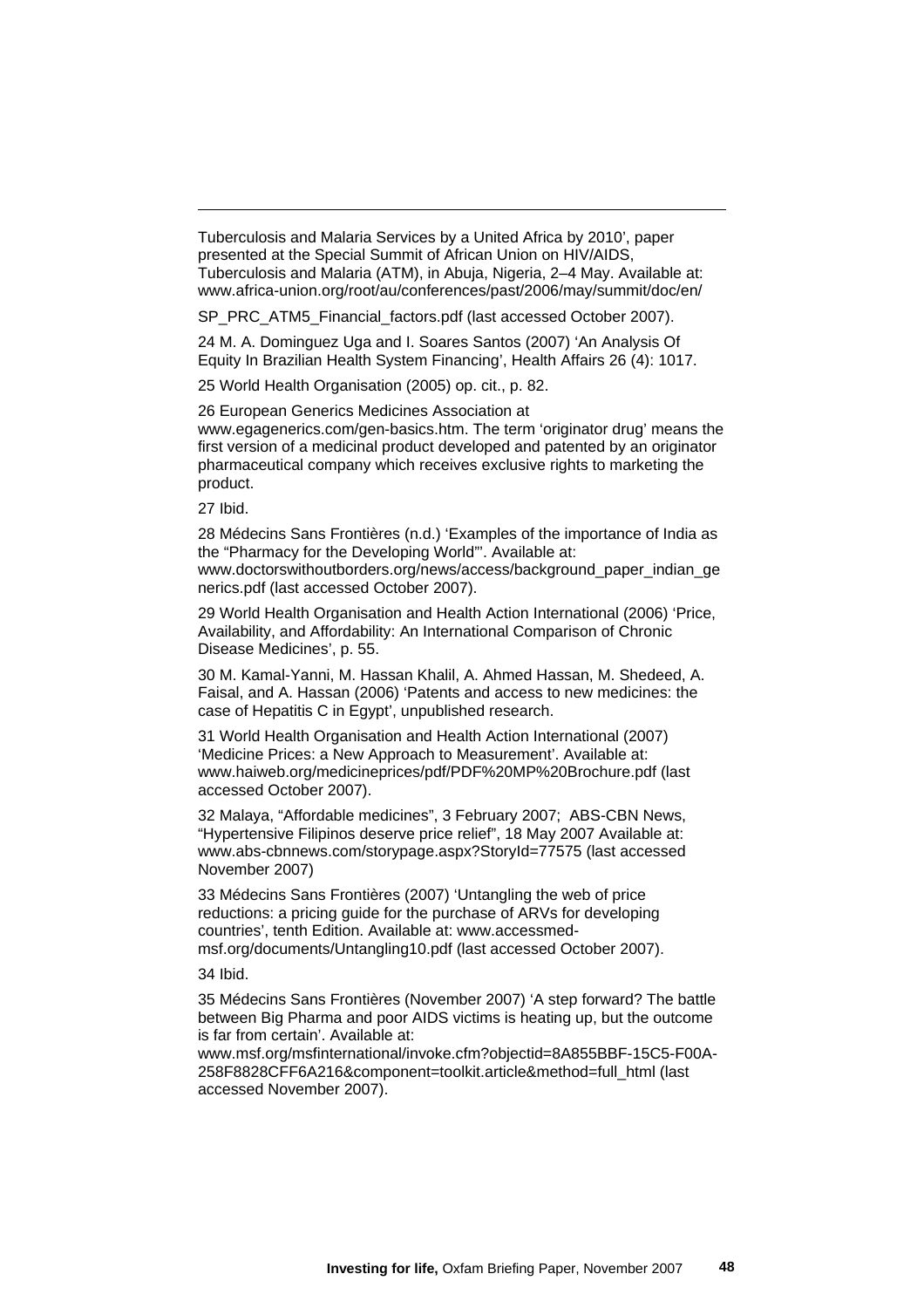36 The Doha Declaration through paragraph six acknowledged the need for WTO members to identify a mechanism that developing countries with insufficient or no drug manufacturing capacities could use to import generic versions of patented medicines under compulsory licenses.

37 Oxfam International (2006) 'Patents versus Patients: Five years after the Doha Declaration', Oxfam Briefing Paper No. 95, Oxford: Oxfam International.

38 Compulsory licensing by a government allows a government to temporarily override a patent and authorise production of generic equivalents of patented medicines in the public interest.

<u>.</u>

39 Parallel importation allows countries to import a patented product marketed in another country at a lower price.

40 M. Ewen and D. Dey (2005) 'Medicines: too costly and too scarce'. Available at:

www.haiweb.org/medicineprices/2005/PricingbriefingpaperFINAL.doc (last accessed October 2007).

41 Neglected diseases are defined by WHO as those that 'affect almost exclusively poor and powerless people living in rural parts of low-income countries'. They include leishmaniasis, onchocerciasis, Chagas disease, leprosy, TB, schistosomiasis, lymphatic filariasis, African trypanosomiasis, and dengue. P. Hunt (2007) 'Neglected Diseases: A human rights analysis', World Health Organization. Available at:

www.who.int/tdr/publications/publications/pdf/seb\_topic6.pdf (last accessed October 2007).

42 P. Trouiller, P. Olliaro, E. Torreele, J. Orbinski, R. Laing, and N. Ford (2002) 'Drug development for neglected diseases: a deficient market and a public-health policy failure', The Lancet 359 (9324): 2188–94; for updated figures see E. Torreele and P. Chirac (2005) 'Global framework on essential health R&D', The Lancet 367 (9522): 1560–1.

43 World Health Organisation Commission on Intellectual Property Rights, Innovation and Public Health (2006) 'Public Health: innovation and intellectual property rights', Geneva: World Health Organisation, p. 22.

This finding is similar to that of the UK-sponsored Commission on Intellectual Property Rights which reported in September 2002. Available at: www.iprcommission.org/graphic/documents/final\_report.htm (last accessed October 2007).

44 Oxfam International and Water Aid (2006) 'In the Public Interest: Health, Education and Water and Sanitation for All', Oxford: Oxfam International. Available at:

www.oxfam.org.uk/what\_we\_do/issues/debt\_aid/public\_interest.htm (last accessed November 2007).

45 UN Special Rapporteur on the Right to Health, Human Rights Guidelines for Pharmaceutical Companies in relation to Access to Medicines, draft for consultation, 19 September 2007

40 K. Bluestone, A. Heaton, and C. Lewis (2002), op.cit.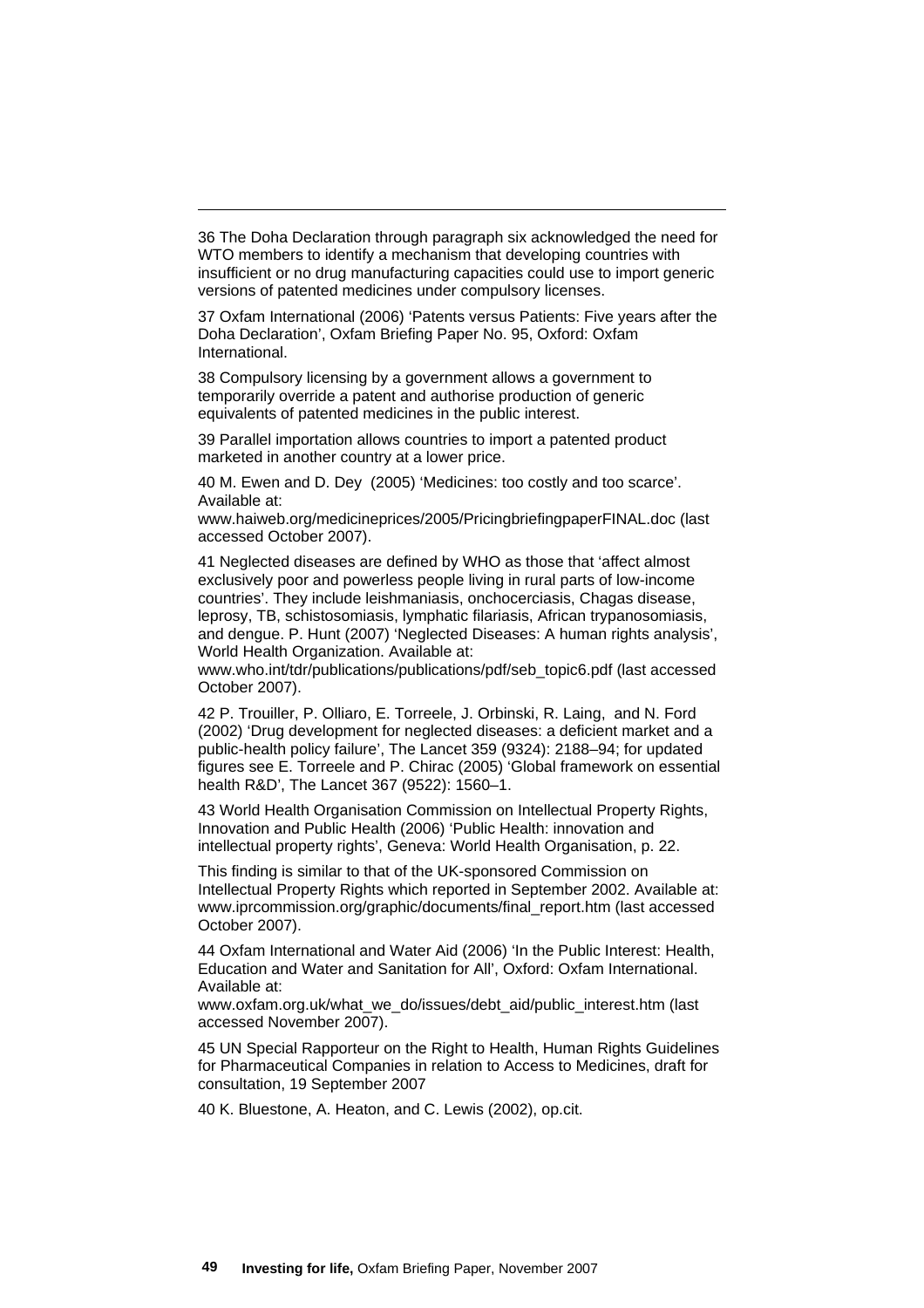47 Oxfam interview with GlaxoSmithKline on 21 November 2006 and 17 January 2007, and with Sanofi-Aventis, 3 January 2007.

48 Oxfam interview with Merck, 12 December 2006.

49 World Development Indicators 2006 Database, World Bank. www.worldbank.org

50 Price transparency is now recognised as a crucial factor in price reduction and WHO, some governments, and NGOs have adopted various initiatives to address it. MSF publishes an annual report with WHO and UNAIDS on prices for medicines for HIV and AIDS, TB, and malaria. The Global Fund and UNITAID have also committed to price transparency.

51 World Health Organisation Commission on Intellectual Property Rights, Innovation and Public Health (2006), op.cit, p.133.

52 M. Olcay and R. Laing (2005) 'Pharmaceutical Tariffs: What is their effect on prices, protection of local industry and revenue generation?', prepared for the Commission on Intellectual Property Rights, Innovation and Public Health. Available at: www.who.int/intellectualproperty/en/ (last accessed November 2007).

53 P. Trouiller, P. Olliaro, E. Torreele, J. Orbinski, R. Laing, and N. Ford (2002) 'Drug development for neglected diseases: a deficient market and a public-health policy failure', The Lancet 359 (9324): 2188–94; for updated figures see E. Torreele and P. Chirac (2005) 'Global framework on essential health R&D', The Lancet 367 (9522): 1560–1.

54 These are heavily dependent on philanthropic donations, which account for 79 per cent of all funds, with the public sector chipping in only 16 per cent. M. Moran (2005) 'The new landscape of neglected disease drug development', London School of Economics and Welcome Trust, p. 33.

55 This was developed through a partnership between Sanofi-Aventis and the Drugs for Neglected Diseases Initiative (www.dndi.org).

56 Sanofi-Aventis Press Release: 'New, Once-a-Day Fixed-Dose Combination Against Malaria Now Available', Paris, France, 1 March 2007. Available at: http://en.sanofi-aventis.com/press/ppc\_16514.asp (last accessed October 2007).

57 Oxfam interview with Novartis, 4 December 2007.

58 D. Light (2007) 'Misleading Congress about drug development', Journal of Health Politics, Policy and Law 32 (5): 895–913.

59 See www.ifpma.org/Issues/issues\_intell.aspx (last accessed October 2007).

60 op.cit.

<u>.</u>

61 A. Subramaniam (2004) 'Medicines, Patents and TRIPS', Finance & Development 41 (1).

62 Data exclusivity creates a new system of monopoly power, separate from patents, by blocking the registration and marketing approval of generic medicines for five or more years, even when no patent exists. Drug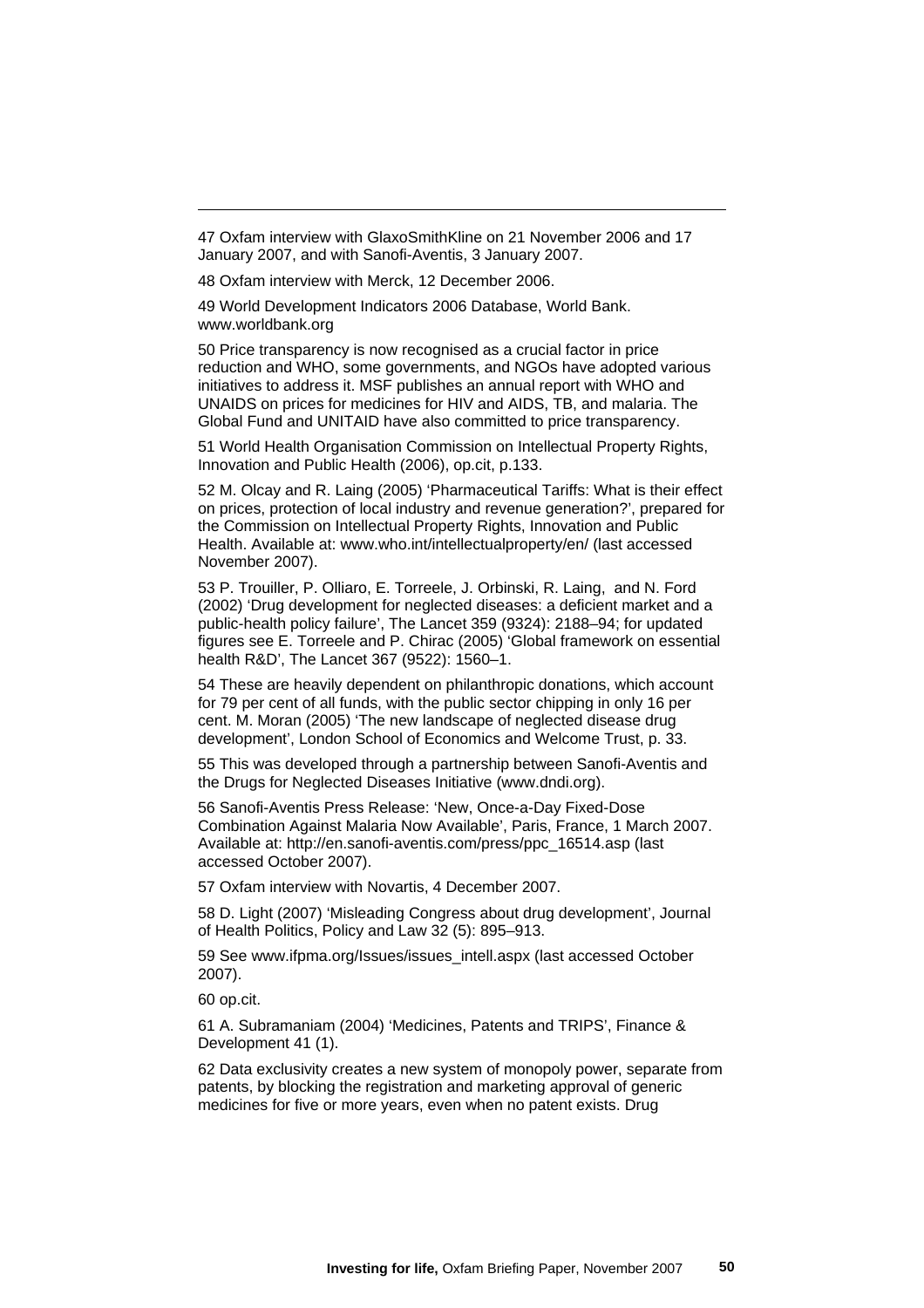regulatory agencies are prevented from applying clinical trial data developed by the originator company to establish the safety and efficacy of a medicine in order to approve the marketing of a generic medicine already shown to be equivalent to the original medicine. This delays or prevents generic competition. The TRIPS Agreement protects only 'undisclosed data' to prevent 'unfair commercial use'; it does not confer other exclusive rights or a period of marketing monopoly. Linkage prohibits a drug regulatory authority from registering generic versions of a medicine until after the patent has expired, with no exceptions. Thus, public agencies that normally are responsible for only verifying a drug's safety and efficacy have to become a sort of patent police, with the burden of enforcing private property rights, instead of requiring the patent owner to use the judicial system to that end.

<u>.</u>

63 This view is contested by a number of pharmaceutical companies including Pfizer and Merck.

64 Oxfam International (2007) 'All costs, no benefits: how TRIPS-plus rules in the US-Jordan FTA affect access to medicines', Oxfam Briefing Paper No. 102, Oxford: Oxfam.

65 World Health Organisation and Health Action International (2006) op.cit. p. 55.

66 Another example in the Philippines pertains to Pfizer's lawsuit against the Filipino Government for its use of the Bolar provision to import a generic version of the hypertension medicine, Norvasc in anticipation of patent expiry. See Oxfam International, Patents vs. Patients, op cit. pp 21- 22.

67 Manila Standard Today, "On cheap drugs: Kill-bill lobby revived", August 2007.

Boerhringer Ingelheim(BI) has a voluntary licensing strategy for its firstline anti-retroviral medicine, nevirapine. In all LDCs and low-income countries, the company sells the branded product at the reported production cost of US\$219 per patient per year (PPPY) and to middle-income countries at US\$438 PPPY. According to the company, this is 90 per cent less than the price in developed countries. However, Indian generic manufacturers have offered a generic version at US\$45 PPPY to low and middle-income countries, through the Clinton HIV/AIDS Initiative. BI has recently announced a so-called Non-assert Declaration to any WHO-prequalified generics manufacturer to produce nevirapine containing medicines for LDCs, lowincome countries or any other country in Africa free of royalties. As long as the generics company does not use the brand name Viramune© or similar packaging to the original product and, specifies the geographical area that the product is to be sold in, BI will not enforce its patent on nevirapine or its paediatric formulation.

69 T. Amin and P. Radhakrishnan (2007) 'Voluntary licensing practices in the pharmaceutical sector: an acceptable solution to improving access to affordable medicines?', unpublished commissioned research for Oxfam.

70 Merck Press Release:' Merck to Donate Three Million Doses of Gardasil®, its Cervical Cancer Vaccine, to Support Vaccination Programs in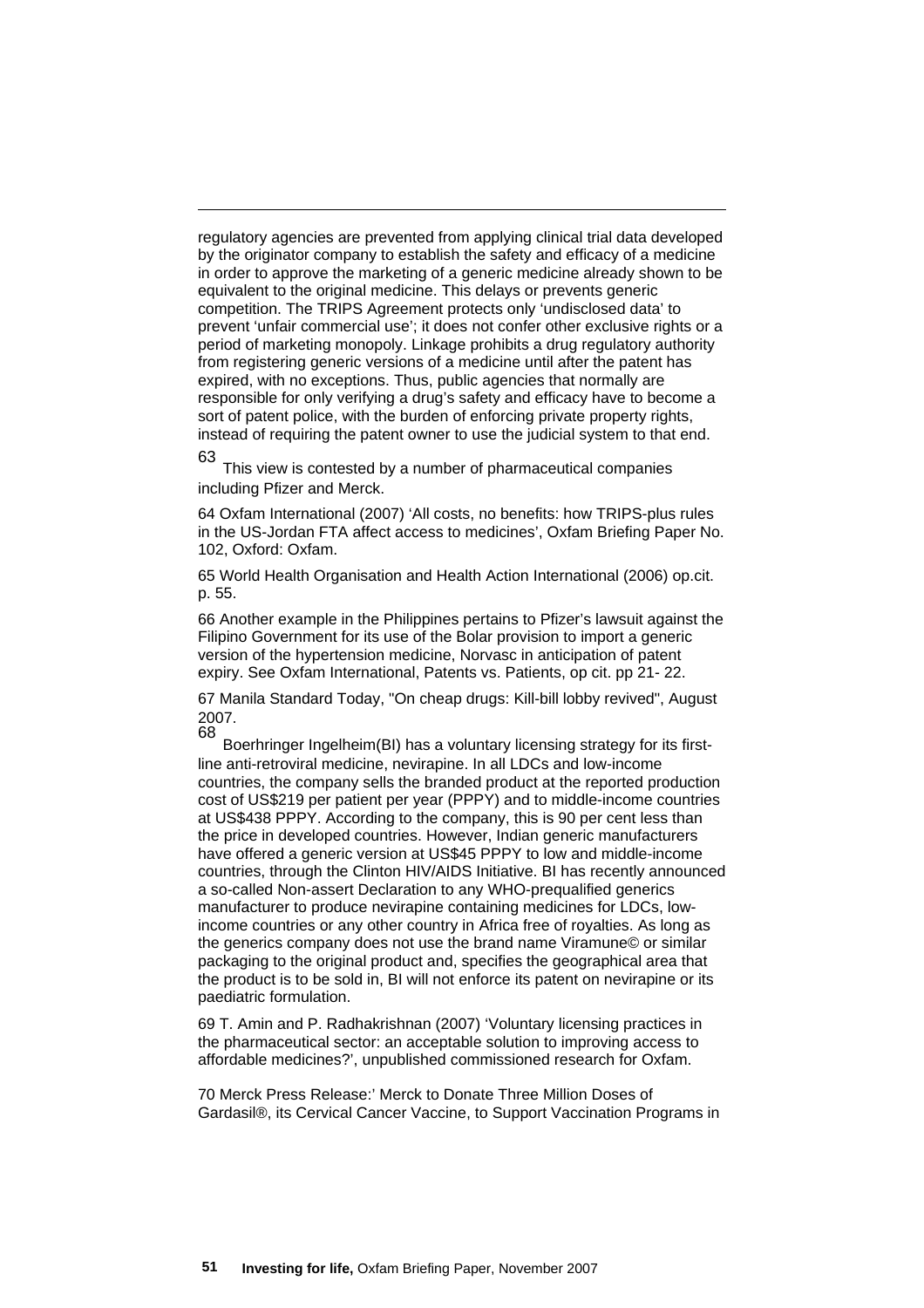Lowest Income Nations', New York, 26 September, 2007. Available at: www.merck.com/newsroom/press\_releases/product/2007\_0926.html (last accessed November 2007).

71 *New York Times*, 'US approves use of cervical cancer vaccine', 9 June 2006.

72

<u>.</u>

E-mail communication with Merck, 20 November 2007.

73 *The Economist*, 'Billion dollar pills', 25 January 2007. Available at: www.economist.com/business/displaystory.cfm?story\_id=8585891 (last accessed October 2007).

74 *Ibid.* 

75 This is a practice of introducing minor modifications to existing medicines which are then patented so that upon expiry of the original patent, generic manufacturers are prevented from introducing generic versions.

<sup>76</sup> Linklaters, FT Corporate Solutions, Financial Times Research Centre, 'Rebuilding the reputation of the pharmaceutical industry', November 2005, p. 29.

77 For instance, several bills aimed at reducing barriers to generic competition (generics biologics bill, parallel importation bill, Patent reform act) are in the pipeline to be introduced in the US Congress.

<sup>78</sup> J. Whalen (2007) 'Europe's Drug Insurers Try Pay-for-Performance', *Wall Street Journal*, 12 October. Available at:

http://online.wsj.com/article/SB119214458748556634.html (last accessed October 2007).

<sup>79</sup> S. Tickell (2007) *op.cit.*

80 World Health Organisation Commission on Intellectual Property Rights, Innovation and Public Health (2006), *op.cit.*, p. 172.

<sup>81</sup> The WHO IGWG has asked for developing countries to provide submissions on improving innovation and access to medicines. Numerous country submissions to the WHO have indicated support for new forms of innovation, including prizes, to replace patents. See country submissions at www.who.int/phi/submissions/memberstates/en/index.html.

See for example the InnoCentive Open Innovation Marketplace (www.innocentive.com/servlets/project/ProjectInfo.po).

83

A term coined in 1981 by Antoine W. van Agtmael of the International Finance Corporation, an emerging (or developing) market economy (EME) is defined as an economy with low-to-middle per capita income. Such countries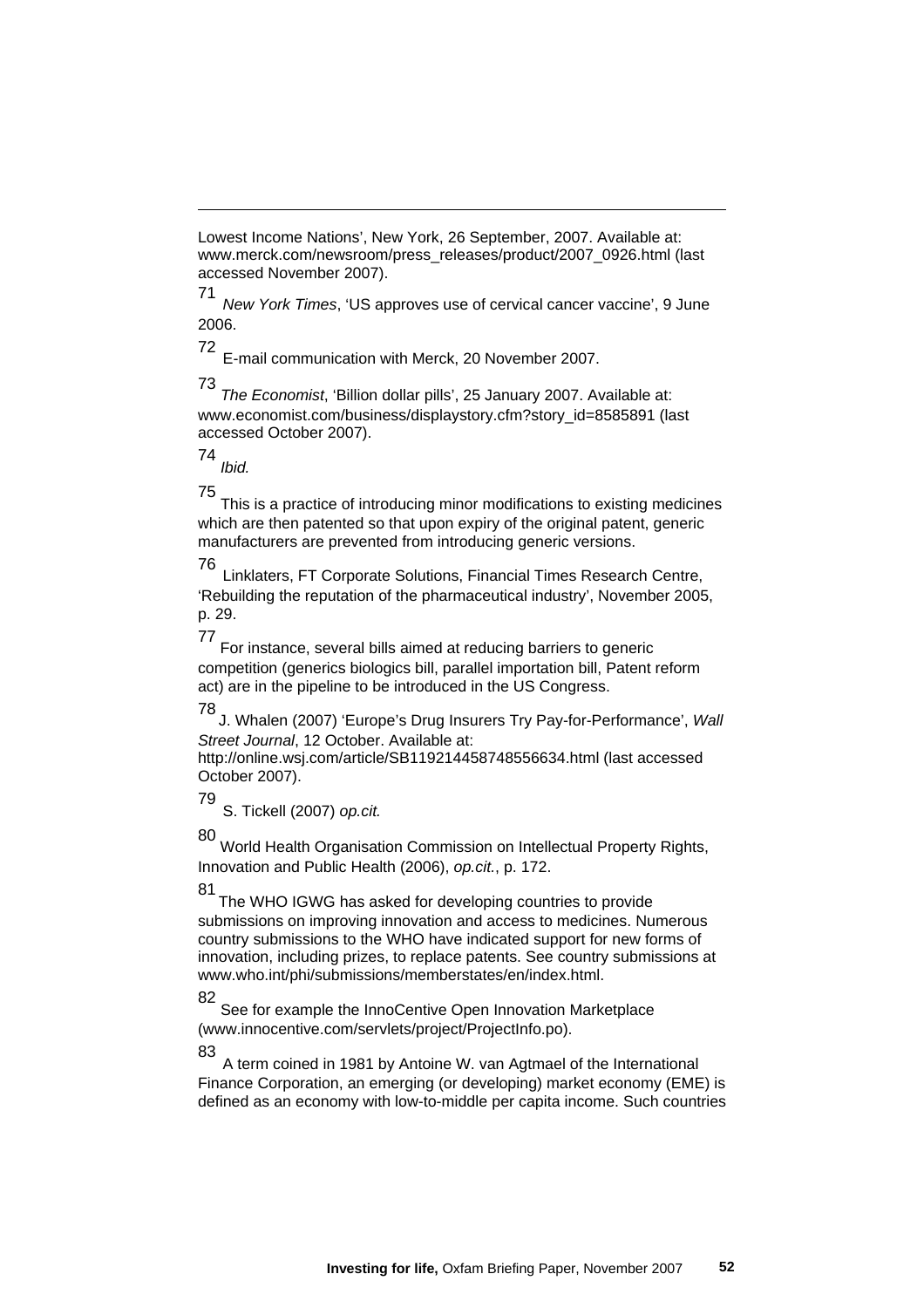constitute approximately 80 per cent of the global population, representing about 20 per cent of the world's economies.

<sup>84</sup> C. Grace (2004) 'The Effect of Changing Intellectual Property on Pharmaceutical Industry Prospects in India and China: Considerations for Access to Medicines', DFID Health Systems Resource Centre.

<sup>85</sup> Boston Consulting Group, quoted in 'Indian Pharma Industry Quest for Global Leadership', Assocham/Cygnus. Available at: www.cygnusindia.com/Articles/Indina\_Pharma\_Industry\_Quest\_for\_Global\_ Leadership-09.11.pdf

<u>.</u>

86 Federation of Indian Chambers of Commerce and Industry (FICCI) (2005) 'Competitiveness of the Indian Pharmaceutical Industry in the New Product Patent Regime', FICCI Report for the National Manufacturing Competitiveness Council (NMCC), March. Available at: http://www.ficci.com/studies/pharma.pdf (last accessed October 2007).

87 Mentioned in S. Tickell (2007) *op.cit.*, p. 27.

88 Health Action International, HAI Drug promotion database. Available at: www.haiweb.org (last accessed 8 November 2007).

<sup>89</sup> T. I. Bhutta (1996) 'Deception by design: pharmaceutical promotion in the third world', *British Medical Journal* 313: 60 (6 July).

<sup>90</sup> Oxfam interview with Pfizer, 14 December 2007.

<sup>91</sup> The three pension funds are ABB, OPERS, and USS. S. Tickell (2007) *op.cit.*

<sup>92</sup> P. Hunt (2007) *op.cit.*

93 S. Zadek (2004) 'The Path to Corporate Responsibility', *Harvard Business School Review*.

94 Unicef-UNDP-World Bank-WHO Special Programme for Research and Training in Tropical Diseases, www.Who.int/tdr/.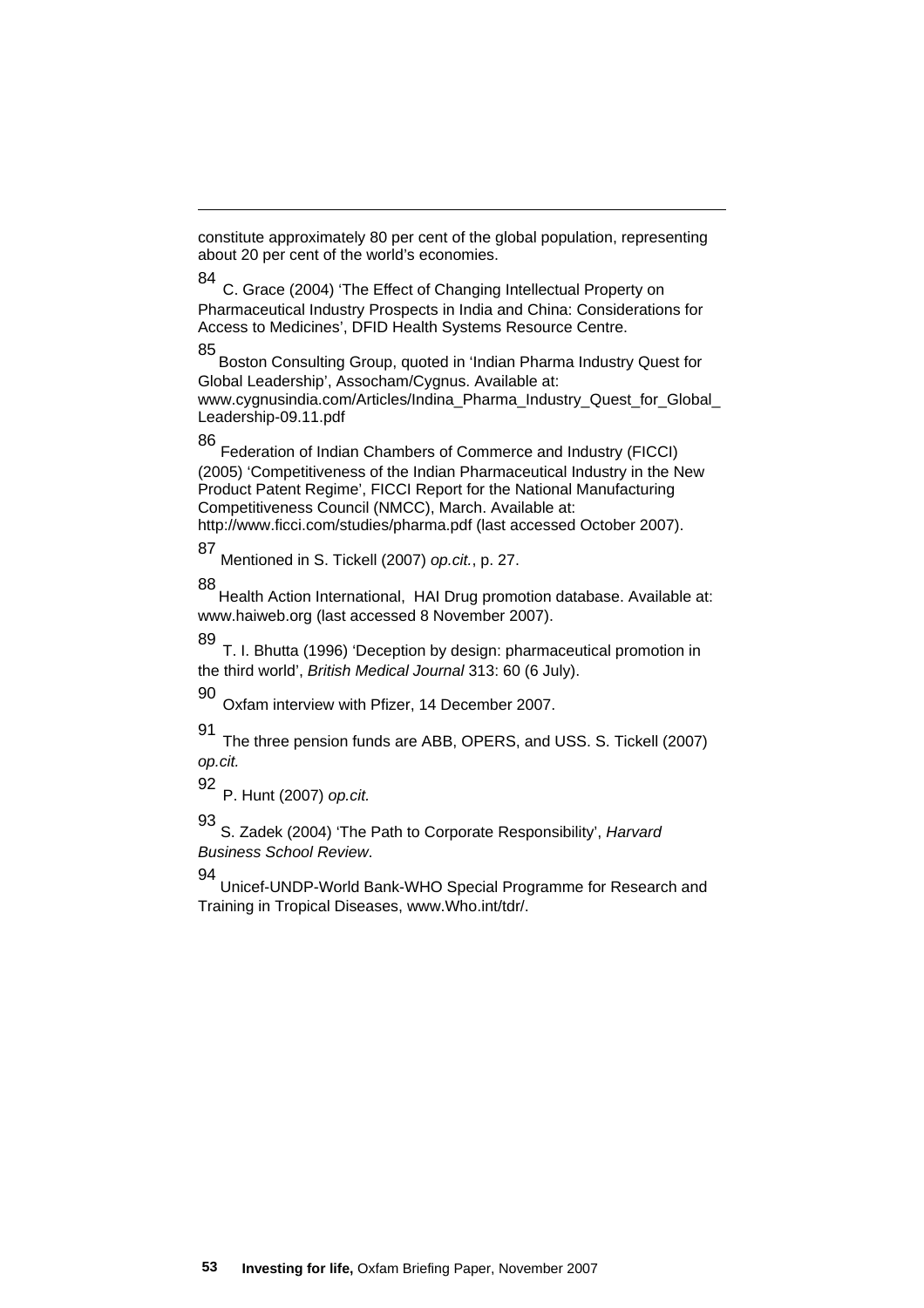© Oxfam International November 2007

This paper was written by Helena Viñes Fiestas with Sumi Dhanarajan, Rohit Malpani, Mohga Kamal-Yanni, Phillipa Saunders and Stewart Atkins. Oxfam acknowledges the assistance of Jennifer Brant, Barbara Dockalova,Marg Ewen, Penny Fowler, Duncan Guest, Nina Henderson-Andrade, Chalermsak Kittitrakul, Gopa Kumar, Jessica Lovas,Rosette Mutambi, Sophia Tickell and Shalimar Vitan. Oxfam is grateful to the companies for participating in the research for this paper. It is part of a series of papers written to inform public debate on development and humanitarian policy issues.

The text may be used free of charge for the purposes of advocacy, campaigning, education, and research, provided that the source is acknowledged in full. The copyright holder requests that all such use be registered with them for impact assessment purposes. For copying in any other circumstances, or for re-use in other publications, or for translation or adaptation, permission must be secured and a fee may be charged. E-mail publish@oxfam.org.uk.

For further information on the issues raised in this paper please e-mail [advocacy@oxfaminternational.org](mailto:advocacy@oxfaminternational.org).

The information in this publication is correct at the time of going to press.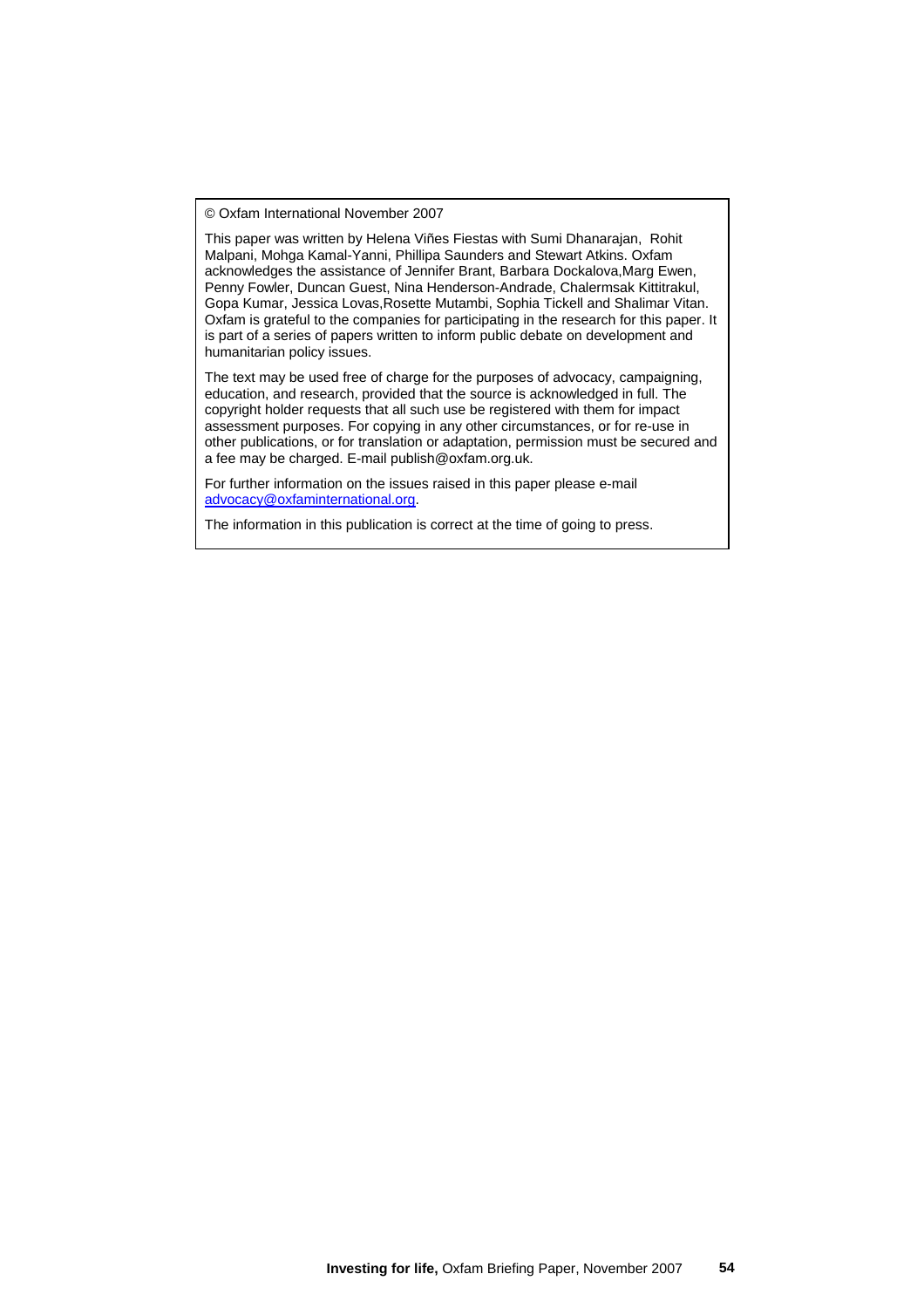**Oxfam International** is a confederation of thirteen organizations working together in more than 100 countries to find lasting solutions to poverty and injustice: Oxfam America, Oxfam Australia, Oxfam-in-Belgium, Oxfam Canada, Oxfam France - Agir ici, Oxfam Germany, Oxfam GB, Oxfam Hong Kong, Intermón Oxfam (Spain), Oxfam Ireland, Oxfam New Zealand, Oxfam Novib (Netherlands), and Oxfam Québec. Please call or write to any of the agencies for further information, or visit **[www.oxfam.org](http://www.oxfam.org/)**.

| Oxfam America                                    | <b>Oxfam Hong Kong</b>                            |
|--------------------------------------------------|---------------------------------------------------|
| 226 Causeway Street, 5th Floor                   | 17/F., China United Centre, 28 Marble Road,       |
| Boston, MA 02114-2206, USA                       | North Point, Hong Kong                            |
| +1 617 482 1211 (Toll-free 1 800 77 OXFAM)       | Tel: +852 2520 2525                               |
| E-mail: info@oxfamamerica.org                    | E-mail: info@oxfam.org.hk                         |
| www.oxfamamerica.org                             | www.oxfam.org.hk                                  |
| <b>Oxfam Australia</b>                           | Intermón Oxfam (Spain)                            |
| 132 Leicester Street, Carlton, Victoria 3053,    | Roger de Llúria 15, 08010, Barcelona, Spain       |
| Australia                                        | Tel: +34 902 330 331                              |
| Tel: +61 3 9289 9444                             | E-mail: info@intermonoxfam.org                    |
| E-mail: enquire@oxfam.org.au                     | www.intermonoxfam.org                             |
| www.oxfam.org.au                                 |                                                   |
| Oxfam-in-Belgium                                 | <b>Oxfam Ireland</b>                              |
| Rue des Quatre Vents 60, 1080 Brussels, Belgium  | Dublin Office, 9 Burgh Quay, Dublin 2, Ireland    |
| Tel: +32 2 501 6700                              | Tel: +353 1 635 0422                              |
| E-mail: oxfamsol@oxfamsol.be                     | Belfast Office, 115 North St, Belfast BT1 1ND, UK |
| www.oxfamsol.be                                  | Tel: +44 28 9023 0220                             |
|                                                  | E-mail: communications@oxfamireland.org           |
|                                                  | www.oxfamireland.org                              |
| <b>Oxfam Canada</b>                              | <b>Oxfam New Zealand</b>                          |
| 250 City Centre Ave, Suite 400, Ottawa, Ontario, | PO Box 68357, Auckland 1145, New Zealand          |
| K1R 6K7, Canada                                  | Tel: +64 9 355 6500 (Toll-free 0800 400 666)      |
| Tel: +1 613 237 5236                             | E-mail: oxfam@oxfam.org.nz                        |
| E-mail: info@oxfam.ca                            | www.oxfam.org.nz                                  |
| www.oxfam.ca                                     |                                                   |
| Oxfam France - Agir ici                          | <b>Oxfam Novib (Netherlands)</b>                  |
| 104 rue Oberkampf, 75011 Paris, France           | Mauritskade 9, Postbus 30919, 2500 GX,            |
| Tel: +33 1 56 98 24 40.                          | The Hague, The Netherlands                        |
| E-mail: info@oxfamfrance.org                     | Tel: +31 70 342 1621                              |
| www.oxfamfrance.org                              | E-mail: info@oxfamnovib.nl                        |
|                                                  | www.oxfamnovib.nl                                 |
| <b>Oxfam Germany</b>                             | <b>Oxfam Québec</b>                               |
| Greifswalder Str. 33a, 10405 Berlin, Germany     | 2330 rue Notre Dame Ouest, bureau 200,            |
| Tel: +49 30 428 50621                            | Montreal, Quebec, H3J 2Y2, Canada                 |
| E-mail: info@oxfam.de                            | Tel: +1 514 937 1614                              |
| www.oxfam.de                                     | E-mail: info@oxfam.qc.ca                          |
|                                                  | www.oxfam.qc.ca                                   |
| <b>Oxfam GB</b>                                  |                                                   |
| Oxfam House, John Smith Drive, Cowley,           |                                                   |
| Oxford, OX4 2JY, UK                              |                                                   |
| Tel: +44 1865 473727                             |                                                   |
| E-mail: enquiries@oxfam.org.uk                   |                                                   |
| www.oxfam.org.uk                                 |                                                   |

**Oxfam International Secretariat**: Suite 20, 266 Banbury Road, Oxford, OX2 7DL, UK Tel: +44 1865 339100 Email: [information@oxfaminternational.org.](mailto:information@oxfaminternational.org) Web site: [www.oxfam.org](http://www.oxfam.org/)

#### **Oxfam International advocacy offices:**

E-mail: [advocacy@oxfaminternational.org](mailto:advocacy@oxfaminternational.org) **Washington**: 1100 15th St., NW, Ste. 600, Washington, DC 20005-1759, USA Tel: +1 202 496 1170. **Brussels**: Rue Philippe le Bon 15, 1000 Brussels, Belgium Tel: +322 502 0391. **Geneva**: 15 rue des Savoises, 1205 Geneva, Switzerland Tel: +41 22 321 2371. **New York**: 355 Lexington Avenue, 3rd Floor, New York, NY 10017, USA Tel: +1 212 687 2091.

**Linked Oxfam organizations.** The following organizations are linked to Oxfam International: **Oxfam Japan** Maruko bldg. 2F, 1-20-6, Higashi-Ueno, Taito-ku, Tokyo 110-0015, Japan Tel: + 81 3 3834 1556. E-mail: [info@oxfam.jp](mailto:info@oxfam.jp) Web site: [www.oxfam.jp](http://www.oxfam.jp/) **Oxfam Trust in India** B - 121, Second Floor, Malviya Nagar, New Delhi, 1100-17, India